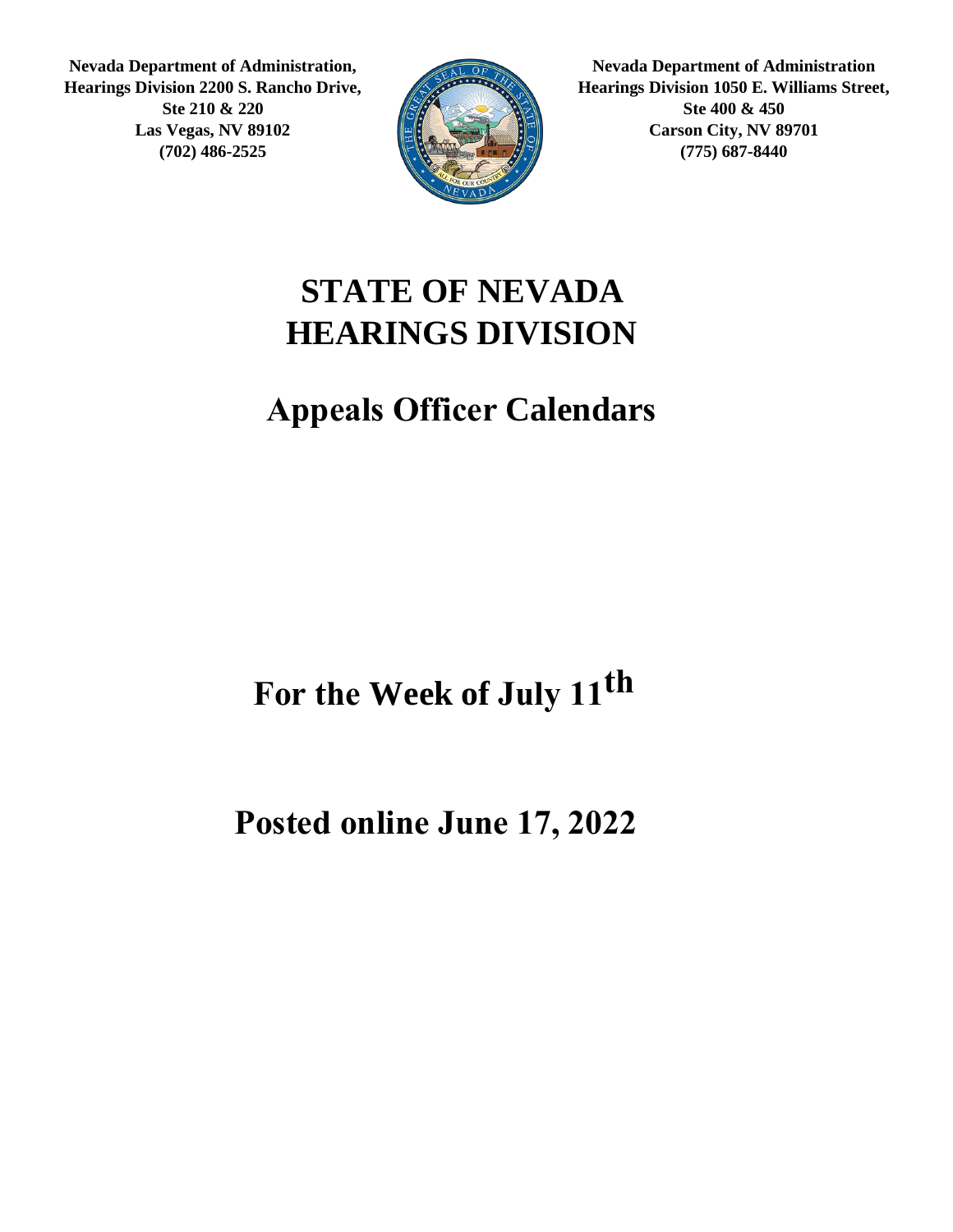| $-8:15AM$<br>8:00AM                                                     | <b>WILLIS, JENNIFER</b>                                                                                               | 2204732 15 Min. Hearing                                        |
|-------------------------------------------------------------------------|-----------------------------------------------------------------------------------------------------------------------|----------------------------------------------------------------|
| Clmt.Atty.<br>Empl.Atty.<br>Employer<br>Insurer<br>Ins.Atty.<br>Ins TPA | <b>JASON H WEINSTOCK ESQ</b><br><b>DANIEL SCHWARTZ ESQ</b><br><b>AMERICAN AIRLINES INC</b><br><b>SEDGWICK CMS INC</b> |                                                                |
| 8:00AM<br>$-8:30AM$                                                     | <b>EMPLOYERS INS CO OF NV</b>                                                                                         | 2206993 Email Status Check                                     |
| Clmt.Atty.<br>Empl.Atty.                                                | <b>JOHN LAVERY ESQ</b>                                                                                                |                                                                |
| Employer<br>Insurer<br>Ins.Atty.<br>Ins TPA                             | <b>CHRISTOPHER A ECCLES ESQ</b>                                                                                       |                                                                |
| 8:15AM<br>$-8:30AM$                                                     | <b>LEVINGS, DANIELLE</b>                                                                                              | 2106320 15 Min. Hearing                                        |
| Clmt.Atty.<br>Empl.Atty.<br>Employer<br>Insurer<br>Ins.Atty.<br>Ins TPA | <b>JAVIER A ARGUELLO ESQ</b><br><b>ADVANSTAFF INC</b><br><b>CCMSI</b><br><b>DANIEL SCHWARTZ ESQ</b>                   |                                                                |
| 8:25AM<br>$-8:25AM$                                                     | <b>VELASCO, JOCELYN</b>                                                                                               | 2008713 Tel.Conf. S/C<br>2012441-CJY 2112492-CJY 2012255-CJY   |
| Clmt.Atty.<br>Empl.Atty.                                                | <b>LISA M ANDERSON ESQ</b>                                                                                            |                                                                |
| Employer                                                                | <b>INDOCHINO APPAREL INC</b>                                                                                          |                                                                |
| Insurer<br>Ins.Atty.<br>Ins TPA                                         | THE HARTFORD<br><b>ERIC R LARSEN ESQ</b>                                                                              |                                                                |
| 10:30AM - 11:00AM                                                       | <b>SAHARA, ELIOENAI</b>                                                                                               | 2012855 1/2 Hr. Hearing<br>2013130-CJY 2202022-CJY 2214643-CJY |
| Clmt.Atty.<br>Empl.Atty.                                                | <b>JOSHUA DAVIDSON ESQ</b><br><b>DANIEL SCHWARTZ ESQ</b>                                                              |                                                                |
| Employer                                                                | <b>PETSMART</b>                                                                                                       |                                                                |
| Insurer<br>Ins.Atty.<br>Ins TPA                                         | <b>SEDGWICK CMS INC</b>                                                                                               |                                                                |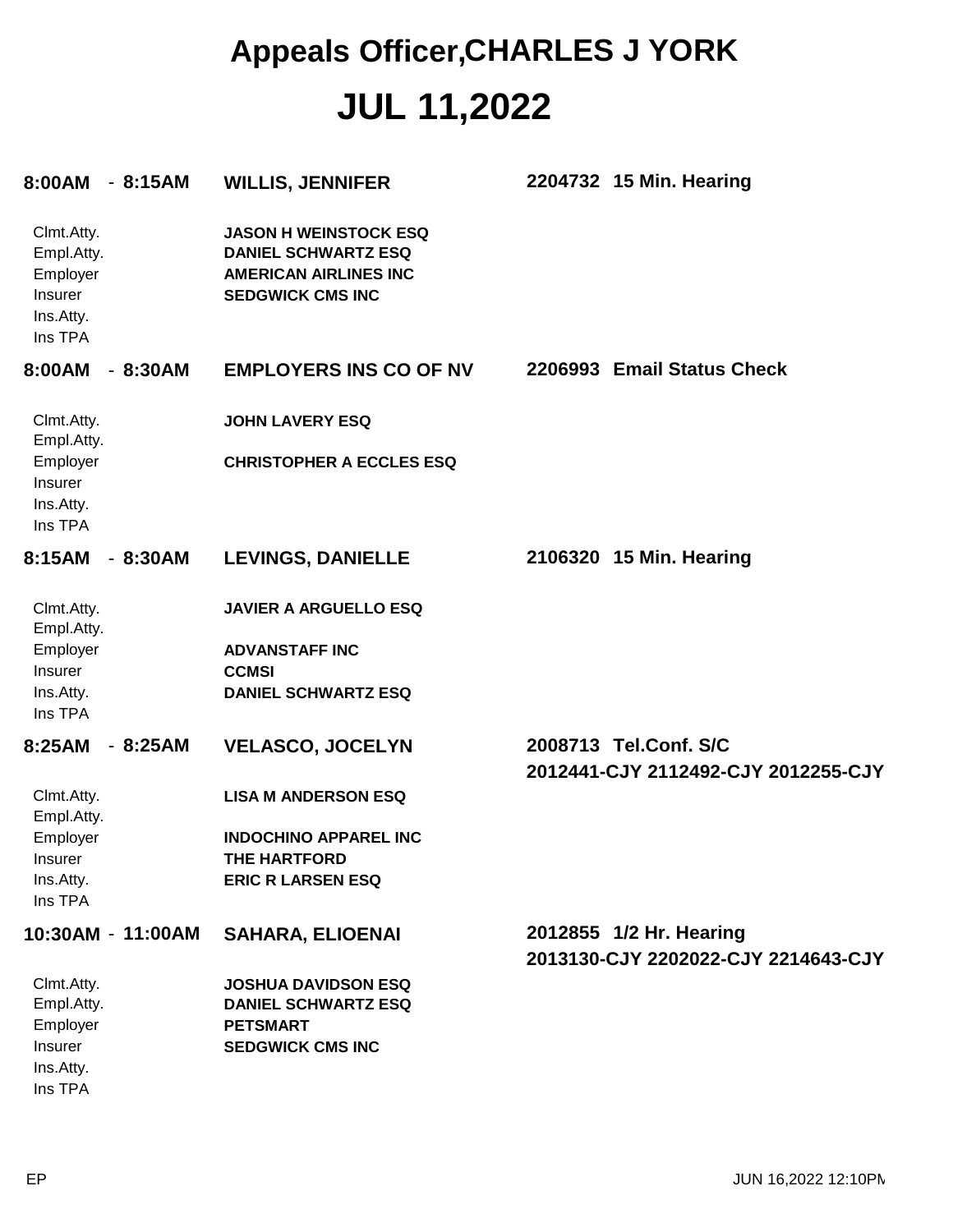| 8:30AM - 8:30AM                                                                | GIBBS, JOSHUA D.                                                                                 |                                                                 | 2111327 EMAIL S/C       |
|--------------------------------------------------------------------------------|--------------------------------------------------------------------------------------------------|-----------------------------------------------------------------|-------------------------|
| Clmt.Atty.<br>Empl.Atty.<br>Employer<br>Insurer<br>Ins.Atty.<br>Ins TPA        | <b>DALTON HOOKS JR ESQ</b><br><b>UPS RISK MGMT</b><br><b>LIBERTY MUTUAL</b>                      | <b>BILLIE-MARIE MORRISON ESQ</b>                                |                         |
| 9:00AM - 10:00AM                                                               |                                                                                                  | <b>MORRISON, THOMAS</b>                                         | 2206185 1 Hr.Hrg.       |
| Clmt.Atty.<br>Empl.Atty.                                                       | <b>QUMARS BEHZADI ESQ</b>                                                                        |                                                                 |                         |
| Employer<br>Insurer<br>Ins.Atty.<br>Ins TPA                                    | <b>LIBERTY MUTUAL</b><br><b>DANIEL SCHWARTZ ESQ</b>                                              | THE SIGNATURE CONDOMINIUMS, LLC                                 |                         |
| 10:00AM - 10:30AM                                                              | <b>MASCORRO, OLGA</b>                                                                            |                                                                 | 2214544 1/2 Hr. Hearing |
| Clmt.Atty.<br>Empl.Atty.<br>Employer<br>Insurer<br>Ins.Atty.<br>Ins TPA        | <b>ARIA HOTEL &amp; CASINO</b>                                                                   | <b>JAVIER A ARGUELLO ESQ</b><br><b>HOOKS MENG CLEMENT, PLLC</b> |                         |
| 11:00AM - 12:00PM                                                              | <b>NUTT, ROYCE</b>                                                                               |                                                                 | 2206170 1 Hr.Hrg.       |
| Clmt.Atty.<br>Empl.Atty.<br>Employer<br><b>Insurer</b><br>Ins.Atty.<br>Ins TPA | <b>ERICA TOSH ESQ</b><br><b>UNITED ROAD TOWING</b><br><b>CCMSI</b><br><b>DANIEL SCHWARTZ ESQ</b> |                                                                 |                         |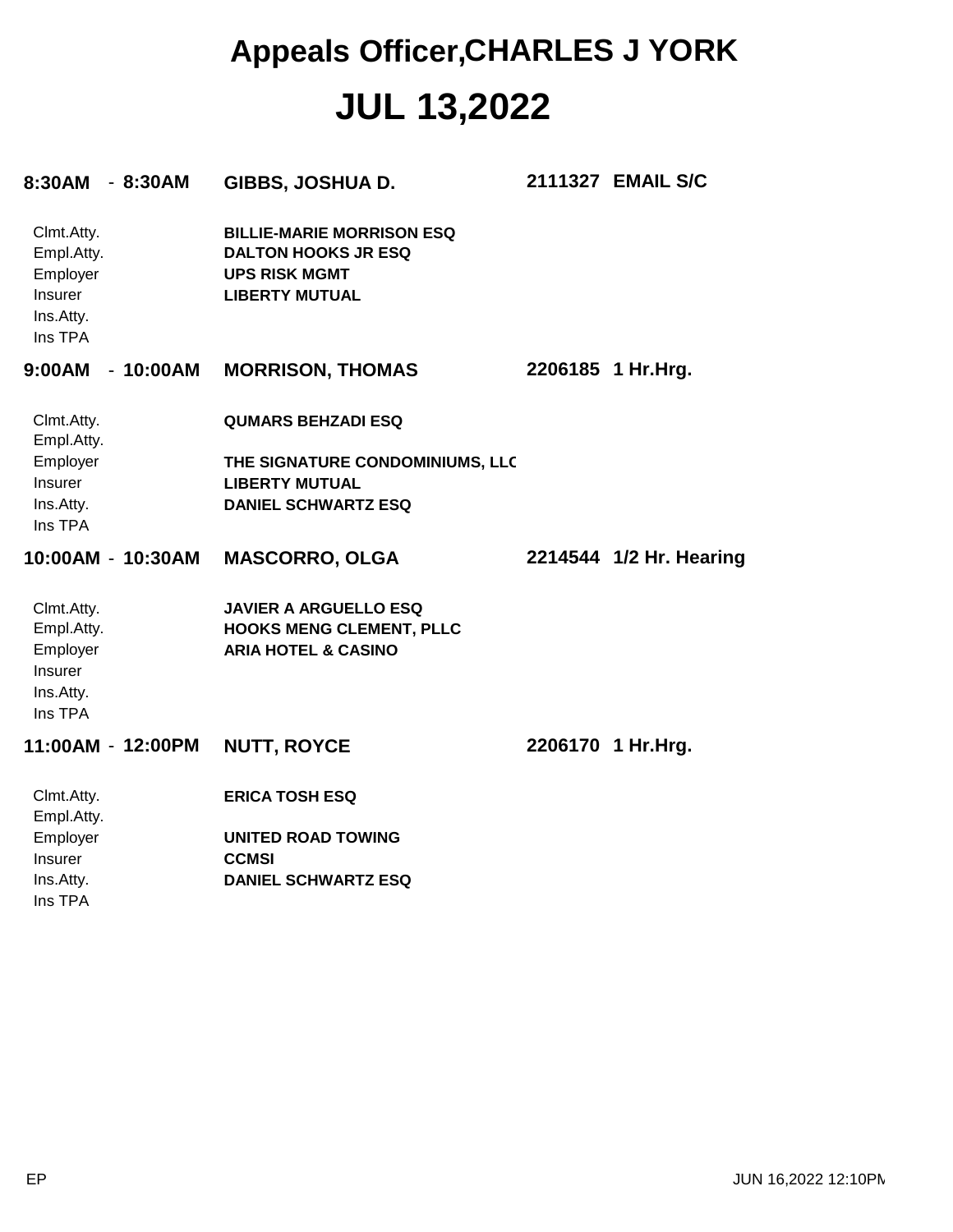| 8:30AM                                      | $-8:30AM$ | <b>NICKLER, EDUARDO A</b>                                                              | 2100835 EMAIL S/C<br>2103371-CJY                         |
|---------------------------------------------|-----------|----------------------------------------------------------------------------------------|----------------------------------------------------------|
| Clmt.Atty.<br>Empl.Atty.                    |           | <b>MICHAEL J. RYAN ESQ</b>                                                             |                                                          |
| Employer<br>Insurer<br>Ins.Atty.<br>Ins TPA |           | SIX THIRTY CO. DBA IHOP #630<br><b>AMTRUST NORTH AMERICA</b><br><b>JOHN LAVERY ESQ</b> |                                                          |
| 8:30AM                                      | $-8:30AM$ | <b>ROSALES, ROSA</b>                                                                   | 2214691 Email Status Check                               |
| Clmt.Atty.<br>Empl.Atty.                    |           | <b>ERICA TOSH ESQ</b>                                                                  |                                                          |
| Employer                                    |           | <b>LAS VEGAS PIZZA LLC</b>                                                             |                                                          |
| Insurer                                     |           | <b>BERKLEY ASSIGNED RISK SVCS</b>                                                      |                                                          |
| Ins.Atty.<br>Ins TPA                        |           | <b>JOHN LAVERY ESQ</b>                                                                 |                                                          |
| 8:30AM                                      | $-8:30AM$ | <b>ROJAS, ANGEL</b>                                                                    | 2013257 EMAIL S/C                                        |
|                                             |           |                                                                                        | 2104801-CJY 2108281-CJY 2109126-CJY                      |
| Clmt.Atty.                                  |           | <b>BERNSTEIN &amp; ASSOC</b>                                                           |                                                          |
| Empl.Atty.                                  |           |                                                                                        |                                                          |
| Employer                                    |           | <b>LAS VEGAS DEMOLITION</b>                                                            |                                                          |
| Insurer                                     |           | <b>LIBERTY MUTUAL</b>                                                                  |                                                          |
| Ins.Atty.                                   |           | <b>DANIEL SCHWARTZ ESQ</b>                                                             |                                                          |
| Ins TPA                                     |           |                                                                                        |                                                          |
| 8:30AM                                      | $-8:30AM$ | <b>MARQUEZ, LILIANA</b>                                                                | 1907264 EMAIL S/C<br>1917740-CJY 2111225-CJY 2112475-CJY |
| Clmt.Atty.<br>Empl.Atty.                    |           | <b>REBEKAH RINI ESQ</b>                                                                |                                                          |
| Employer                                    |           | <b>JACK IN THE BOX</b>                                                                 |                                                          |
| Insurer                                     |           | <b>FARMERS INSURANCE EXCHANGE</b>                                                      |                                                          |
| Ins.Atty.                                   |           | <b>BRADY L DAVIES ESQ (HMC)</b>                                                        |                                                          |
| Ins TPA                                     |           |                                                                                        |                                                          |
| 8:30AM                                      | $-8:30AM$ | <b>SHARP, BRITTANY</b>                                                                 | 2207026 EMAIL S/C RE: IME REPORT                         |
| Clmt.Atty.<br>Empl.Atty.                    |           | <b>KAREN GREENE-LEWIS ESQ</b>                                                          |                                                          |
| Employer                                    |           | <b>VDARA HOTEL &amp; SPA</b>                                                           |                                                          |
| Insurer                                     |           | <b>GALLAGHER BASSETT</b>                                                               |                                                          |
| Ins.Atty.                                   |           | <b>DANIEL SCHWARTZ ESQ</b>                                                             |                                                          |
| Ins TPA                                     |           |                                                                                        |                                                          |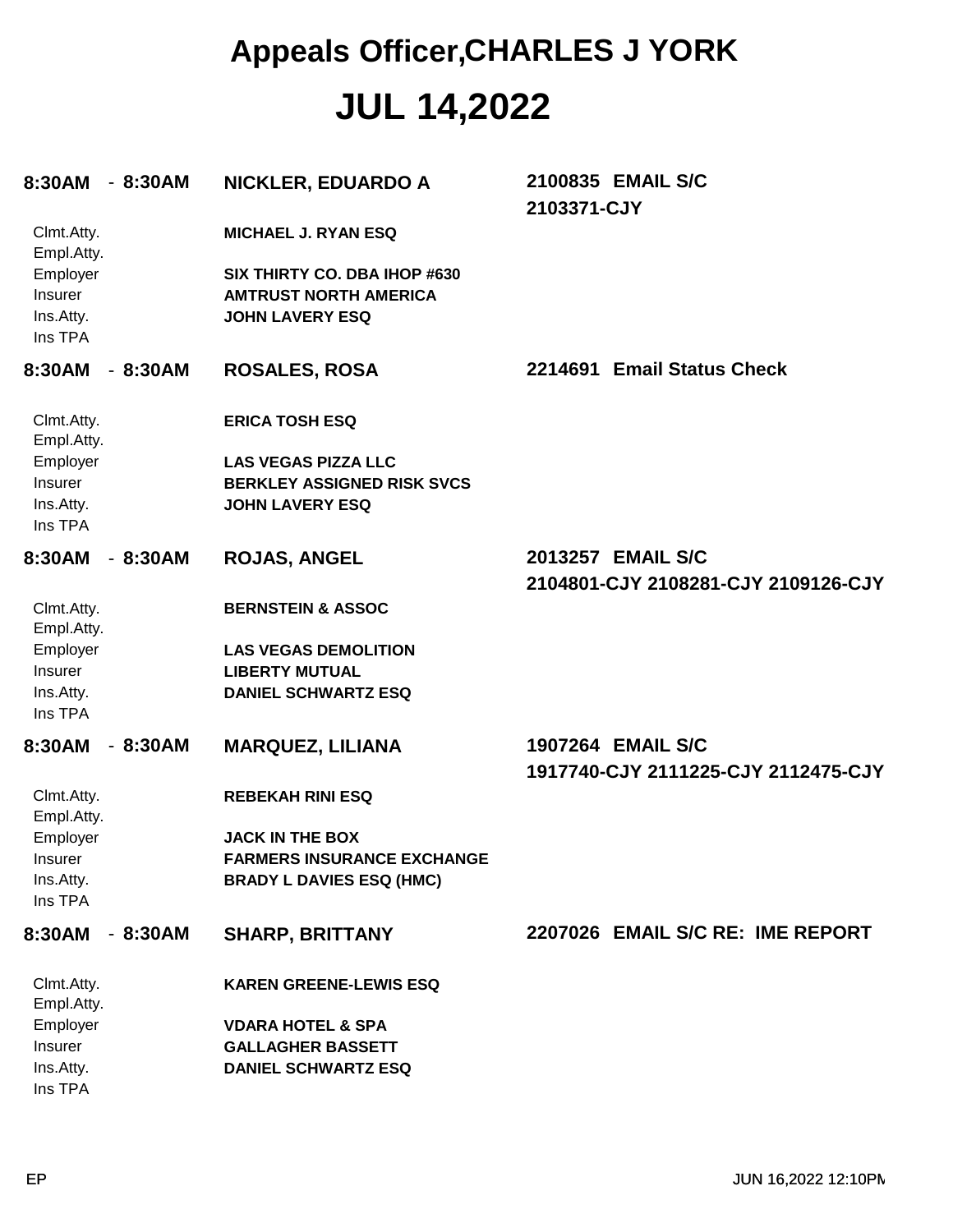| 9:00AM                                                                  | $-9:00AM$ | OGOSO, JANICE H.                                                                                                            |             | 2111074 Stacked<br>2111228-CJY 2201003-CJY |
|-------------------------------------------------------------------------|-----------|-----------------------------------------------------------------------------------------------------------------------------|-------------|--------------------------------------------|
| Clmt.Atty.<br>Empl.Atty.                                                |           | <b>BERNSTEIN &amp; ASSOC</b>                                                                                                |             |                                            |
| Employer<br>Insurer<br>Ins.Atty.<br>Ins TPA                             |           | <b>COSTCO</b><br><b>LIBERTY MUTUAL</b><br><b>DANIEL SCHWARTZ ESQ</b>                                                        |             |                                            |
| 9:00AM                                                                  | $-9:00AM$ | <b>CRUZ, CINDY</b>                                                                                                          | 2010873-CJY | 2008305 Stacked                            |
| Clmt.Atty.<br>Empl.Atty.<br>Employer<br>Insurer<br>Ins.Atty.<br>Ins TPA |           | <b>LISA M ANDERSON ESQ</b><br><b>DANIEL SCHWARTZ ESQ</b><br><b>LAS VEGAS HOMEWOOD SUITES</b><br><b>GALLAGHER BASSETT</b>    |             |                                            |
| 9:00AM                                                                  | $-9:00AM$ | <b>DIXON, GLORIA</b>                                                                                                        |             | 2218229 Stacked                            |
| Clmt.Atty.<br>Empl.Atty.<br>Employer<br>Insurer<br>Ins.Atty.<br>Ins TPA |           | <b>ERICA TOSH ESQ</b><br><b>DANIEL SCHWARTZ ESQ</b><br><b>UNITED HEALTH CARE</b><br><b>SEDGWICK CMS INC</b>                 |             |                                            |
| 9:00AM                                                                  | $-9:00AM$ | <b>FOY, SHINEKA</b>                                                                                                         |             | 2218226 Stacked                            |
| Clmt.Atty.<br>Empl.Atty.<br>Employer<br>Insurer<br>Ins.Atty.<br>Ins TPA |           | <b>ERICA TOSH ESQ</b><br><b>IMAGINE SCHOOLS AT MOUNTIAN VIET</b><br><b>CORVEL CORPORATION</b><br><b>DANIEL SCHWARTZ ESQ</b> |             |                                            |
| 9:00AM                                                                  | $-9:00AM$ | <b>FOY, SHINEKA</b>                                                                                                         |             | 2218227 Stacked                            |
| Clmt.Atty.<br>Empl.Atty.                                                |           | <b>ERICA TOSH ESQ</b>                                                                                                       |             |                                            |
| Employer<br>Insurer<br>Ins.Atty.<br>Ins TPA                             |           | <b>IMAGINE SCHOOLS AT MOUNTIAN VIEY</b><br><b>CORVEL CORPORATION</b><br><b>DANIEL SCHWARTZ ESQ</b>                          |             |                                            |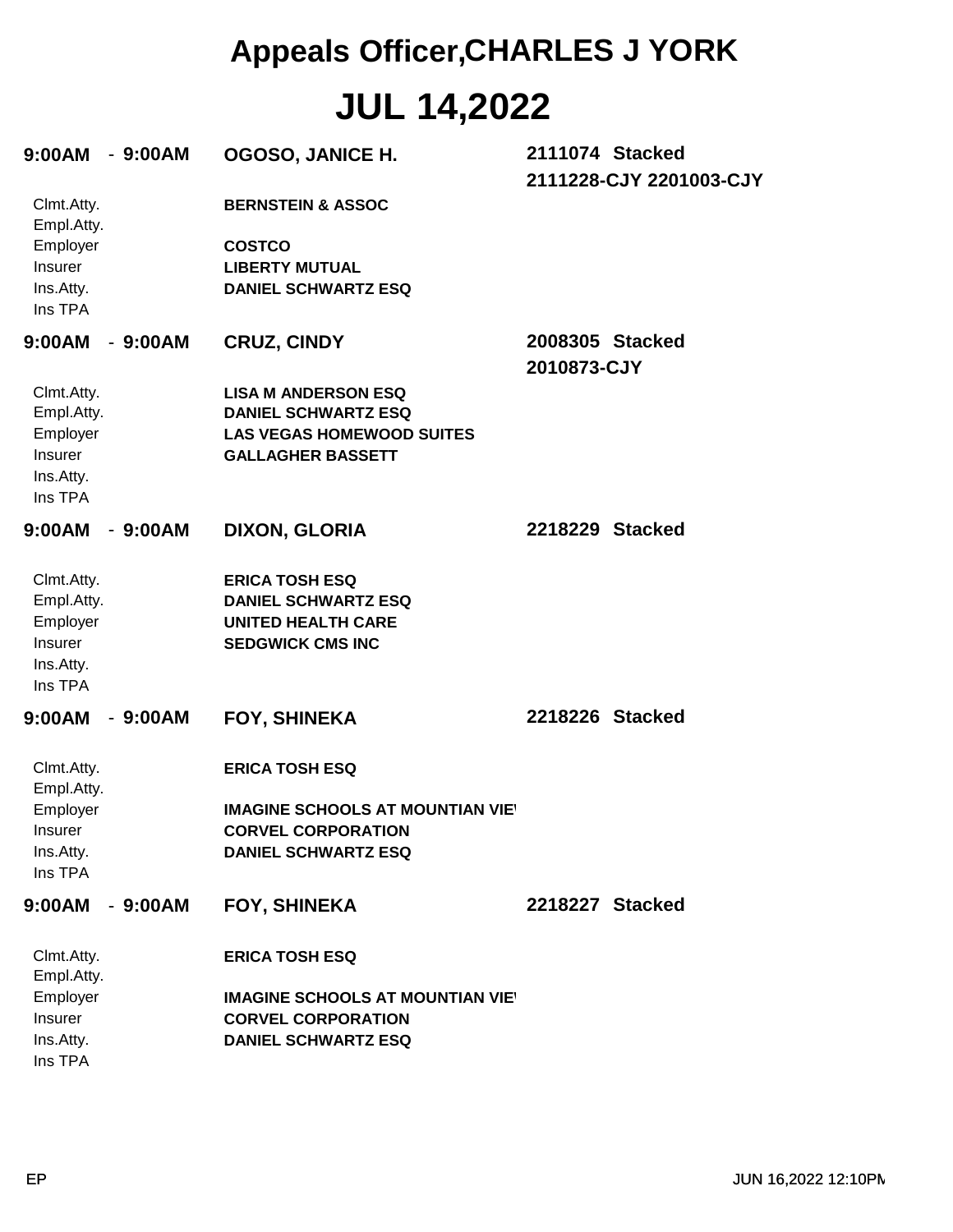| $9:00AM - 9:00AM$                                                       |           | LICEA, ADELINA                                                                                                | 2218228 Stacked |
|-------------------------------------------------------------------------|-----------|---------------------------------------------------------------------------------------------------------------|-----------------|
| Clmt.Atty.<br>Empl.Atty.<br>Employer<br>Insurer<br>Ins.Atty.<br>Ins TPA |           | <b>ERICA TOSH ESQ</b><br><b>DANIEL SCHWARTZ ESQ</b><br>PENN NATIONAL GAMING INC<br><b>BROADSPIRE SERVICES</b> |                 |
| $9:30AM - 9:30AM$                                                       |           | ARZOLA, JUAN                                                                                                  | 2218231 Stacked |
| Clmt.Atty.<br>Empl.Atty.                                                |           | <b>ERICA TOSH ESQ</b>                                                                                         |                 |
| Employer                                                                |           | A-CAB CO                                                                                                      |                 |
| Insurer                                                                 |           | <b>SEDGWICK CMS INC</b>                                                                                       |                 |
| Ins.Atty.                                                               |           | <b>JOHN LAVERY ESQ</b>                                                                                        |                 |
| Ins TPA                                                                 |           |                                                                                                               |                 |
| $9:30AM - 9:30AM$                                                       |           | <b>GALLEGOS, MINERVA</b>                                                                                      | 2218232 Stacked |
| Clmt.Atty.                                                              |           | <b>ERICA TOSH ESQ</b>                                                                                         |                 |
| Empl.Atty.                                                              |           | <b>DALTON HOOKS JR ESQ</b>                                                                                    |                 |
| Employer                                                                |           | <b>MGM GRAND HOTEL/CASINO</b>                                                                                 |                 |
| Insurer                                                                 |           |                                                                                                               |                 |
| Ins.Atty.                                                               |           |                                                                                                               |                 |
| Ins TPA                                                                 |           |                                                                                                               |                 |
|                                                                         |           |                                                                                                               |                 |
| $9:30AM - 9:30AM$                                                       |           | <b>SALAZAR, JUAN</b>                                                                                          | 2218230 Stacked |
| Clmt.Atty.<br>Empl.Atty.                                                |           | <b>ERICA TOSH ESQ</b>                                                                                         |                 |
| Employer                                                                |           | <b>DAWN FOOD PRODUCTS</b>                                                                                     |                 |
| <b>Insurer</b>                                                          |           | <b>GALLAGHER BASSETT</b>                                                                                      |                 |
| Ins.Atty.                                                               |           | <b>DANIEL SCHWARTZ ESQ</b>                                                                                    |                 |
| Ins TPA                                                                 |           |                                                                                                               |                 |
| 9:30AM                                                                  | $-9:30AM$ | <b>FLORES, PABLO</b>                                                                                          | 2218233 Stacked |
| Clmt.Atty.<br>Empl.Atty.                                                |           | <b>JAVIER A ARGUELLO ESQ</b>                                                                                  |                 |
| Employer                                                                |           | <b>CLARK COUNTY SCHOOL DISTRICT</b>                                                                           |                 |
| Insurer                                                                 |           | <b>SIERRA NEVADA ADMINISTRATORS</b>                                                                           |                 |
| Ins.Atty.                                                               |           |                                                                                                               |                 |
| Ins TPA                                                                 |           |                                                                                                               |                 |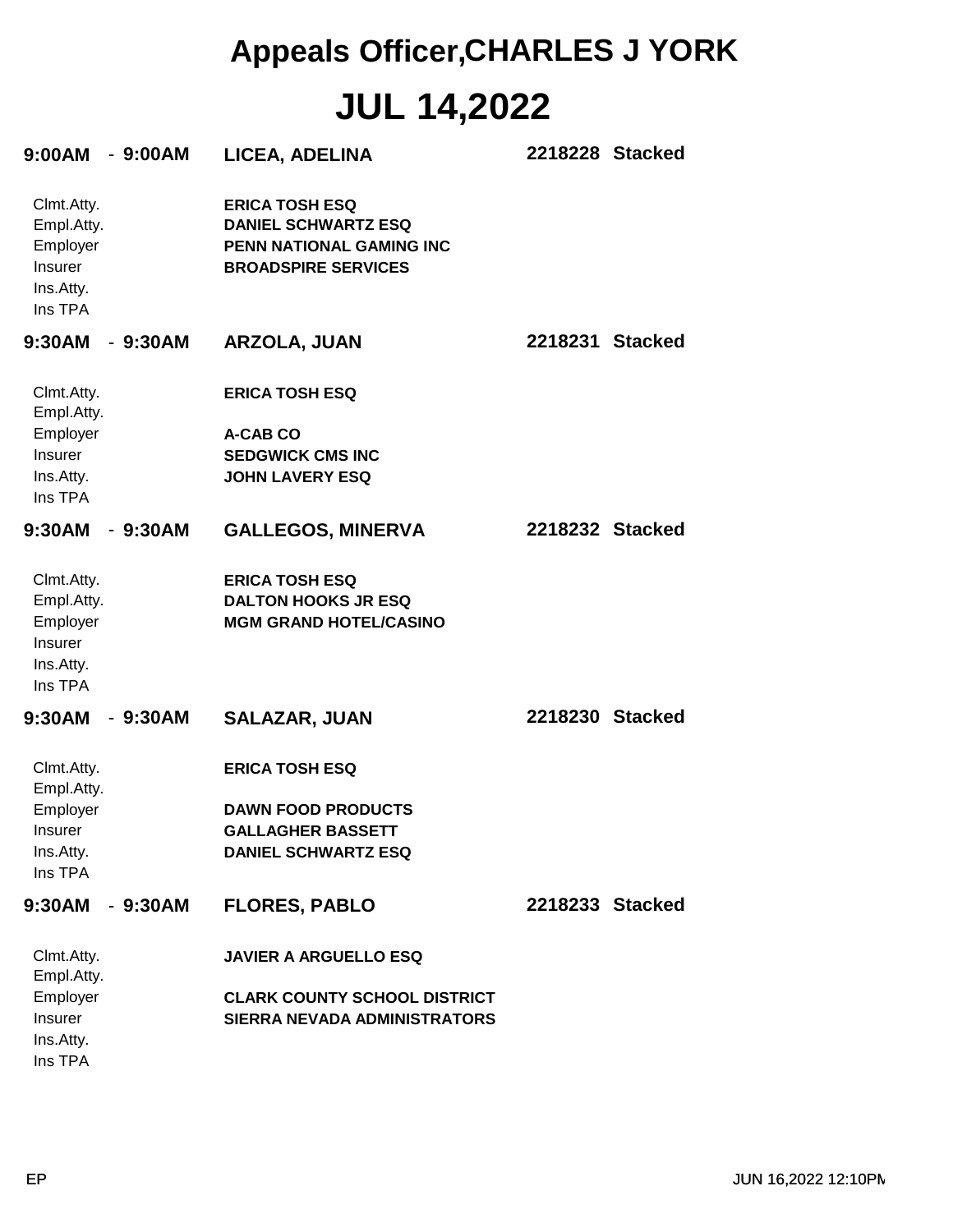| 10:00AM - 10:00AM        | YOUNG, WALTER                               | 2218234 Stacked |
|--------------------------|---------------------------------------------|-----------------|
| Clmt.Atty.<br>Empl.Atty. | <b>JAVIER A ARGUELLO ESQ</b>                |                 |
| Employer<br>Insurer      | <b>PACIFIC- CONSTRUCTION</b><br><b>ESIS</b> |                 |
| Ins.Atty.<br>Ins TPA     | <b>DANIEL SCHWARTZ ESQ</b>                  |                 |
| 10:00AM - 10:00AM        | <b>ARLINGTON, KENNETH</b>                   | 2218235 Stacked |
| Clmt.Atty.<br>Empl.Atty. | <b>JAVIER A ARGUELLO ESQ</b>                |                 |
| Employer                 | <b>TTEC/VERIZON</b>                         |                 |
| Insurer                  | <b>GALLAGHER BASSETT</b>                    |                 |
| Ins.Atty.                | <b>DANIEL SCHWARTZ ESQ</b>                  |                 |
| Ins TPA                  |                                             |                 |
| 10:00AM - 10:00AM        | <b>SEGURA, VERONICA</b>                     | 2218236 Stacked |
| Clmt.Atty.               | <b>JAVIER A ARGUELLO ESQ</b>                |                 |
| Empl.Atty.               |                                             |                 |
| Employer                 | SUNCOAST HOTEL AND CASINO                   |                 |
| Insurer                  | <b>CCMSI</b>                                |                 |
| Ins.Atty.<br>Ins TPA     | <b>DANIEL SCHWARTZ ESQ</b>                  |                 |
| 10:00AM - 10:00AM        | <b>MILLS, DEAN</b>                          | 2218237 Stacked |
| Clmt.Atty.<br>Empl.Atty. | <b>JAVIER A ARGUELLO ESQ</b>                |                 |
| Employer                 | <b>LVMPD - HEALTH DETAIL</b>                |                 |
| Insurer                  | <b>CCMSI</b>                                |                 |
| Ins.Atty.<br>Ins TPA     | <b>DANIEL SCHWARTZ ESQ</b>                  |                 |
|                          |                                             |                 |
| 10:30AM - 10:30AM        | <b>MORA, ENRIQUE</b>                        | 2218238 Stacked |
| Clmt.Atty.<br>Empl.Atty. | <b>JAVIER A ARGUELLO ESQ</b>                |                 |
| Employer                 | <b>S &amp; R RAPID CLEAN UP</b>             |                 |
| Insurer                  | <b>LIBERTY MUTUAL</b>                       |                 |
| Ins.Atty.<br>Ins TPA     | <b>DANIEL SCHWARTZ ESQ</b>                  |                 |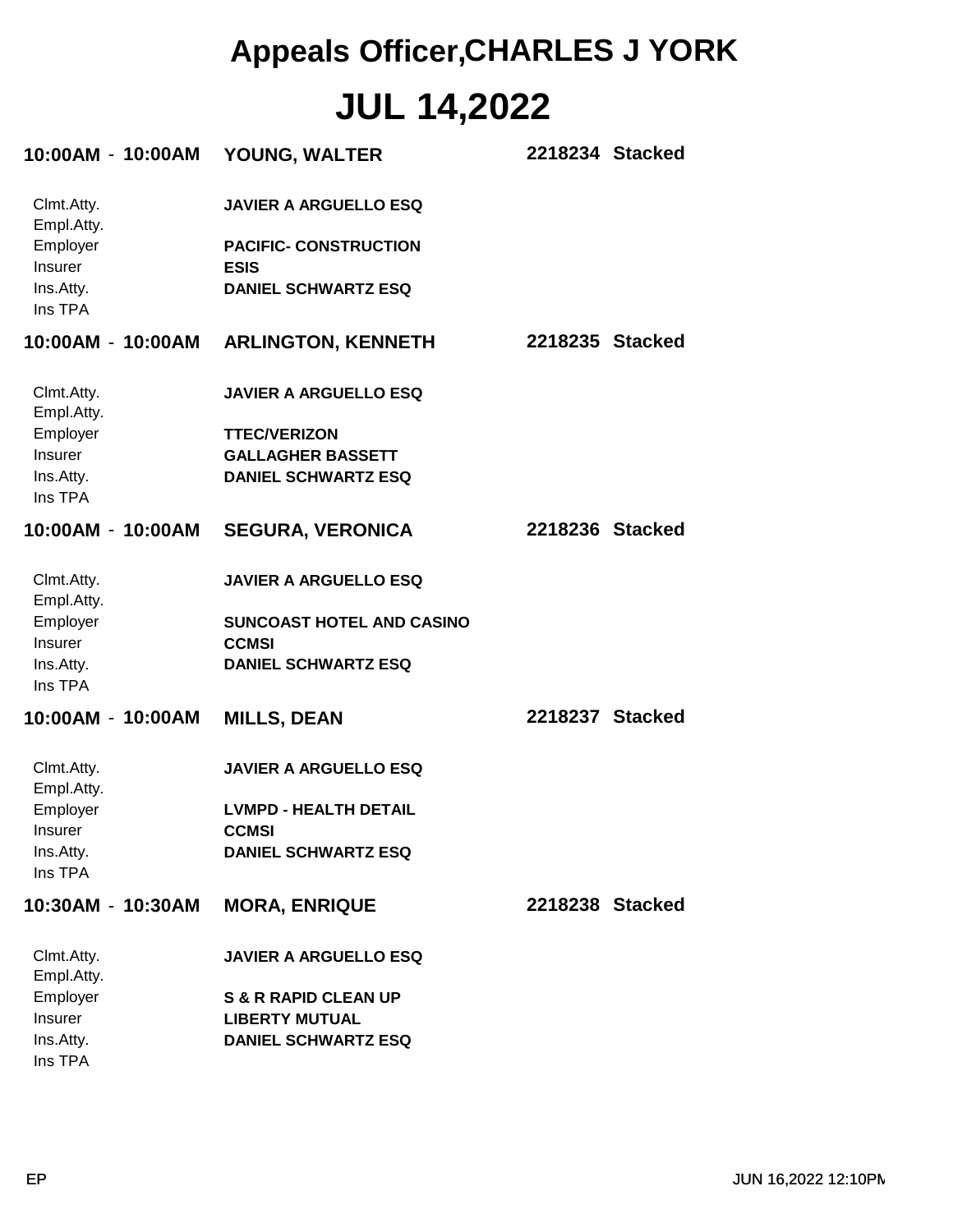|                          | 10:30AM - 10:30AM | <b>MORA, ENRIQUE</b>                              | 2218239 Stacked |                                 |
|--------------------------|-------------------|---------------------------------------------------|-----------------|---------------------------------|
| Clmt.Atty.<br>Empl.Atty. |                   | <b>JAVIER A ARGUELLO ESQ</b>                      |                 |                                 |
| Employer                 |                   | <b>S &amp; R RAPID CLEAN UP</b>                   |                 |                                 |
| Insurer                  |                   | <b>LIBERTY MUTUAL</b>                             |                 |                                 |
| Ins.Atty.<br>Ins TPA     |                   | <b>DANIEL SCHWARTZ ESQ</b>                        |                 |                                 |
| 10:30AM - 10:30AM        |                   | <b>SANDRO, ESTELA</b>                             | 2218011 Stacked |                                 |
| Clmt.Atty.<br>Empl.Atty. |                   | <b>NAIW</b>                                       |                 |                                 |
| Employer                 |                   | <b>ST ROSE DOMINICAN HOSPITAL</b>                 |                 |                                 |
| Insurer                  |                   | <b>SEDGWICK CMS INC</b>                           |                 |                                 |
| Ins.Atty.<br>Ins TPA     |                   | <b>DANIEL SCHWARTZ ESQ</b>                        |                 |                                 |
| 10:30AM - 10:30AM        |                   | <b>TRAVIS, KRISTEN</b>                            | 2202550 Stacked |                                 |
| Clmt.Atty.               |                   | <b>JAVIER A ARGUELLO ESQ</b>                      |                 |                                 |
| Empl.Atty.               |                   | <b>HOOKS MENG CLEMENT, PLLC</b>                   |                 |                                 |
| Employer                 |                   | <b>MGM GRAND HOTEL/CASINO</b>                     |                 |                                 |
| Insurer<br>Ins.Atty.     |                   |                                                   |                 |                                 |
| Ins TPA                  |                   |                                                   |                 |                                 |
|                          | 10:30AM - 10:30AM | <b>CONSTRUCTION INDUSTRY WC (2217211 Stacked)</b> |                 |                                 |
| <b>PInt Atty</b>         |                   | <b>JOHN D HOOKS ESQ</b>                           |                 |                                 |
| Emp Atty                 |                   |                                                   |                 |                                 |
| Employer                 |                   |                                                   |                 |                                 |
| Insurer<br>Ins Atty      |                   |                                                   |                 |                                 |
| Ins TPA                  |                   |                                                   |                 | <b>CHRISTOPHER A ECCLES ESQ</b> |
|                          | 10:30AM - 10:30AM | <b>FIGUEROA, RUTH</b>                             | 2218016 Stacked |                                 |
| Clmt.Atty.               |                   |                                                   |                 |                                 |
| Empl.Atty.               |                   |                                                   |                 |                                 |
|                          |                   |                                                   |                 |                                 |

| ∟шры му.  |                            |
|-----------|----------------------------|
| Employer  | AMAZON.COM                 |
| Insurer   | <b>SEDGWICK CMS INC</b>    |
| Ins.Attv. | <b>DANIEL SCHWARTZ ESQ</b> |
| Ins TPA   |                            |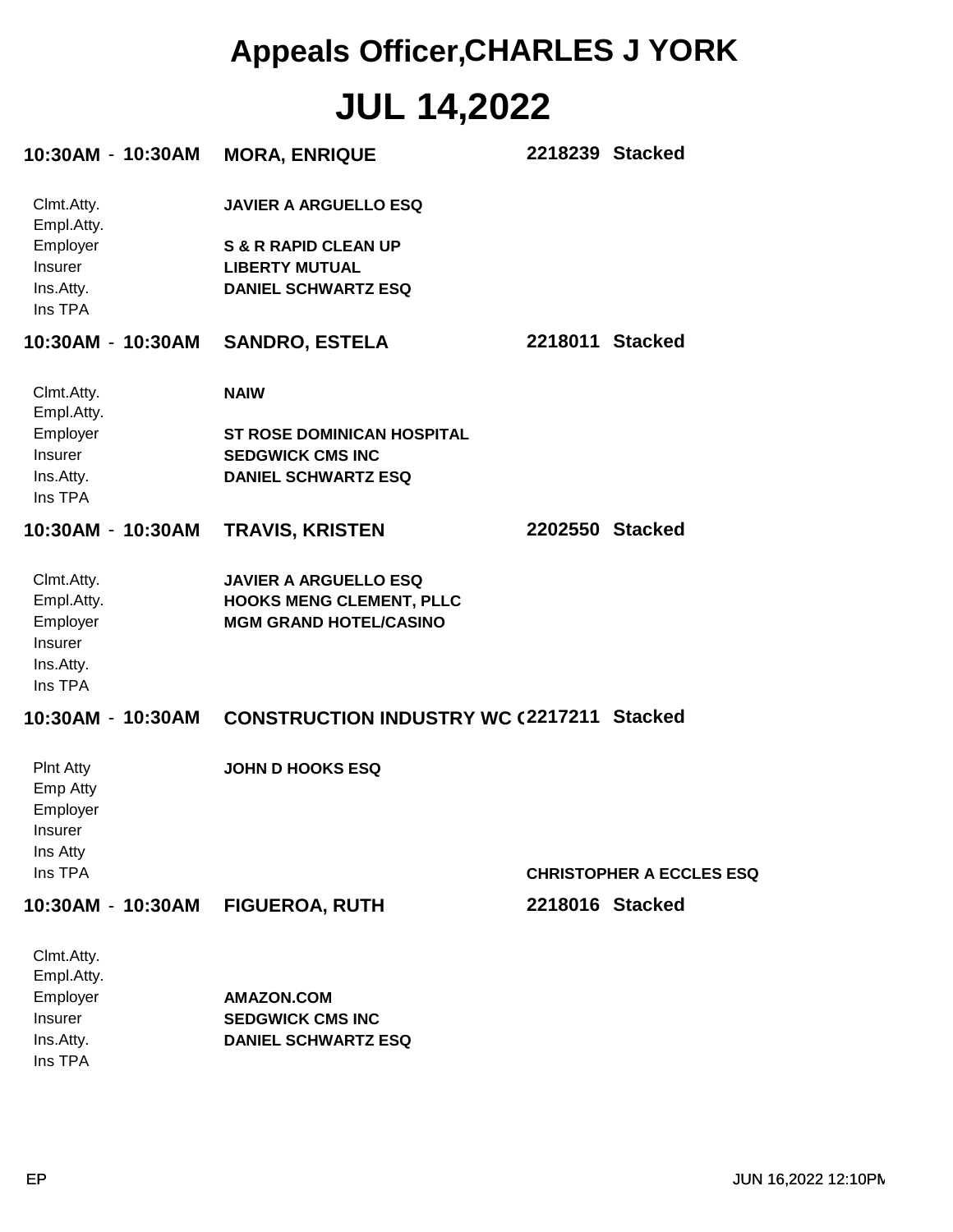| 11:00AM - 12:00PM        | <b>ROSATI, FRANCESCO</b>    | 2207414 1 Hr. Hrg. |
|--------------------------|-----------------------------|--------------------|
| Clmt.Atty.<br>Empl.Atty. | <b>ERIK TONDEVOLD ESQ</b>   |                    |
| Employer                 | <b>SOFIDEL AMERICA CORP</b> |                    |
| <b>Insurer</b>           | <b>LIBERTY MUTUAL</b>       |                    |
| Ins.Atty.                | <b>DANIEL SCHWARTZ ESQ</b>  |                    |
| Ins TPA                  |                             |                    |
| 12:00PM - 1:00PM         | <b>YOUNG, SHIRLEY</b>       | 2100798 1 Hr.Hrg.  |
| Clmt.Atty.               | <b>JOSHUA DAVIDSON ESQ</b>  |                    |
|                          |                             |                    |
| Empl.Atty.               | <b>DANIEL SCHWARTZ ESQ</b>  |                    |
| Employer                 | <b>CITY OF HENDERSON</b>    |                    |
| <b>Insurer</b>           | <b>CCMSI</b>                |                    |
| Ins.Atty.                |                             |                    |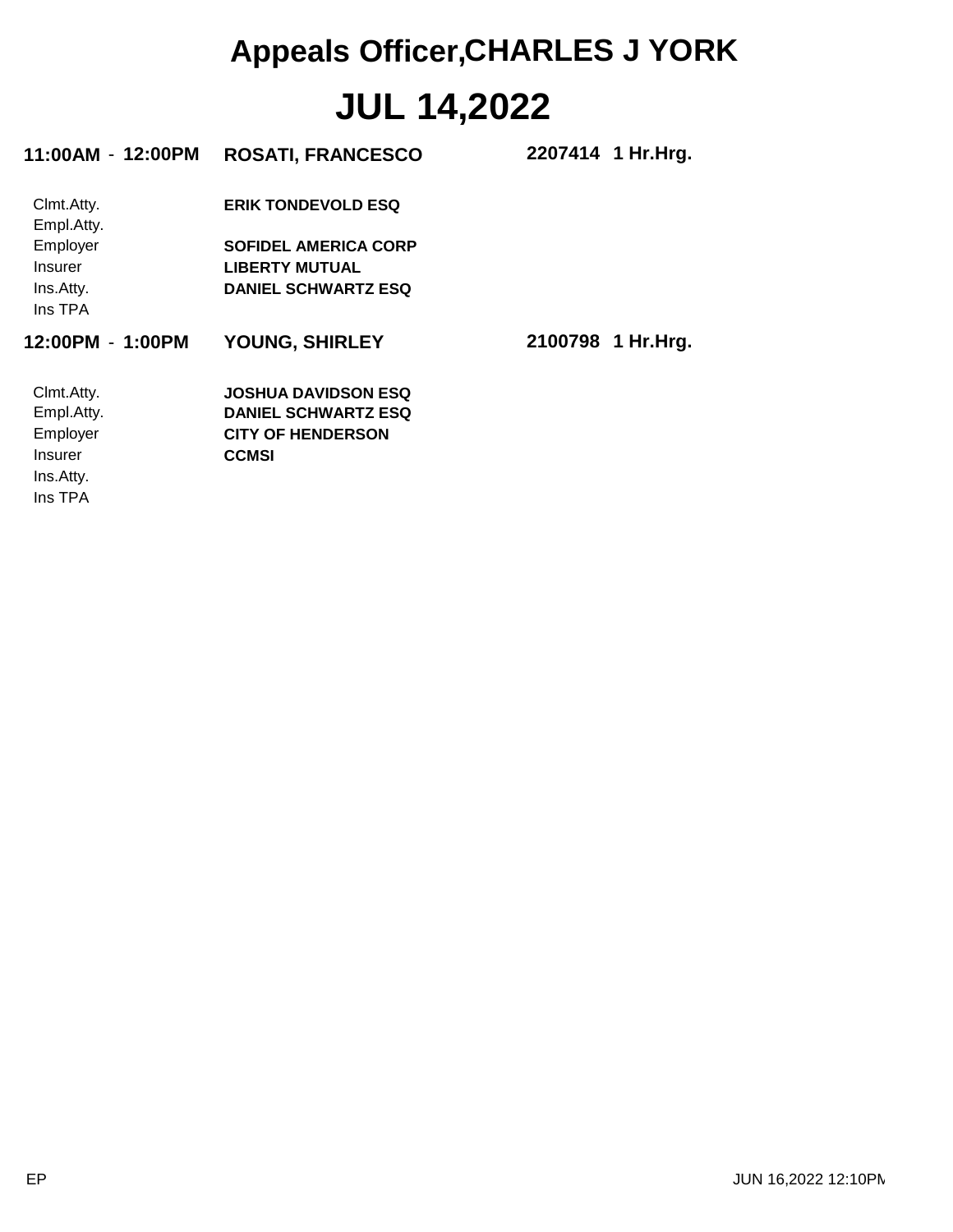#### **8:30AM** - **8:30AM ESTATE OF SAM BAKER 1817121**

**1908104-CJY 1817121 EMAIL S/C RE POTENTIAL DIS** 

Clmt.Atty. **LISA M ANDERSON ESQ**

Ins TPA Ins.Atty. Insurer Employer Empl.Atty. **ROBERT F BALKENBUSH ESQ ALTERNATIVE SERVICE CONCEPTS LL WHITE PINE COUNTY**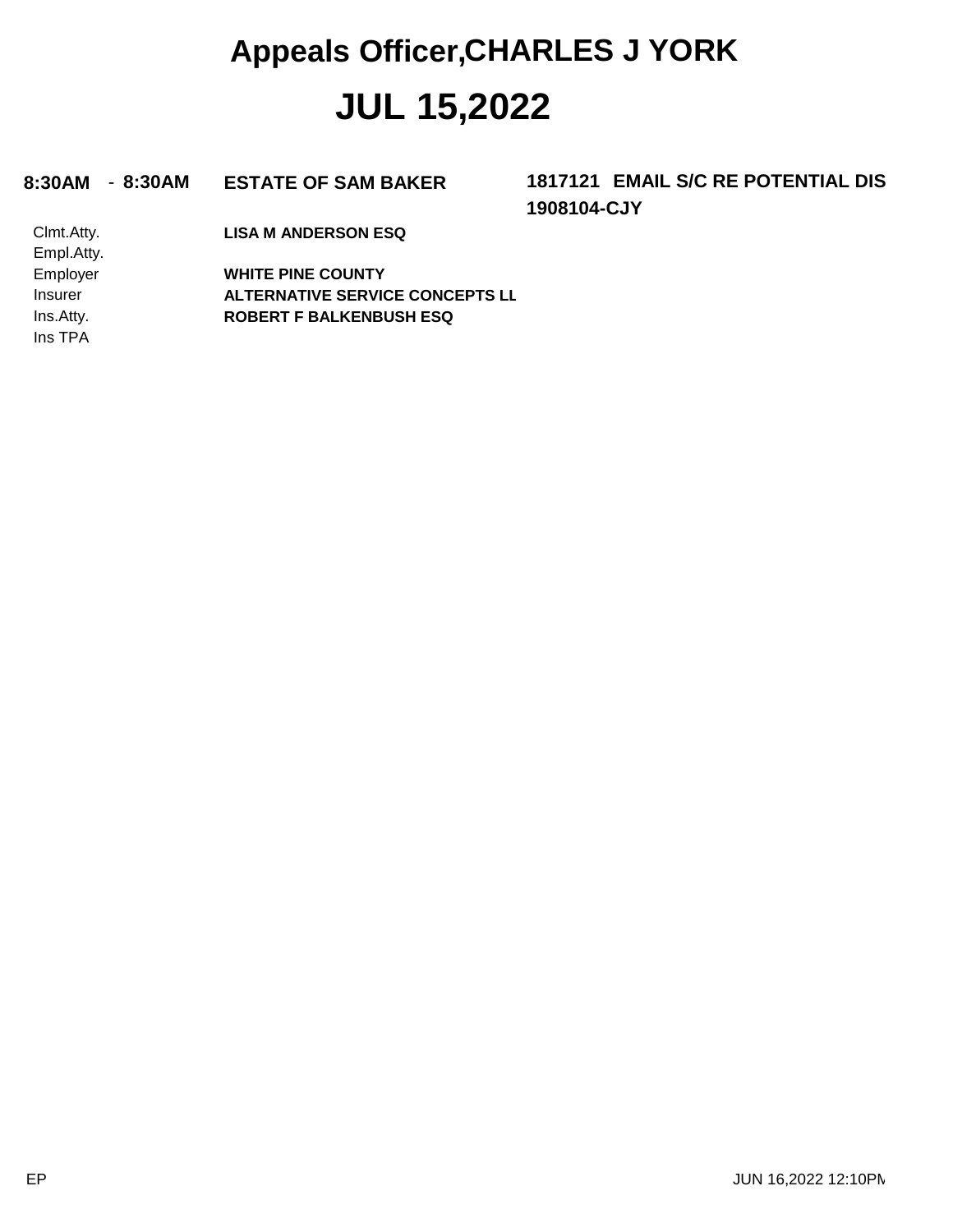#### **JUL 12,2022 Appeals Officer,Denise S McKay**

**8:00AM** - **5:00PM No Hearings Today**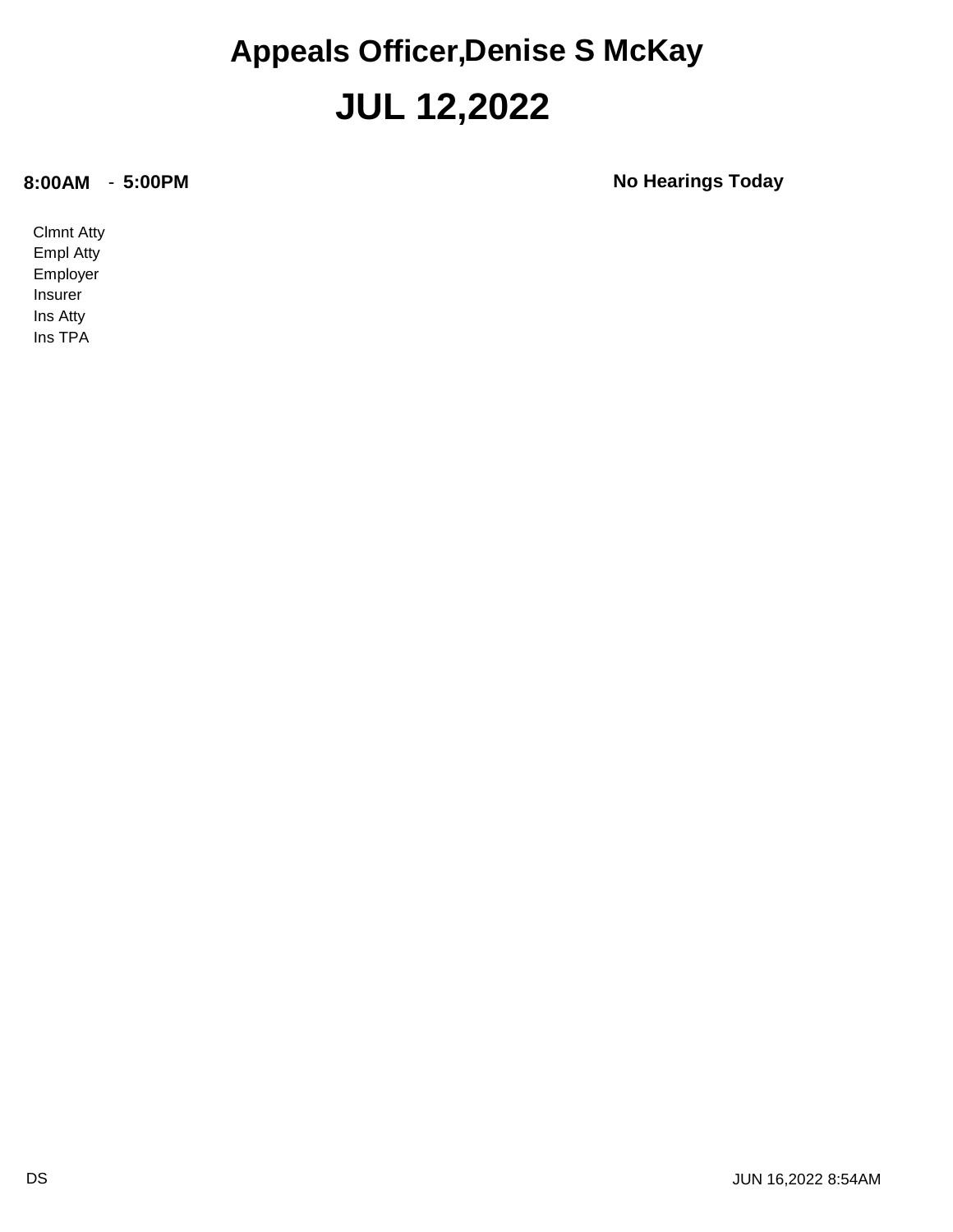#### **JUL 13,2022 Appeals Officer,Denise S McKay**

**8:00AM** - **5:00PM No Hearings Today**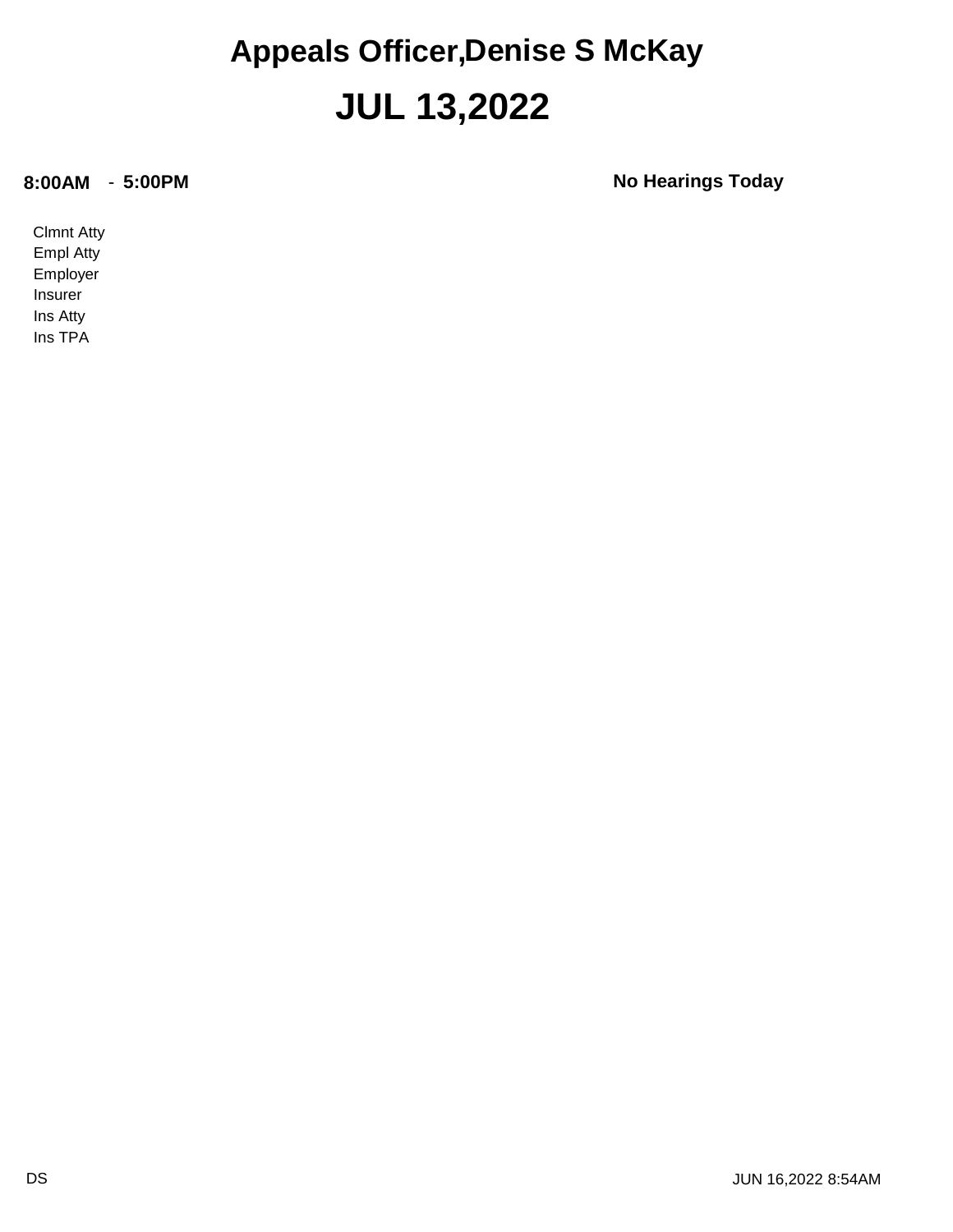#### **JUL 14,2022 Appeals Officer,Denise S McKay**

**8:00AM** - **5:00PM No Hearings Today**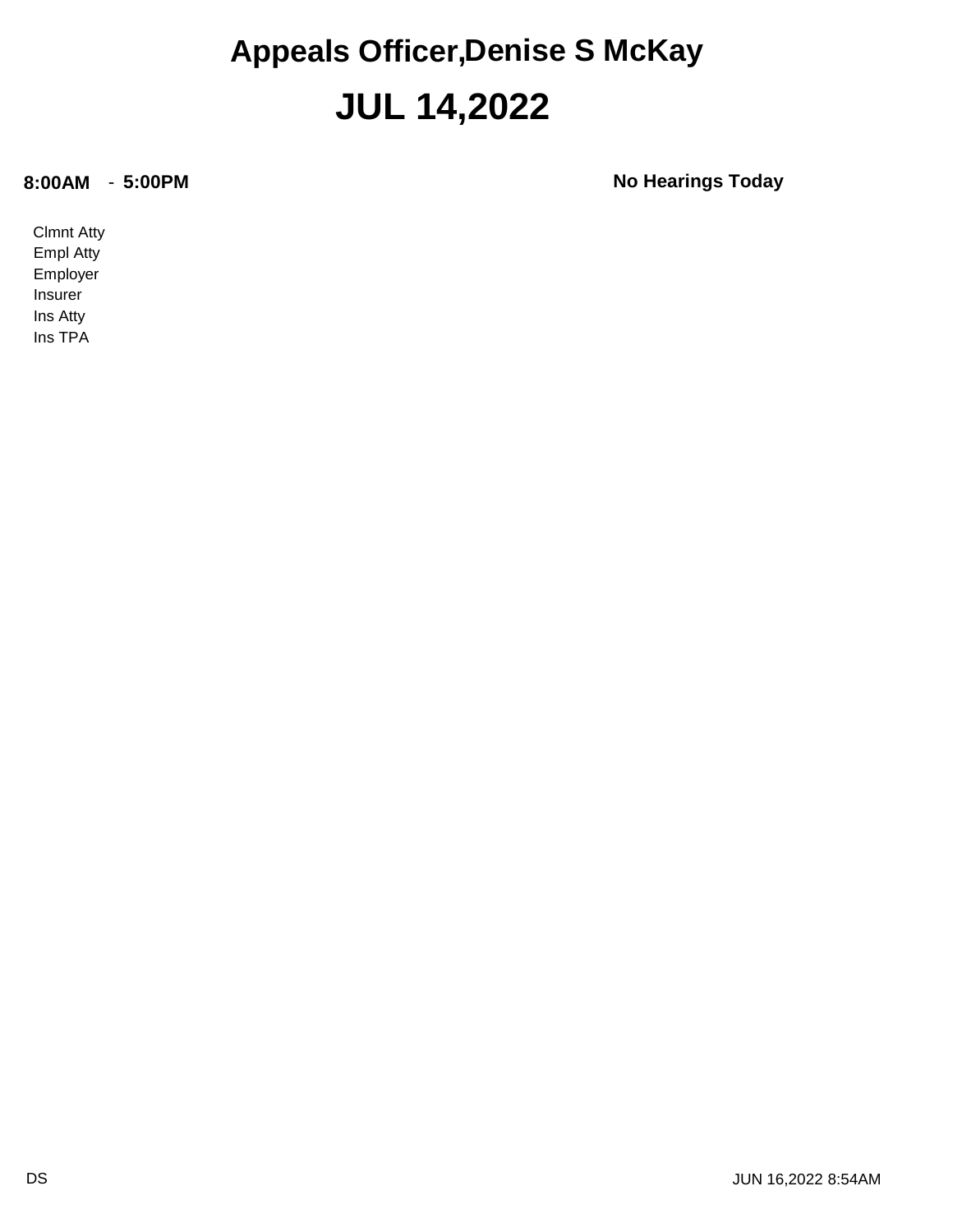#### **JUL 15,2022 Appeals Officer,Denise S McKay**

#### **8:00AM** - **5:00PM No Hearings Today**

| <b>Clmnt Atty</b><br><b>Empl Atty</b><br>Employer<br>Insurer<br>Ins Atty<br>Ins TPA |           |                                                    |                                                                    |
|-------------------------------------------------------------------------------------|-----------|----------------------------------------------------|--------------------------------------------------------------------|
| 8:30AM                                                                              | $-8:30AM$ | <b>CHAN, STEPHEN</b>                               | 2201414 Email Status Check                                         |
| Clmt.Atty.<br>Empl.Atty.                                                            |           | <b>LEE DAVIS ESQ</b>                               |                                                                    |
| Employer<br>Insurer                                                                 |           | <b>WALMART CORP</b><br><b>SEDGWICK CMS INC</b>     |                                                                    |
| Ins.Atty.<br>Ins TPA                                                                |           | <b>DAVID BENAVIDEZ ESQ</b>                         |                                                                    |
| 8:30AM                                                                              | $-8:30AM$ | <b>TOBIAS, VOLTAIRE</b>                            | 2202634 E-MAIL STATUS CHECK<br>2202654-DM 2202655-DM 2202774-DM 22 |
| Clmt.Atty.<br>Empl.Atty.                                                            |           | <b>JENNY LEE ESQ</b>                               |                                                                    |
| Employer                                                                            |           | <b>NEVADA CHECKER CAB</b>                          |                                                                    |
| <b>Insurer</b><br>Ins.Atty.<br>Ins TPA                                              |           | <b>CORVEL CORPORATION</b><br><b>SHAUN MENG ESQ</b> |                                                                    |
| 8:30AM                                                                              | $-8:30AM$ | DERSSO, GIDEY                                      | 2113776 Email Status Check                                         |
| Clmt.Atty.<br>Empl.Atty.                                                            |           | <b>LINA SAKALAUSKAS ESQ</b>                        |                                                                    |
| Employer                                                                            |           | <b>FRIAS TRANSPORTATION MGMT</b>                   |                                                                    |
| <b>Insurer</b><br>Ins.Atty.<br>Ins TPA                                              |           | <b>RA WONG</b><br><b>DANIEL SCHWARTZ ESQ</b>       |                                                                    |
| 8:30AM                                                                              | $-8:30AM$ | <b>FLORES, ALYSHA</b>                              | 2205229 Email Status Check<br>2205230-DM                           |
| Clmt.Atty.<br>Empl.Atty.                                                            |           | <b>DAVID ROTHENBERG ESQ</b>                        |                                                                    |
| Employer<br>Insurer                                                                 |           | <b>AMAZON WAREHOUSE</b><br><b>SEDGWICK CMS INC</b> |                                                                    |
| Ins.Atty.                                                                           |           | <b>DALTON HOOKS JR ESQ</b>                         |                                                                    |
| Ins TPA                                                                             |           |                                                    |                                                                    |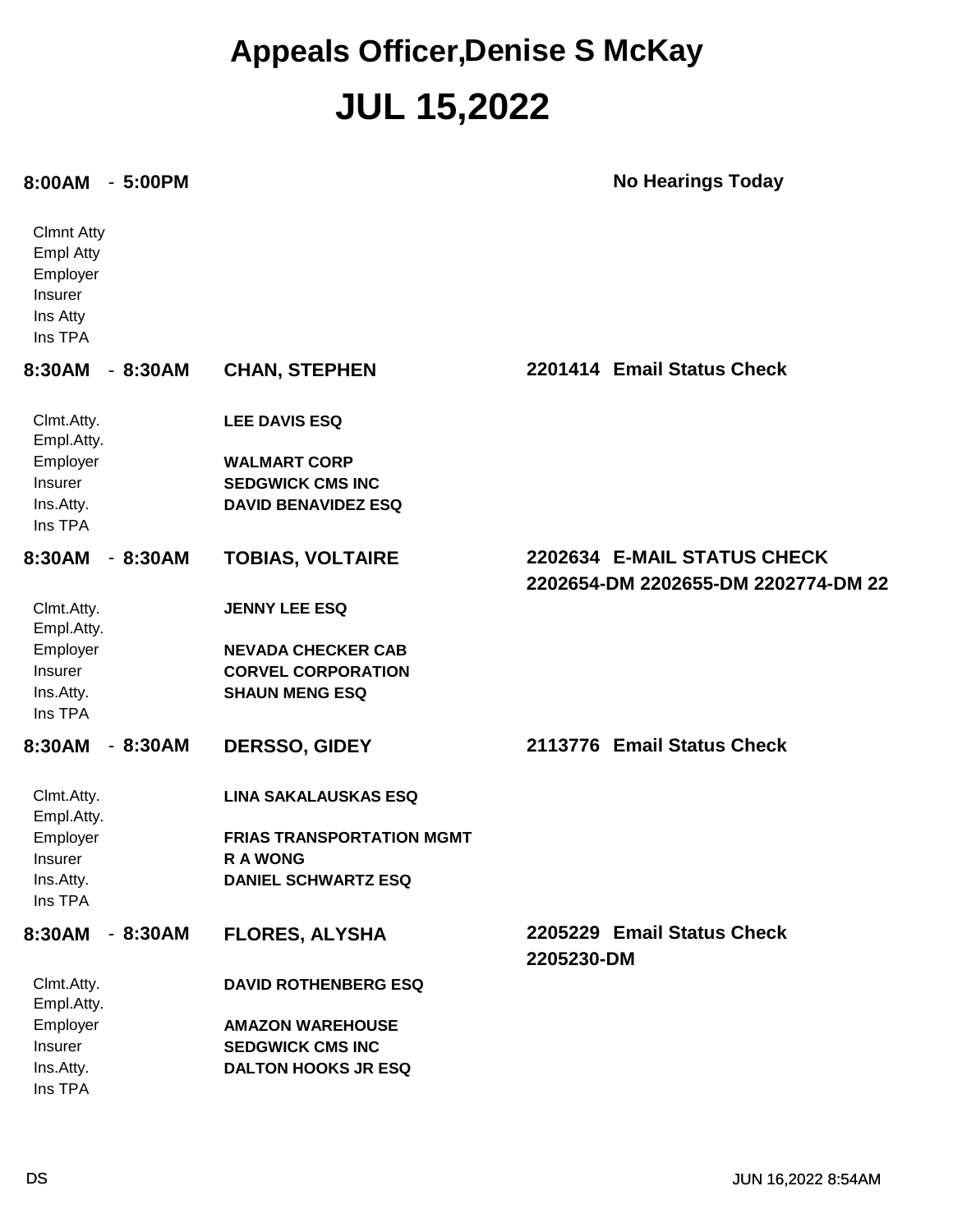# **JUL 15,2022 Appeals Officer,Denise S McKay**

| 8:30AM                   | $-9:00AM$ | <b>LAFASTO, SAXTON</b>           | 1812039 Email S/C          |
|--------------------------|-----------|----------------------------------|----------------------------|
| Clmt.Atty.<br>Empl.Atty. |           | <b>ADAM MUSLUSKY ESQ</b>         |                            |
| Employer                 |           | <b>WINDSHIELD EXCELLENCE LLC</b> |                            |
| <b>Insurer</b>           |           | <b>THE HARTFORD</b>              |                            |
| Ins.Atty.                |           | <b>DANIEL SCHWARTZ ESQ</b>       |                            |
| Ins TPA                  |           |                                  |                            |
| 8:30AM                   | $-8:30AM$ | <b>MCKINNEY, LAUREN</b>          | 2201531 Email Status Check |
| Clmt.Atty.<br>Empl.Atty. |           | <b>TARA-LYNN ADAMS ESQ</b>       | <b>CONTINUED</b>           |
| Employer                 |           | <b>SOUTHERN HILLS HOSPITAL</b>   |                            |
| <b>Insurer</b>           |           | <b>BROADSPIRE SERVICES</b>       |                            |
| Ins.Atty.                |           | <b>DANIEL SCHWARTZ ESQ</b>       |                            |
| Ins TPA                  |           |                                  |                            |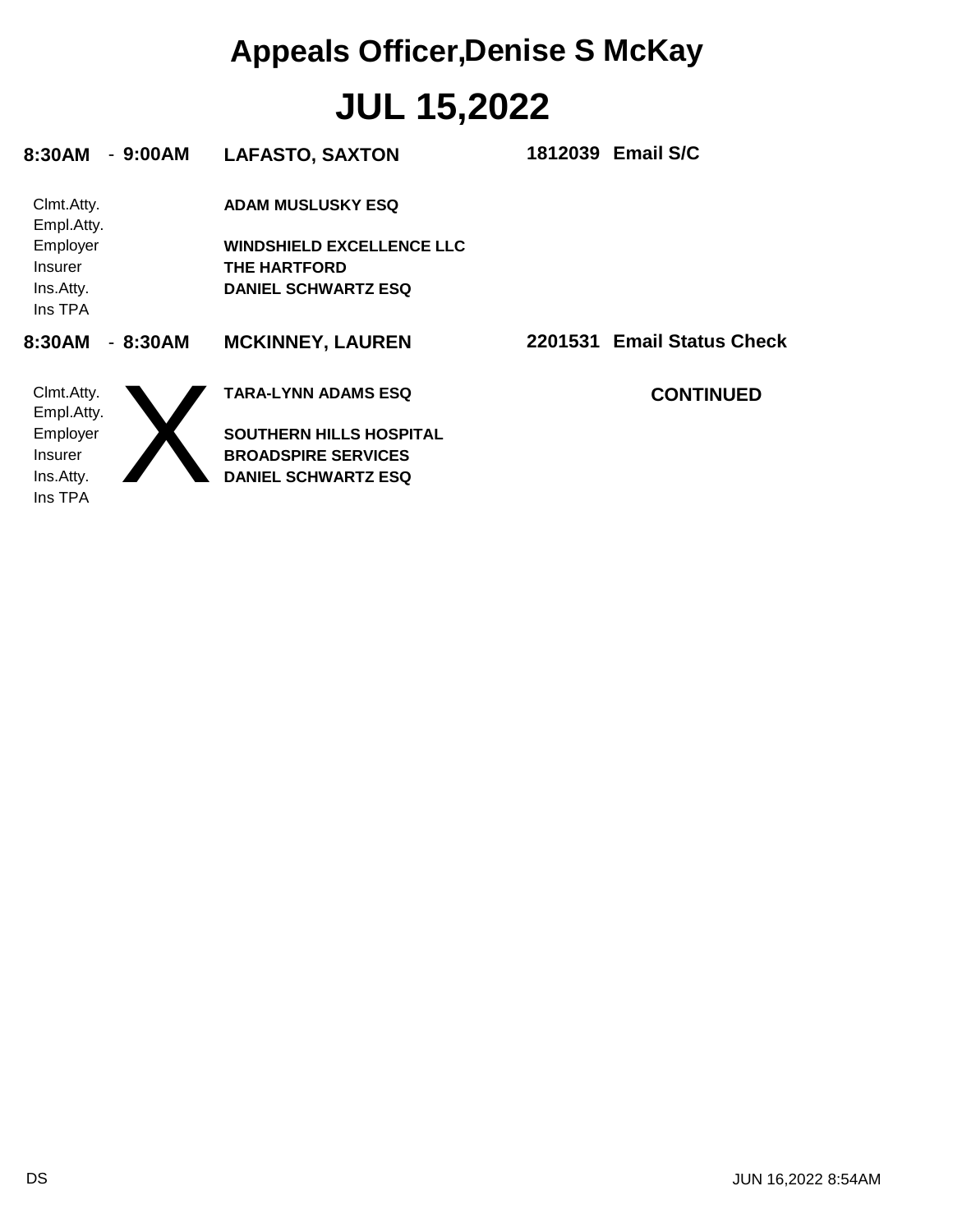| 8:30AM                   | $-8:30AM$         | <b>BONE, MISTY M.</b>                                                |         | 2210390 Email Status Check<br>2217178-GK 2217833-GK |
|--------------------------|-------------------|----------------------------------------------------------------------|---------|-----------------------------------------------------|
| Clmt.Atty.<br>Empl.Atty. |                   | <b>BERNSTEIN &amp; ASSOC</b>                                         |         |                                                     |
| Employer                 |                   | <b>DIGNITY HEALTH EMERUS</b>                                         |         |                                                     |
| Insurer                  |                   | <b>SEDGWICK CMS INC</b>                                              |         |                                                     |
| Ins.Atty.<br>Ins TPA     |                   | <b>DANIEL SCHWARTZ ESQ</b>                                           |         |                                                     |
| 8:30AM                   | $-8:30AM$         | <b>LAWSON, KEITH</b>                                                 | 2207881 | <b>Email Status Check</b>                           |
| Clmt.Atty.<br>Empl.Atty. |                   | <b>JAVIER A ARGUELLO ESQ</b>                                         |         |                                                     |
| Employer<br>Insurer      |                   | <b>MISSION SUPPORT &amp; TEST SERVICES</b>                           |         |                                                     |
| Ins.Atty.                |                   | <b>KEVIN JOHNSON ESQ</b>                                             |         |                                                     |
| Ins TPA                  |                   |                                                                      |         | <b>HELMSMAN MANAGEMENT SERVICES</b>                 |
| 8:30AM                   | $-8:45AM$         | BELTRAN DE NAVARRETTE, LEO2212438 Email Status Check                 |         |                                                     |
| Clmt.Atty.               |                   | <b>JULIE SMITH ESQ</b>                                               |         |                                                     |
| Empl.Atty.               |                   | <b>DANIEL SCHWARTZ ESQ</b>                                           |         |                                                     |
| Employer                 |                   | <b>EXCALIBUR HOTEL &amp; CASINO</b>                                  |         |                                                     |
| Insurer                  |                   |                                                                      |         |                                                     |
| Ins.Atty.                |                   |                                                                      |         |                                                     |
| Ins TPA                  |                   |                                                                      |         |                                                     |
| 9:00AM                   | $-10:00AM$        | <b>BAKER, TABITHA</b>                                                |         | 2010996 1 Hr.Hrg.                                   |
| Clmt.Atty.               |                   | <b>LISA M ANDERSON ESQ</b>                                           |         |                                                     |
| Empl.Atty.               |                   | <b>DANIEL SCHWARTZ ESQ</b>                                           |         |                                                     |
| Employer                 |                   | <b>LVMPD - HEALTH DETAIL</b>                                         |         |                                                     |
| Insurer                  |                   | <b>CCMSI</b>                                                         |         |                                                     |
| Ins.Atty.<br>Ins TPA     |                   |                                                                      |         |                                                     |
|                          |                   |                                                                      |         |                                                     |
|                          | 11:00AM - 11:59AM | YOUNCE, ANGIE                                                        |         | 2216030 1 Hr.Hrg.                                   |
| Clmt.Atty.               |                   | <b>JAVIER A ARGUELLO ESQ</b>                                         |         |                                                     |
| Empl.Atty.<br>Employer   |                   |                                                                      |         |                                                     |
| Insurer                  |                   | <b>VALLEY ELECTRIC ASSN</b><br><b>AMERICAN CLAIMS MANAGEMENT INC</b> |         |                                                     |
| Ins.Atty.                |                   | <b>SHAUN MENG ESQ</b>                                                |         |                                                     |
| Ins TPA                  |                   |                                                                      |         |                                                     |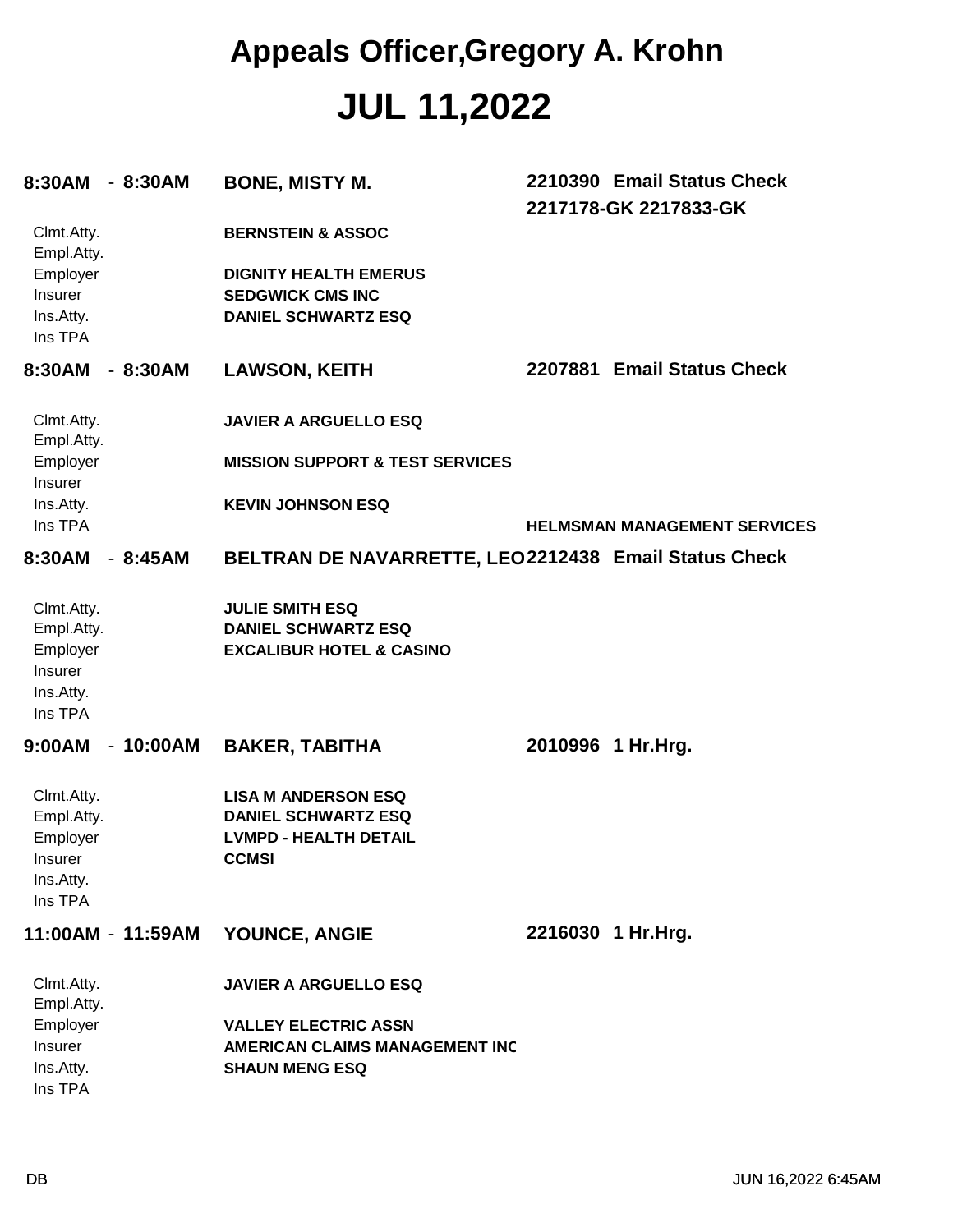| 12:30PM | 1:00PM |  |
|---------|--------|--|
|---------|--------|--|

 $STANFIED, AMANDA$ 

**2102087-GK 2100011-GK 2100013-GK 2206897-GK 1/2 Hr. Hearing**

Clmt.Atty. **JAVIER A ARGUELLO ESQ**

Ins TPA Ins.Atty. Insurer Employer Empl.Atty.

**DANIEL SCHWARTZ ESQ SEDGWICK CMS INC AMAZON.COM**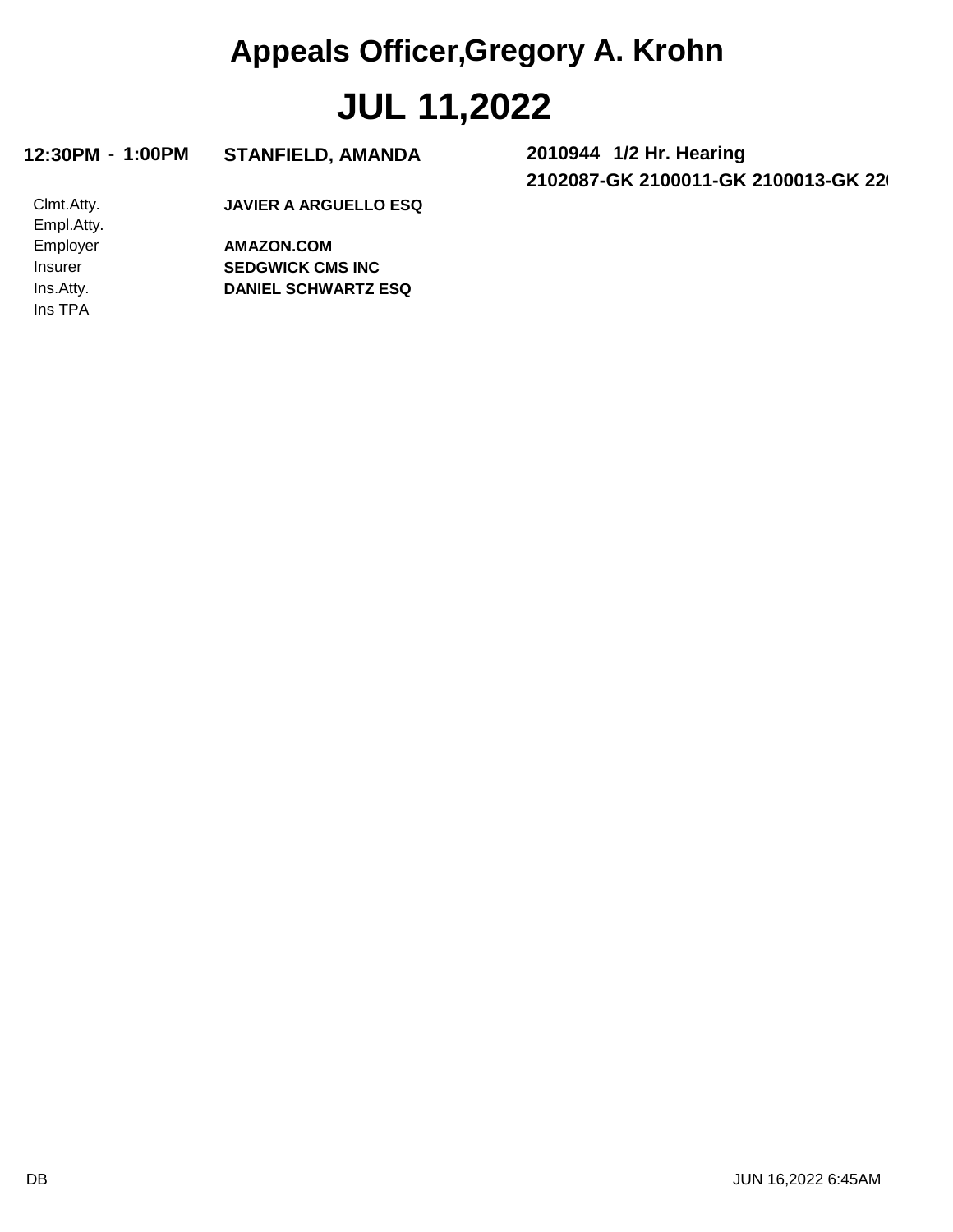| 8:30AM                   | $-8:30AM$         | ARROYO, JOSE                      | 2108300 Email Status Check<br>2111120-GK 2205349-GK |
|--------------------------|-------------------|-----------------------------------|-----------------------------------------------------|
| Clmt.Atty.<br>Empl.Atty. |                   | <b>KEVIN P KAMPSCHROR ESQ</b>     |                                                     |
| Employer                 |                   | <b>KARIZZMA ENTERPRISES INC</b>   |                                                     |
| Insurer                  |                   | <b>ASSOCIATED RISK MGMT INC</b>   |                                                     |
| Ins.Atty.                |                   | <b>DAVID BENAVIDEZ ESQ</b>        |                                                     |
| Ins TPA                  |                   |                                   |                                                     |
| 8:30AM                   | $-8:30AM$         | <b>ARRIAGA, ROMAN</b>             | 2214727 Email Status Check                          |
| Clmt.Atty.<br>Empl.Atty. |                   | <b>ERICA TOSH ESQ</b>             |                                                     |
| Employer                 |                   | <b>AMAZON.COM</b>                 |                                                     |
| Insurer                  |                   | <b>SEDGWICK CMS INC</b>           |                                                     |
| Ins.Atty.<br>Ins TPA     |                   | <b>JOHN LAVERY ESQ</b>            |                                                     |
| 8:30AM                   | $-8:30AM$         | <b>TRICE, JEDIDIAH</b>            | 2114741 1 Hr. Hrg.                                  |
|                          |                   |                                   | 2208524-GK                                          |
| Clmt.Atty.<br>Empl.Atty. |                   | <b>ERICA TOSH ESQ</b>             |                                                     |
| Employer                 |                   | <b>MARTIN-HARRIS CONSTRUCTION</b> |                                                     |
| Insurer                  |                   | <b>ZURICH</b>                     |                                                     |
| Ins.Atty.<br>Ins TPA     |                   | <b>DANIEL SCHWARTZ ESQ</b>        |                                                     |
| 9:00AM                   | $-9:59AM$         | <b>DEANG, DANILO</b>              | 2210638 1 Hr.Hrg.                                   |
| Clmt.Atty.<br>Empl.Atty. |                   | <b>KEVIN P KAMPSCHROR ESQ</b>     |                                                     |
| Employer                 |                   | <b>ANIXTER INTERNATIONAL</b>      |                                                     |
| <b>Insurer</b>           |                   | <b>LIBERTY MUTUAL</b>             |                                                     |
| Ins.Atty.                |                   | <b>ANTHONY JUNKER ESQ</b>         |                                                     |
| Ins TPA                  |                   |                                   |                                                     |
|                          | 10:00AM - 11:00AM | <b>SHEPHARD, ANA</b>              | 2207065 1 Hr.Hrg.                                   |
| Clmt.Atty.<br>Empl.Atty. |                   | <b>JAVIER A ARGUELLO ESQ</b>      |                                                     |
| Employer                 |                   | <b>TORY BURCH LLC</b>             |                                                     |
| Insurer                  |                   | <b>GALLAGHER BASSETT</b>          |                                                     |
| Ins.Atty.                |                   | <b>DANIEL SCHWARTZ ESQ</b>        |                                                     |
| Ins TPA                  |                   |                                   |                                                     |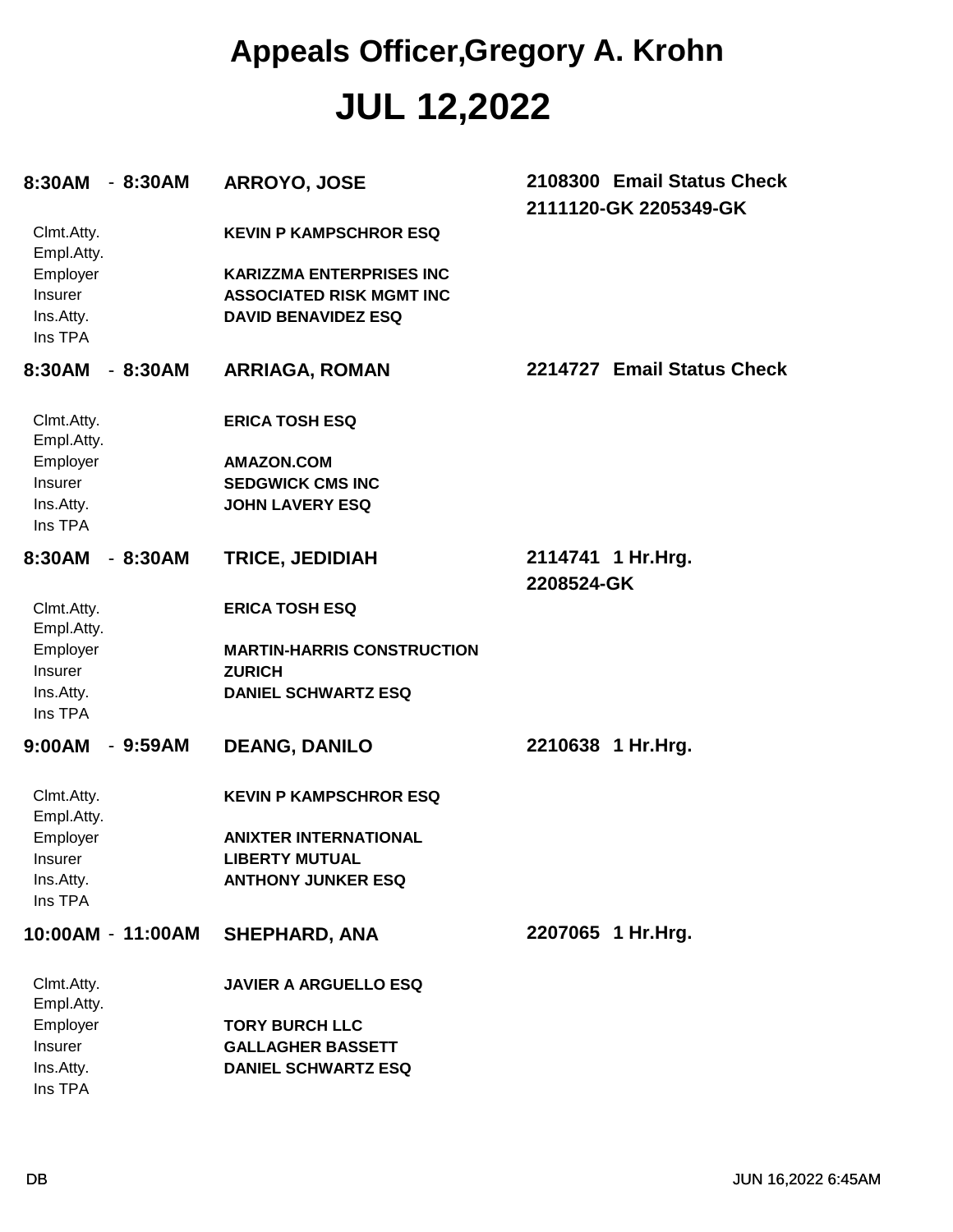| 12:00PM - 12:30PM                           | <b>BAILOUS, TRAVIA</b>                                                       | 2204870 1/2 Hr. Hearing          |
|---------------------------------------------|------------------------------------------------------------------------------|----------------------------------|
| Clmt.Atty.<br>Empl.Atty.                    | <b>JULIE SMITH ESQ</b>                                                       | 2206912-GK 2216933-GK 2217748-GK |
| Employer<br>Insurer<br>Ins.Atty.<br>Ins TPA | <b>AMAZON.COM</b><br><b>SEDGWICK CMS INC</b><br><b>ALEXANDER M BROWN ESQ</b> |                                  |
| 12:30PM - 1:00PM                            | <b>PEREZ, TERESA</b>                                                         | 2212109 1/2 Hr. Hearing          |
| Clmt.Atty.<br>Empl.Atty.                    | <b>JAVIER A ARGUELLO ESQ</b>                                                 |                                  |
| Employer                                    | <b>HARRAHS LAS VEGAS</b>                                                     |                                  |
| Insurer                                     | <b>CCMSI</b>                                                                 |                                  |
| Ins.Atty.<br>Ins TPA                        | <b>DANIEL SCHWARTZ ESQ</b>                                                   |                                  |
| $-2:00PM$<br>1:00PM                         | <b>HUE, MARK C.</b>                                                          | 2206540 1 Hr.Hrg.<br>2206954-GK  |
| Clmt.Atty.<br>Empl.Atty.                    | <b>DAVID ROTHENBERG ESQ</b>                                                  |                                  |
| Employer                                    | <b>NECTARTEK LLC</b>                                                         |                                  |
| Insurer                                     | <b>GALLAGHER BASSETT</b>                                                     |                                  |
| Ins.Atty.<br>Ins TPA                        | <b>DANIEL SCHWARTZ ESQ</b>                                                   |                                  |
| 3:00PM<br>$-3:59PM$                         | <b>BOORAS, RICHARD</b>                                                       | 1700553 1 Hr.Hrg.                |
|                                             |                                                                              | 1704357-GK 1811475-GK            |
| Clmt.Atty.                                  | <b>MARIA C ATKINSON ESQ</b>                                                  |                                  |
| Empl.Atty.                                  | <b>DANIEL SCHWARTZ ESQ</b>                                                   |                                  |
| Employer                                    | <b>PRIMEX PLASTICS</b>                                                       |                                  |
| Insurer                                     | <b>AIG</b>                                                                   |                                  |
| Ins.Atty.                                   |                                                                              |                                  |
| Ins TPA                                     |                                                                              |                                  |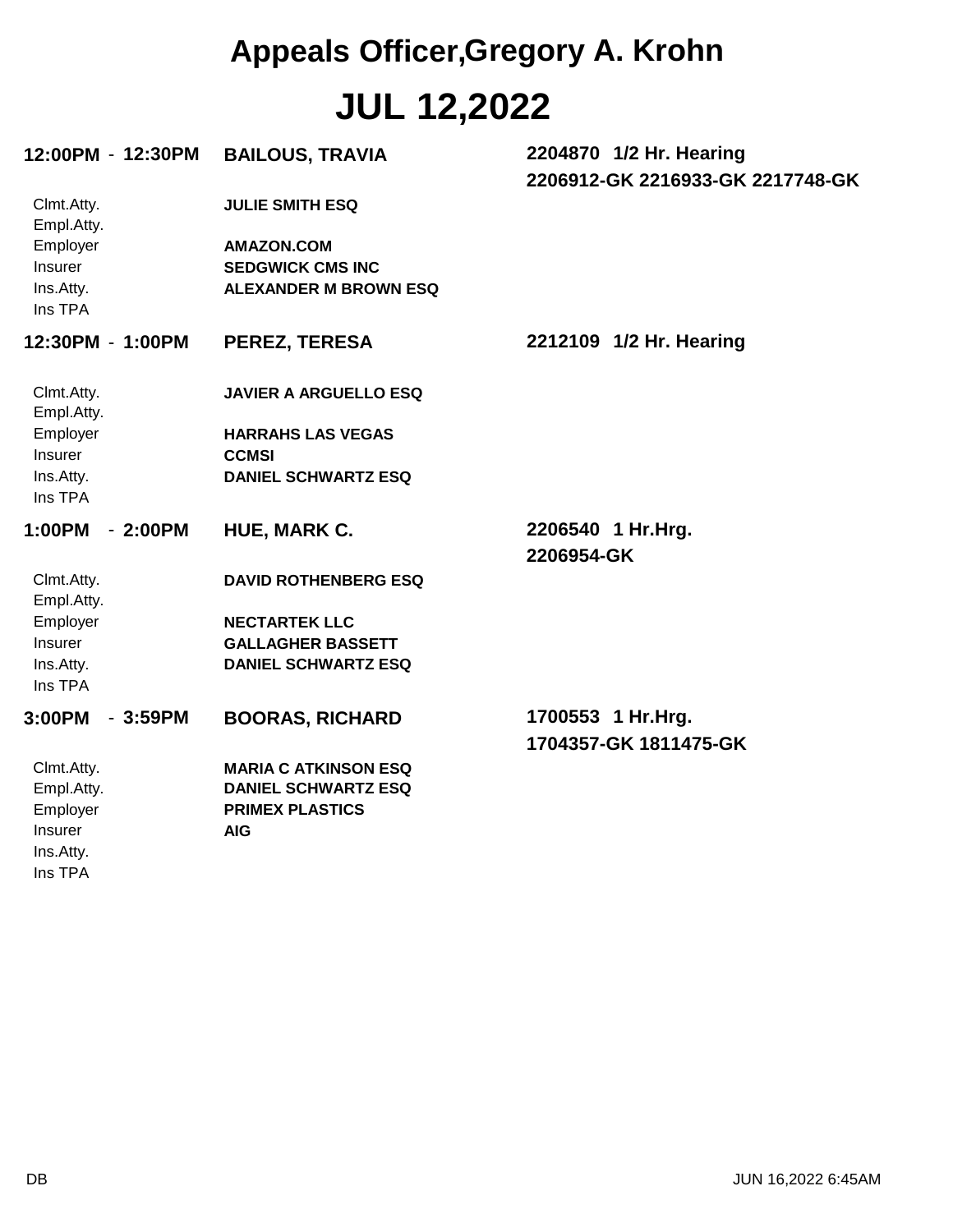| 8:30AM<br>- 8:30AM       | <b>IWANISZEK, STEPHEN J</b>                          |            | 2113302 Email Status Check     |
|--------------------------|------------------------------------------------------|------------|--------------------------------|
| Clmt.Atty.<br>Empl.Atty. | <b>LINA SAKALAUSKAS ESQ</b>                          |            |                                |
| Employer                 | <b>STAN KOCH &amp; SONS TRUCKING INC</b>             |            |                                |
| Insurer                  | <b>THE HARTFORD</b>                                  |            |                                |
| Ins.Atty.<br>Ins TPA     | <b>ALYSSA M FISCHER ESQ</b>                          |            |                                |
| 8:30AM<br>- 8:30AM       | HERNANDEZ DE PEREZ, EVANGE1918997 Email Status Check |            |                                |
|                          |                                                      | 2206290-GK |                                |
| Clmt.Atty.               | <b>JULIE SMITH ESQ</b>                               |            |                                |
| Empl.Atty.               | <b>JOHN A CLEMENT ESQ</b>                            |            |                                |
| Employer                 | <b>ARIA HOTEL &amp; CASINO</b>                       |            |                                |
| Insurer                  |                                                      |            |                                |
| Ins.Atty.                |                                                      |            |                                |
| Ins TPA                  |                                                      |            |                                |
| 12:00PM - 12:29PM        | <b>YAZZIE, BRYAN</b>                                 |            | 2118180 1/2 Hr. Final Argument |
| Clmt.Atty.               | <b>LICEU S PEREIRA ESQ</b>                           |            |                                |
| Empl.Atty.               | <b>LYNNE &amp; ASSOCIATES</b>                        |            |                                |
| Employer                 | <b>URIBE AUTO TECH LLC</b>                           |            |                                |
| Insurer                  | <b>NEVADA ALTERNATIVE SOLUTIONS</b>                  |            |                                |
| Ins.Atty.                | <b>JENNIFER LEONESCU ESQ</b>                         |            |                                |
| Ins TPA                  | <b>SIERRA NEVADA ADMINISTRATORS</b>                  |            |                                |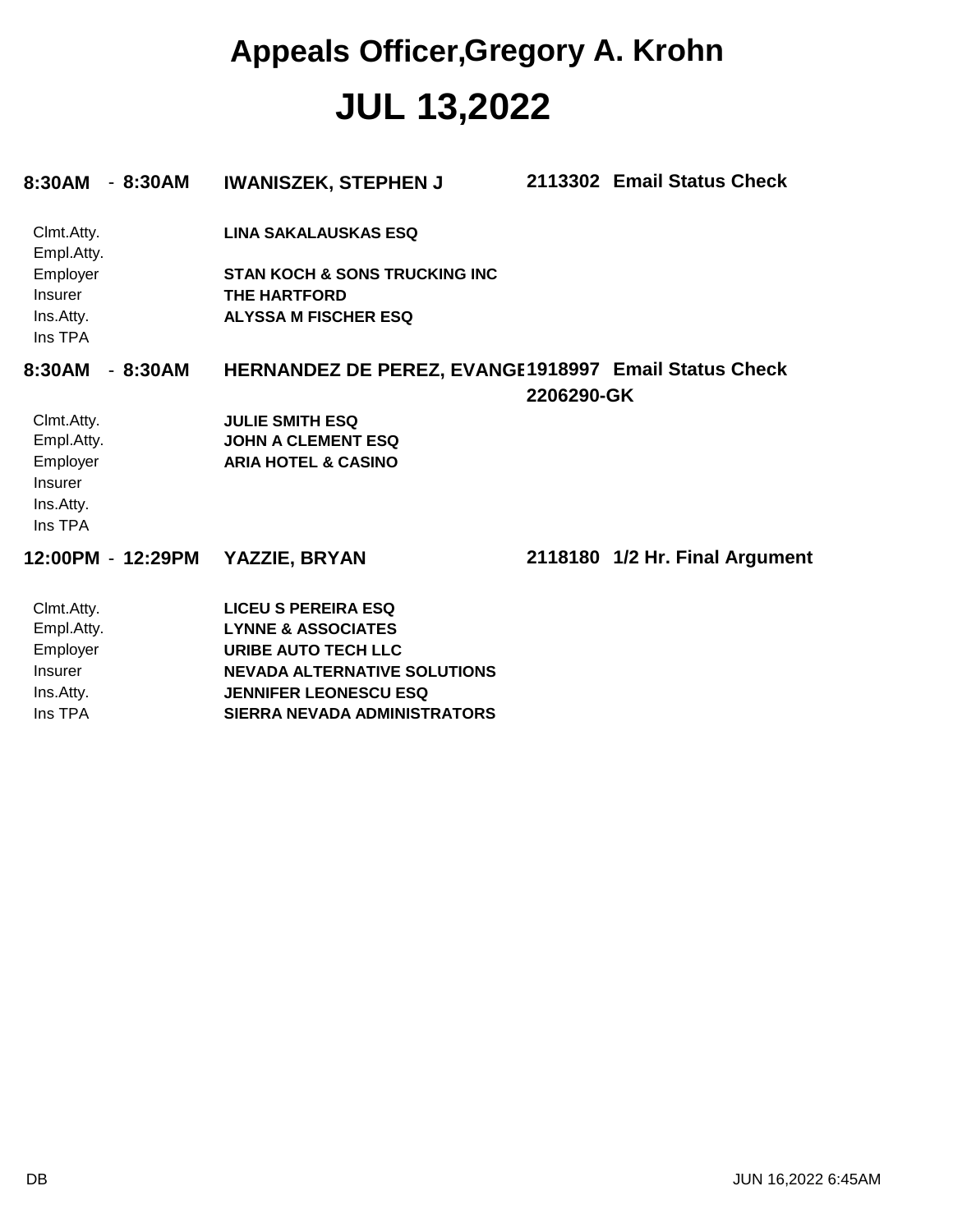| 8:00AM - 8:15AM                                                                |            | <b>MORALES-MOLERO, DORA</b>                                                                                                              | 2101502 In Crt S/C<br>2106299-GK                                         |
|--------------------------------------------------------------------------------|------------|------------------------------------------------------------------------------------------------------------------------------------------|--------------------------------------------------------------------------|
| Clmt.Atty.<br>Empl.Atty.<br>Employer<br>Insurer<br>Ins.Atty.<br>Ins TPA        |            | <b>LISA M ANDERSON ESQ</b><br><b>WESTCOR CORP</b><br><b>COPPERPOINT INSURANCE COMPANIE</b><br><b>DANIEL SCHWARTZ ESQ</b>                 |                                                                          |
| 8:15AM                                                                         | $-8:30AM$  | <b>SMALL, KRISHEENA S</b>                                                                                                                | 2108122 Tel.Conf. Re: Case Status<br>2111215-GK 2111216-GK 2111217-GK 21 |
| Clmt.Atty.<br>Empl.Atty.<br>Employer<br>Insurer<br>Ins.Atty.<br>Ins TPA        |            | <b>BILLIE-MARIE MORRISON ESQ</b><br><b>C3 CUSTOMER CONTACT CHANNELS I</b><br><b>EMPLOYERS INS CO OF NV</b><br><b>DAVID BENAVIDEZ ESQ</b> |                                                                          |
| 8:30AM                                                                         | $-8:30AM$  | <b>BROCKSCHMIDT, BRIAN</b>                                                                                                               | 2203008 Email Status Check                                               |
| Clmt.Atty.<br>Empl.Atty.<br>Employer<br><b>Insurer</b><br>Ins.Atty.<br>Ins TPA |            | <b>THOMAS ASKEROTH</b><br><b>DANIEL SCHWARTZ ESQ</b><br><b>FW SERVICE</b><br><b>ESIS</b>                                                 |                                                                          |
| 9:00AM                                                                         | $-10:00AM$ | <b>BURNHAM, BRIAN</b>                                                                                                                    | 2207921 1 Hr.Hrg.                                                        |
| Clmt.Atty.<br>Empl.Atty.<br>Employer<br>Insurer<br>Ins.Atty.<br>Ins TPA        |            | <b>TRAVIS RICH ESQ</b><br><b>LAS VEGAS PAVING</b><br><b>CCMSI</b><br><b>DANIEL SCHWARTZ ESQ</b>                                          |                                                                          |
| 10:00AM - 11:00AM                                                              |            | <b>PINTO, AUGUSTIN L.</b>                                                                                                                | 2207067 1 Hr.Hrg.<br>2207068-GK                                          |
| Clmt.Atty.<br>Empl.Atty.<br>Employer<br>Insurer<br>Ins.Atty.<br>Ins TPA        |            | <b>JAVIER A ARGUELLO ESQ</b><br>EL CORTEZ HOTEL & CASINO<br><b>NEVADA ALTERNATIVE SOLUTIONS</b><br><b>DANIEL SCHWARTZ ESQ</b>            |                                                                          |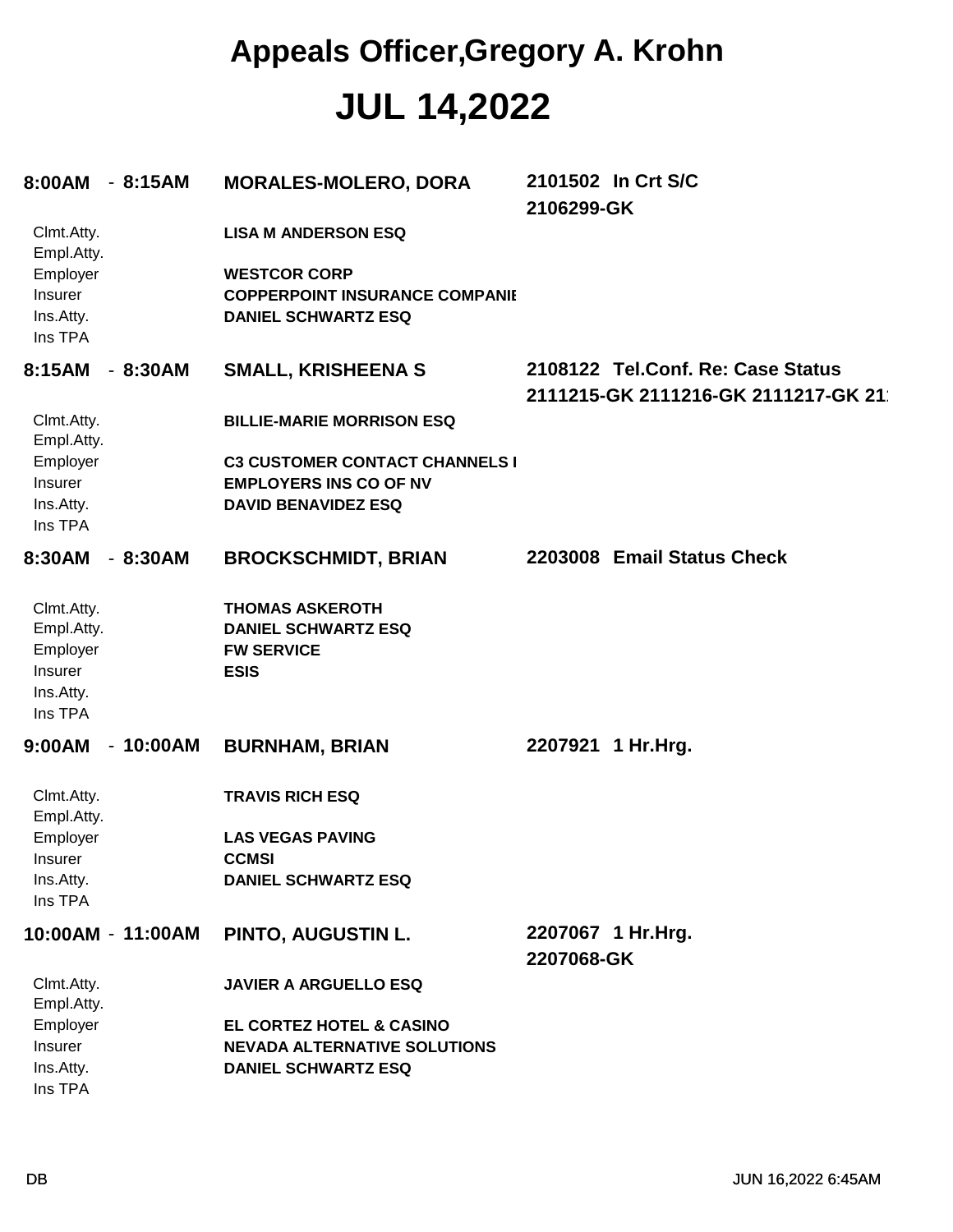| 11:00AM - 11:59AM                           |           | <b>MARTINEZ, MARIA</b>                                                                                   | 2202004 1 Hr.Hrg.<br>2202005-GK                          |
|---------------------------------------------|-----------|----------------------------------------------------------------------------------------------------------|----------------------------------------------------------|
| Clmt.Atty.<br>Empl.Atty.                    |           | <b>ALIKA ANGERMAN ESQ</b>                                                                                |                                                          |
| Employer<br>Insurer<br>Ins.Atty.<br>Ins TPA |           | <b>MERCHANTS BUILDING MAINTENANCI</b><br><b>BERKSHIRE HATHAWAY HOMESTATE</b><br><b>SHILO N BORJA ESQ</b> |                                                          |
| 12:30PM - 12:59PM                           |           | <b>PEREZ, MARTIN</b>                                                                                     | 2113038 1/2 Hr. Hearing<br>2118179-GK                    |
| Clmt.Atty.<br>Empl.Atty.                    |           | <b>LISA M ANDERSON ESQ</b>                                                                               |                                                          |
| Employer                                    |           | <b>EDWARD HOMES INC</b>                                                                                  |                                                          |
| Insurer                                     |           | <b>WCF INSURANCE</b>                                                                                     |                                                          |
| Ins.Atty.<br>Ins TPA                        |           | <b>DANIEL SCHWARTZ ESQ</b>                                                                               |                                                          |
| 1:00PM                                      | $-2:00PM$ | <b>TRIPLETT, TYRONE</b>                                                                                  | 2206544 1 Hr.Hrg.                                        |
| Clmt.Atty.<br>Empl.Atty.                    |           | <b>DAVID ROTHENBERG ESQ</b>                                                                              |                                                          |
| Employer                                    |           | <b>ARIZONA CHARLIES</b>                                                                                  |                                                          |
| Insurer                                     |           | <b>SEDGWICK CMS INC</b>                                                                                  |                                                          |
| Ins.Atty.<br>Ins TPA                        |           | <b>DANIEL SCHWARTZ ESQ</b>                                                                               |                                                          |
| 2:00PM                                      | $-3:00PM$ | <b>CONTRERAS, MIGUEL</b>                                                                                 | 2110964 1 Hr.Hrg.<br>2115102-GK 2113554-GK 2205107-GK 22 |
| Clmt.Atty.<br>Empl.Atty.                    |           | <b>ZACHARY JONES ESQ</b>                                                                                 |                                                          |
| Employer                                    |           | PRIMM VALLEY RESORT                                                                                      |                                                          |
| Insurer                                     |           | SIERRA NEVADA ADMINISTRATORS                                                                             |                                                          |
| Ins.Atty.<br>Ins TPA                        |           | <b>DANIEL SCHWARTZ ESQ</b>                                                                               |                                                          |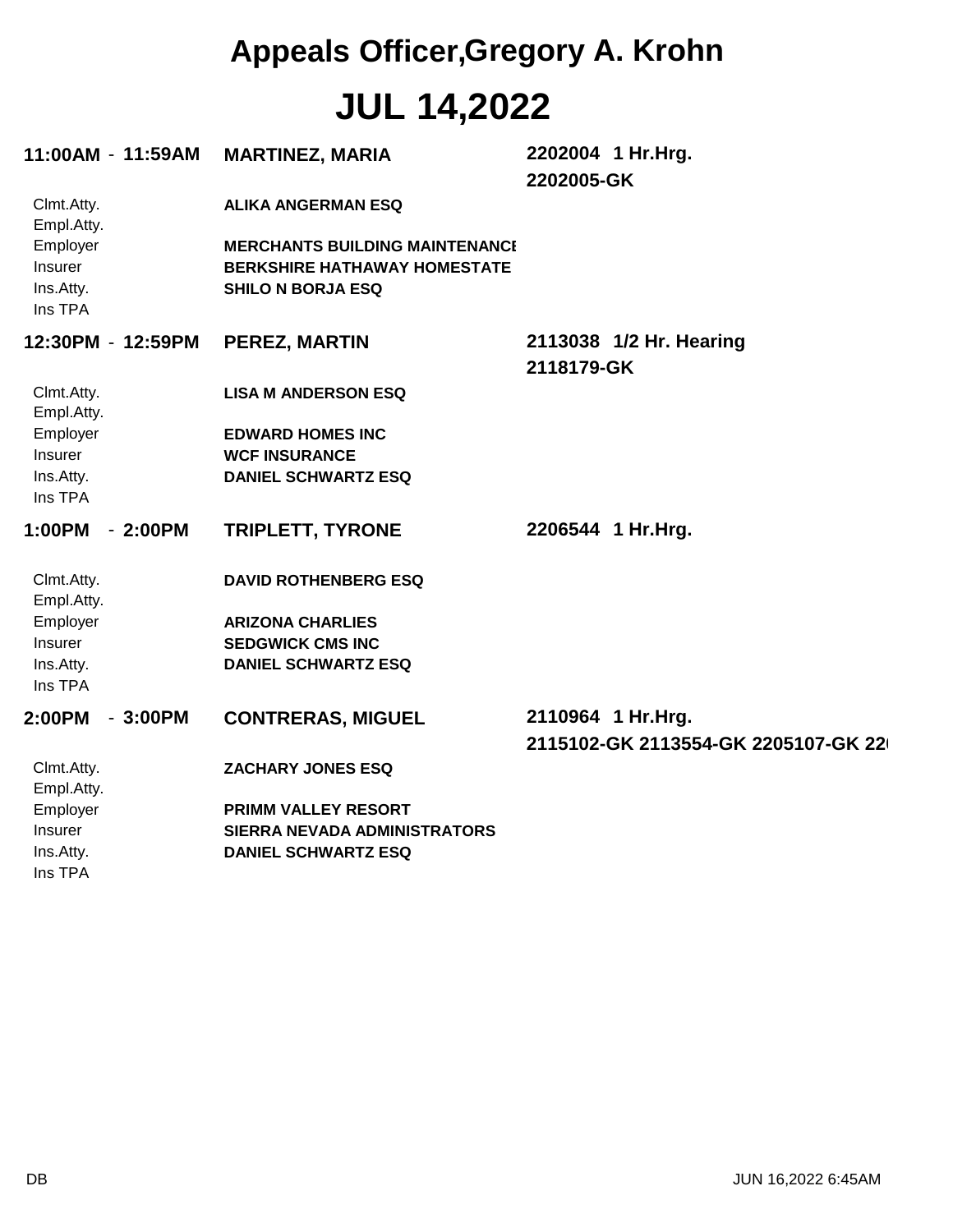| 8:30AM                   | $-8:45AM$ | <b>GODINEZ, EMMANUEL</b>              | 2107220 Email Status Check<br>2214723-GK                       |
|--------------------------|-----------|---------------------------------------|----------------------------------------------------------------|
| Clmt.Atty.<br>Empl.Atty. |           | <b>JULIE SMITH ESQ</b>                |                                                                |
| Employer<br>Insurer      |           | <b>NEVADA SOUTHERN DETENTION CTR-</b> |                                                                |
| Ins.Atty.<br>Ins TPA     |           | <b>JOHN LAVERY ESQ</b>                |                                                                |
| 8:30AM                   | $-8:30AM$ | <b>ARSHADI, GITI</b>                  | 2009273 Email Status Check<br>2009274-GK 2205186-GK 2216054-GK |
| Clmt.Atty.<br>Empl.Atty. |           | <b>JULIE SMITH ESQ</b>                |                                                                |
| Employer                 |           | <b>TARGET</b>                         |                                                                |
| Insurer                  |           | <b>SEDGWICK CMS INC</b>               |                                                                |
| Ins.Atty.<br>Ins TPA     |           | <b>JOHN LAVERY ESQ</b>                |                                                                |
| 8:30AM                   | $-8:30AM$ | <b>DUENAS, GUILLERMO</b>              | 2100426 Email Status Check                                     |
| Clmt.Atty.               |           | <b>KATIA SPATARO ESQ</b>              |                                                                |
| Empl.Atty.               |           | <b>RAY LEGO &amp; ASSOCIATES</b>      |                                                                |
| Employer                 |           | <b>BELLAGIO</b>                       |                                                                |
| Insurer<br>Ins.Atty.     |           |                                       |                                                                |
| Ins TPA                  |           |                                       | <b>TRAVELERS</b>                                               |
| 9:00AM                   | $-9:00AM$ | <b>SOLIS, CARMEN</b>                  | 2218241 Stacked                                                |
| Clmt.Atty.<br>Empl.Atty. |           | <b>ERIC PALACIOS ESQ</b>              |                                                                |
| Employer                 |           | <b>MANPOWER INC OF SO NEVADA</b>      |                                                                |
| <b>Insurer</b>           |           | <b>GALLAGHER BASSETT</b>              |                                                                |
| Ins.Atty.<br>Ins TPA     |           | <b>DANIEL SCHWARTZ ESQ</b>            |                                                                |
| 9:00AM                   | $-9:00AM$ | <b>SOLIS, CARMEN</b>                  | 2218243 Stacked                                                |
| Clmt.Atty.<br>Empl.Atty. |           | <b>ERIC PALACIOS ESQ</b>              |                                                                |
| Employer                 |           | <b>MANPOWER INC OF SO NEVADA</b>      |                                                                |
| Insurer                  |           | <b>GALLAGHER BASSETT</b>              |                                                                |
| Ins.Atty.<br>Ins TPA     |           | <b>DANIEL SCHWARTZ ESQ</b>            |                                                                |
|                          |           |                                       |                                                                |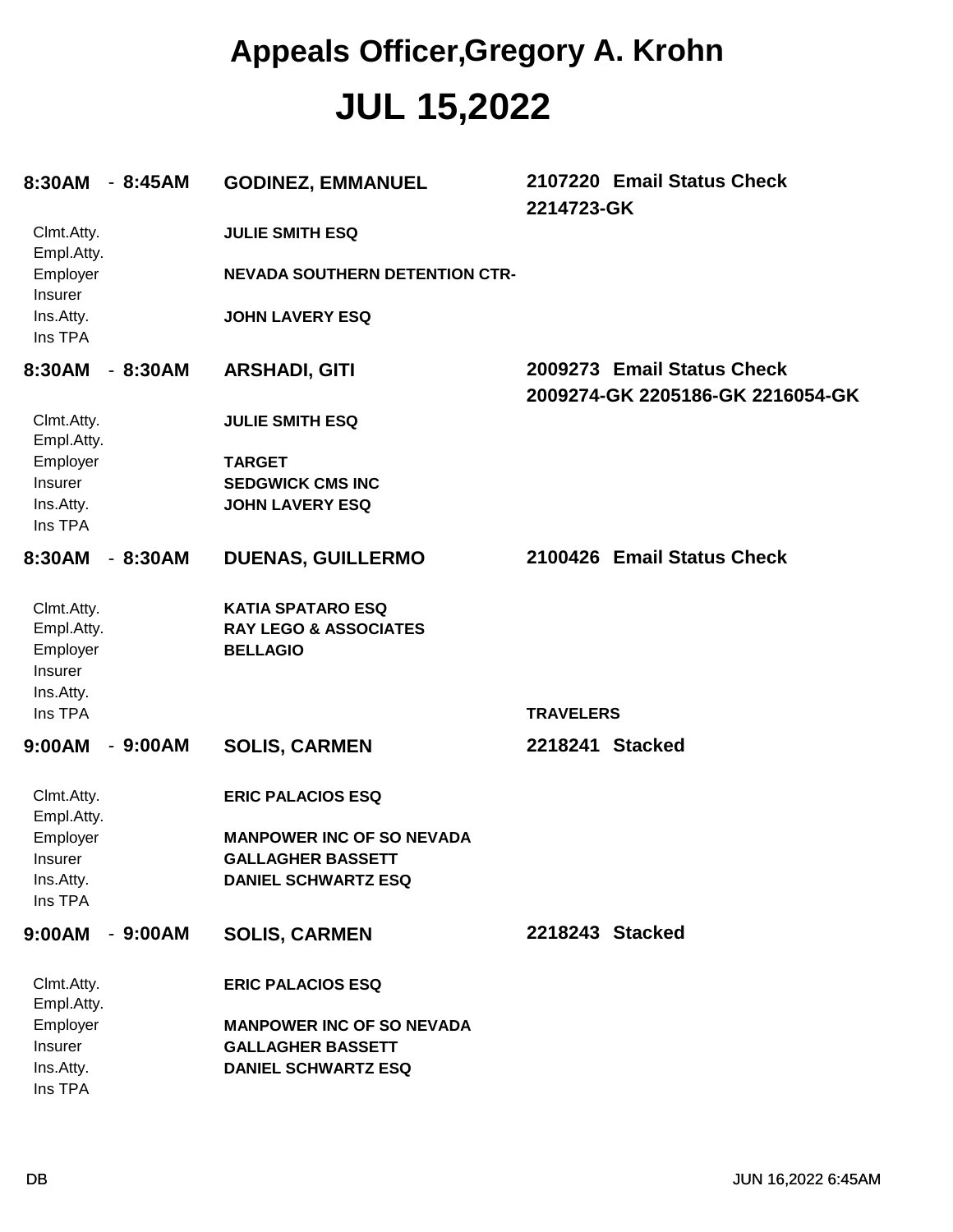| 9:00AM<br>$-9:00AM$                                                            | <b>CONTRERAS, IRMA L</b>                                                                                                   | 2218242 Stacked                   |
|--------------------------------------------------------------------------------|----------------------------------------------------------------------------------------------------------------------------|-----------------------------------|
| Clmt.Atty.<br>Empl.Atty.<br>Employer<br>Insurer<br>Ins.Atty.<br>Ins TPA        | <b>JUAN M SCLAFANI ESQ</b><br><b>FULL CIRCLE EVENTS USA CORP</b><br><b>THE HARTFORD</b><br><b>ERIC R LARSEN ESQ</b>        | <b>CONTINUED FOR TIME CERTAIN</b> |
| 9:00AM<br>$-9:00AM$                                                            | <b>MCGUIRE, ANGELA</b>                                                                                                     | 2217828 Stacked                   |
| Clmt.Atty.<br>Empl.Atty.<br>Employer<br>Insurer<br>Ins.Atty.<br>Ins TPA        | <b>KAREN GREENE-LEWIS ESQ</b><br><b>JOHN LAVERY ESQ</b><br><b>KEOLIS TRANSIT AMERICA LLC</b><br><b>BROADSPIRE SERVICES</b> | <b>CONTINUED FOR TIME CERTAIN</b> |
| 9:00AM<br>$-9:00AM$                                                            | <b>CHADHA, BRITTANY</b>                                                                                                    | 2218240 Stacked                   |
| Clmt.Atty.<br>Empl.Atty.<br>Employer<br>Insurer<br>Ins.Atty.<br>Ins TPA        | <b>BRADY L DAVIES ESQ</b><br><b>JERRICO-HOLDINGS</b><br><b>THE HARTFORD</b><br><b>ALYSSA M FISCHER ESQ</b>                 | <b>SETTLED</b>                    |
| 9:30AM<br>$-9:45AM$                                                            | <b>FELSENFELD, DIANE</b>                                                                                                   | 2217285 Email Status Check        |
| Clmt.Atty.<br>Empl.Atty.<br>Employer<br><b>Insurer</b><br>Ins.Atty.<br>Ins TPA | <b>JASON H WEINSTOCK ESQ</b><br><b>REGUS MANAGEMENT GROUP LLC</b><br><b>THE HARTFORD</b><br><b>ERIC R LARSEN ESQ</b>       |                                   |
| 10:00AM - 10:00AM                                                              | <b>HEARN, JOY</b>                                                                                                          | 2218244 Stacked                   |
| Clmt.Atty.<br>Empl.Atty.<br>Employer<br>Insurer<br>Ins.Atty.<br>Ins TPA        | <b>HAYLEY N PRICE ESQ</b><br><b>SECURITY 1</b><br><b>THE HARTFORD</b><br><b>ANGELA R NOLAN ESQ</b>                         |                                   |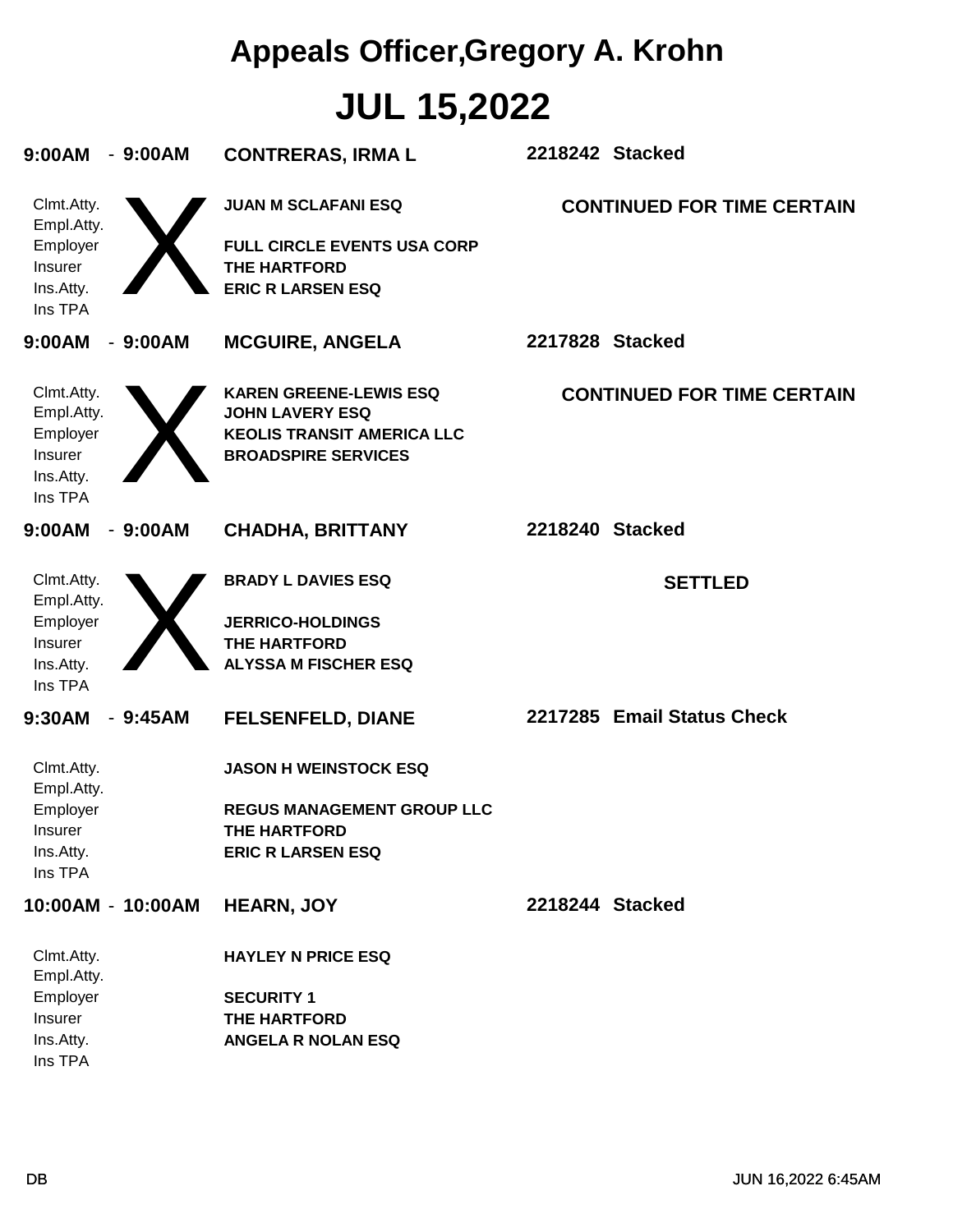| 10:00AM - 10:00AM                                                       | <b>GRECCO, JUDY A</b>                                                                                                              | 2217819 Stacked |                                   |
|-------------------------------------------------------------------------|------------------------------------------------------------------------------------------------------------------------------------|-----------------|-----------------------------------|
| Clmt.Atty.<br>Empl.Atty.<br>Employer<br>Insurer<br>Ins.Atty.<br>Ins TPA | <b>BILLIE-MARIE MORRISON ESQ</b><br><b>OPTUM CARE CANCER CENTER</b><br><b>SEDGWICK CMS INC</b><br>LEWIS BRISBOIS BISGAARD & SMITH, |                 |                                   |
| 10:00AM - 10:00AM                                                       | <b>MENDOZA, JORGE B</b>                                                                                                            | 2218246 Stacked |                                   |
| Clmt.Atty.<br>Empl.Atty.<br>Employer<br>Insurer<br>Ins.Atty.<br>Ins TPA | <b>BILLIE-MARIE MORRISON ESQ</b><br><b>DANIEL SCHWARTZ ESQ</b><br><b>SILVER LANDS INC</b><br><b>GALLAGHER BASSETT</b>              |                 |                                   |
| 10:00AM - 10:00AM                                                       | PITNJAKOVIC, VEDAD                                                                                                                 | 2217820 Stacked |                                   |
| Clmt.Atty.<br>Empl.Atty.<br>Employer<br>Insurer<br>Ins.Atty.<br>Ins TPA | <b>HAYLEY N PRICE ESQ</b><br><b>JASON ISAACKS JMG HOSPITALITY LL</b><br><b>SIERRA NEVADA ADMINISTRATORS</b>                        |                 |                                   |
| 10:00AM - 10:00AM                                                       | <b>ROSENBERG, ALLEN</b>                                                                                                            | 2218245 Stacked |                                   |
| Clmt.Atty.<br>Empl.Atty.<br>Employer<br>Insurer<br>Ins.Atty.<br>Ins TPA | <b>HAYLEY N PRICE ESQ</b><br><b>BELL TRANS</b><br><b>ASSOCIATED RISK MGMT INC</b><br><b>DAVID BENAVIDEZ ESQ</b>                    |                 | <b>CONTINUED FOR TIME CERTAIN</b> |
| 11:00AM - 11:00AM                                                       | <b>CULLINS, YOLANDA</b>                                                                                                            | 2218247 Stacked |                                   |
| Clmt.Atty.<br>Empl.Atty.<br>Employer<br>Insurer<br>Ins.Atty.<br>Ins TPA | <b>JENNY LEE ESQ</b><br><b>AMAZON</b><br><b>SEDGWICK CMS INC</b>                                                                   |                 |                                   |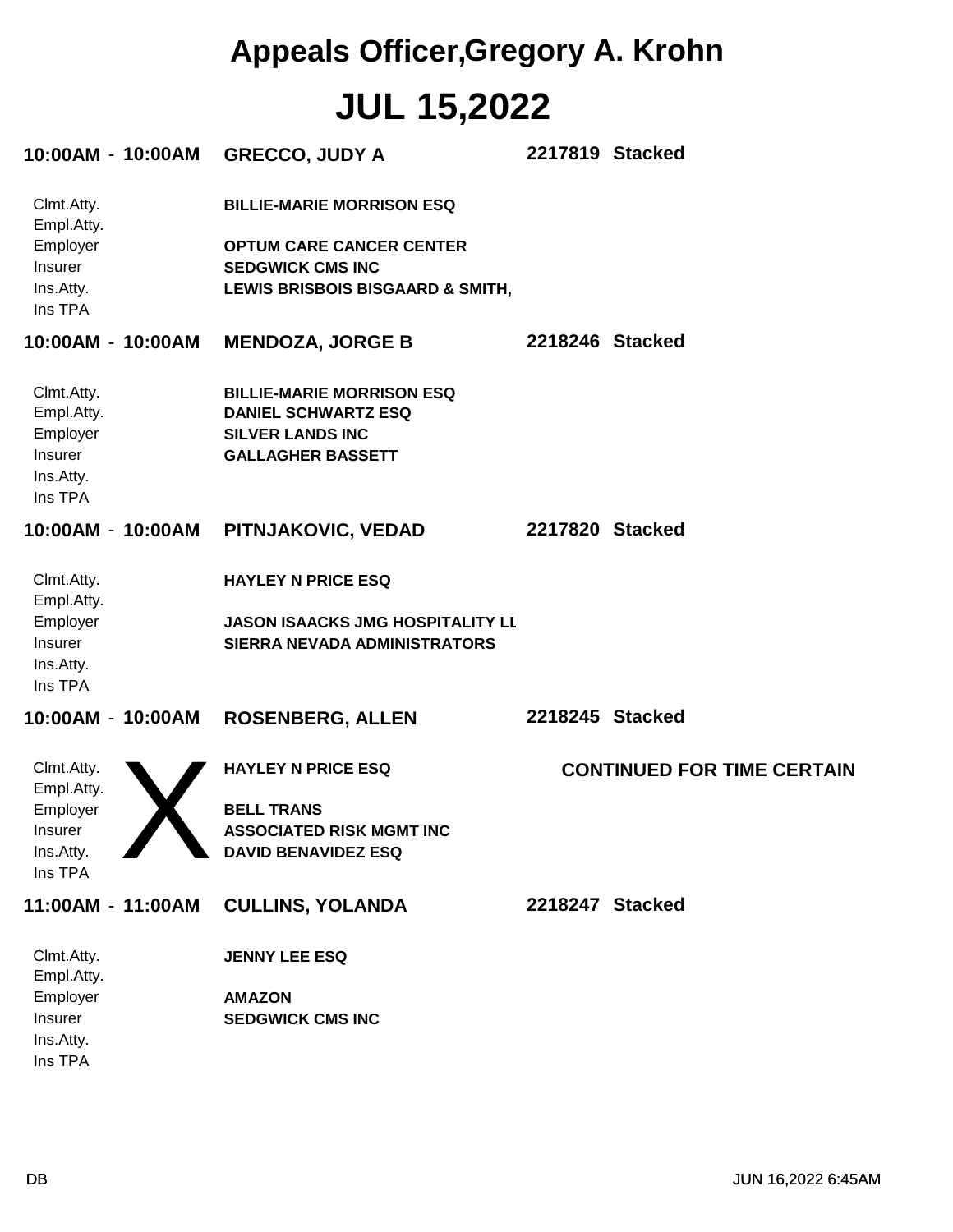| 11:00AM - 11:00AM                           | <b>MAISONNAT, EDGARDO</b>                                     | 2218248 Stacked |  |
|---------------------------------------------|---------------------------------------------------------------|-----------------|--|
| Clmt.Atty.<br>Empl.Atty.                    | <b>JENNY LEE ESQ</b>                                          |                 |  |
| Employer<br>Insurer<br>Ins.Atty.<br>Ins TPA | <b>SILVER LAKE CONSTRUCTION</b><br><b>BROADSPIRE SERVICES</b> |                 |  |
| 11:00AM-11:00AM                             | <b>RAMIREZ, YOHONDRA</b>                                      | 2218249 Stacked |  |
| Clmt.Atty.<br>Empl.Atty.                    | <b>JENNY LEE ESQ</b>                                          |                 |  |
| Employer                                    | US AUTO PARTS NETWORK INC                                     |                 |  |
| Insurer                                     | THE HARTFORD                                                  |                 |  |
| Ins.Atty.<br>Ins TPA                        | <b>ERIC R LARSEN ESQ</b>                                      |                 |  |
| 11:00AM - 11:00AM                           | <b>LEE, MICHAEL</b>                                           | 2218250 Stacked |  |
| Clmt.Atty.                                  | <b>JOSHUA DAVIDSON ESQ</b>                                    |                 |  |
| Empl.Atty.                                  | <b>DANIEL SCHWARTZ ESQ</b>                                    |                 |  |
| Employer                                    | <b>LVMPD - HEALTH DETAIL</b>                                  |                 |  |
| Insurer                                     | <b>CCMSI</b>                                                  |                 |  |
| Ins.Atty.<br>Ins TPA                        |                                                               |                 |  |
| 11:00AM - 11:00AM                           | <b>CORONA, ANGELICA</b>                                       | 2218251 Stacked |  |
| Clmt.Atty.<br>Empl.Atty.                    | <b>JOSHUA DAVIDSON ESQ</b>                                    |                 |  |
| Employer                                    | <b>WELLS ENTERPRISES, INC.</b>                                |                 |  |
| <b>Insurer</b>                              | <b>SEDGWICK CMS INC</b>                                       |                 |  |
| Ins.Atty.<br>Ins TPA                        | <b>ALEXANDER M BROWN ESQ</b>                                  |                 |  |
| 11:00AM - 11:00AM                           | <b>HICKEY, ASHLEY</b>                                         | 2218252 Stacked |  |
| Clmt.Atty.<br>Empl.Atty.                    | <b>JOSHUA DAVIDSON ESQ</b>                                    |                 |  |
| Employer                                    | <b>IGNITE TEEN TREATMENT</b>                                  |                 |  |
| Insurer                                     | <b>RISK ADMINISTRATION SERVICES INC</b>                       |                 |  |
| Ins.Atty.                                   | <b>MATTHEW SMITH ESQ</b>                                      |                 |  |
| Ins TPA                                     |                                                               |                 |  |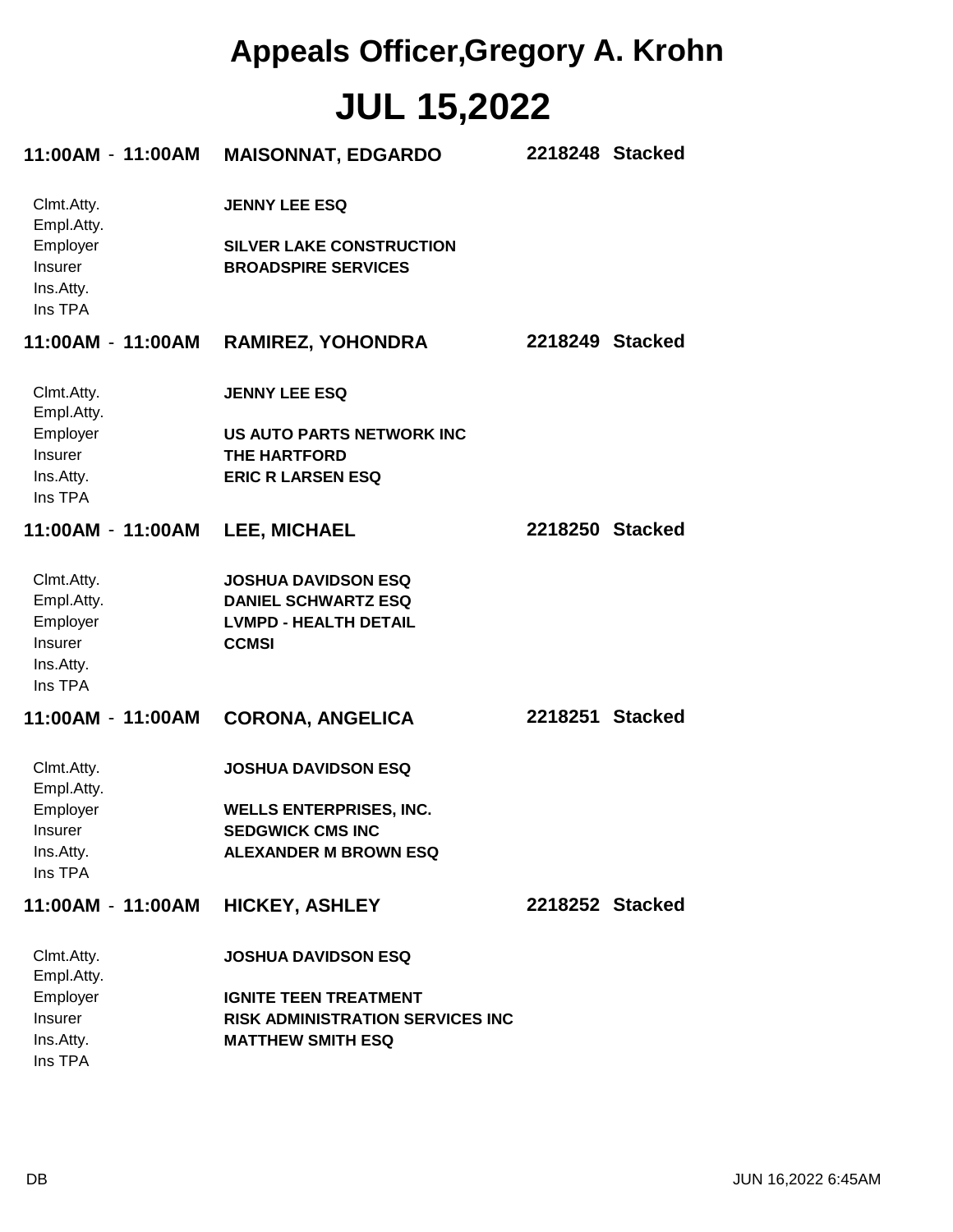| 1:00PM<br>$-1:00PM$      | <b>DE-MORIAS-BOYD, ZULEICA</b> | 2218103 Stacked |
|--------------------------|--------------------------------|-----------------|
| Clmt.Atty.<br>Empl.Atty. | <b>ALBERTO CASTRO ESQ</b>      |                 |
| Employer                 | <b>MAEN HIJAZI</b>             |                 |
| Insurer                  | <b>SEDGWICK CMS INC</b>        |                 |
| Ins.Atty.<br>Ins TPA     | <b>DALTON HOOKS JR ESQ</b>     |                 |
| 1:00PM<br>- 1:00PM       | <b>LAWLER, BRETT</b>           | 2218155 Stacked |
| Clmt.Atty.<br>Empl.Atty. | <b>ALBERTO CASTRO ESQ</b>      |                 |
| Employer                 | <b>EMPRES HEALTHCARE</b>       |                 |
| Insurer                  | <b>ESIS</b>                    |                 |
| Ins.Atty.<br>Ins TPA     | <b>DANIEL SCHWARTZ ESQ</b>     |                 |
| 1:00PM<br>$-1:00PM$      | <b>LAWLER, BRETT</b>           | 2218156 Stacked |
| Clmt.Atty.<br>Empl.Atty. | <b>ALBERTO CASTRO ESQ</b>      |                 |
| Employer                 | <b>EMPRES HEALTHCARE</b>       |                 |
| Insurer                  | <b>ESIS</b>                    |                 |
| Ins.Atty.<br>Ins TPA     | <b>DANIEL SCHWARTZ ESQ</b>     |                 |
| 1:00PM<br>$-1:00PM$      | <b>THORNS, HENRY</b>           | 2218008 Stacked |
| Clmt.Atty.<br>Empl.Atty. |                                |                 |
| Employer                 | <b>SATURN OF HENDERSON</b>     |                 |
| Insurer                  | <b>EMPLOYERS INS CO OF NV</b>  |                 |
| Ins.Atty.<br>Ins TPA     | JEAN PARRAGUIRRE, ESQ.         |                 |
| 1:30PM - 1:30PM          | <b>IVENS, SCOTT</b>            | 2218158 Stacked |
| Clmt.Atty.<br>Empl.Atty. | <b>KEVIN P KAMPSCHROR ESQ</b>  |                 |
| Employer                 | <b>FIRST TRANSIT</b>           |                 |
| Insurer                  | <b>GALLAGHER BASSETT</b>       |                 |
| Ins.Atty.<br>Ins TPA     | <b>DANIEL SCHWARTZ ESQ</b>     |                 |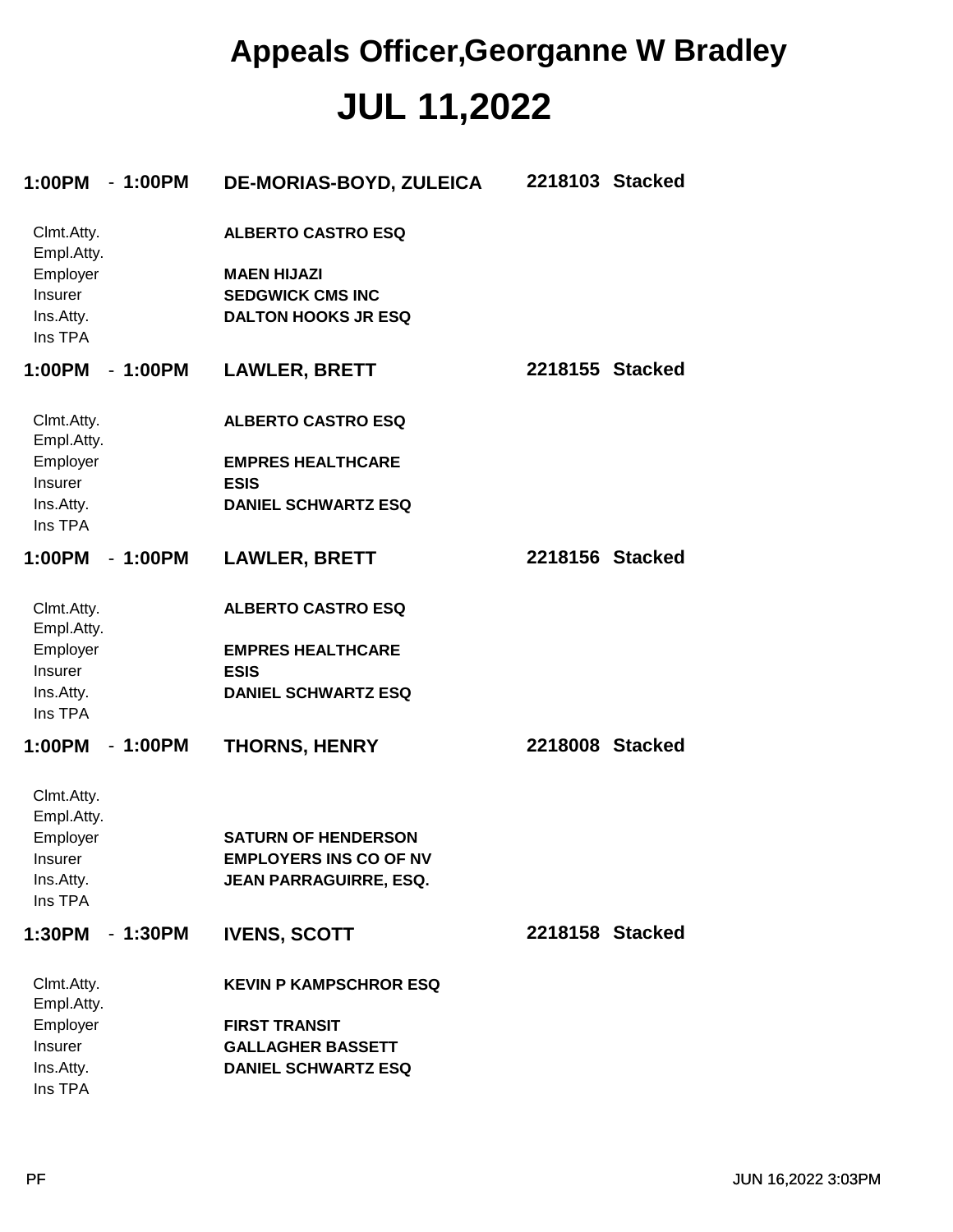| 1:30PM - 1:30PM          |           | <b>GARCIA, MIGUEL</b>                 |                 | 2218157 Stacked |
|--------------------------|-----------|---------------------------------------|-----------------|-----------------|
| Clmt.Atty.<br>Empl.Atty. |           | <b>TRAVIS RICH ESQ</b>                |                 |                 |
| Employer                 |           | <b>UNITED NATIONAL FOODS</b>          |                 |                 |
| Insurer                  |           | <b>GALLAGHER BASSETT</b>              |                 |                 |
| Ins.Atty.                |           | <b>JOHN LAVERY ESQ</b>                |                 |                 |
| Ins TPA                  |           |                                       |                 |                 |
| 1:30PM - 1:30PM          |           | <b>GARCIA, ISRAEL</b>                 |                 | 2218159 Stacked |
| Clmt.Atty.<br>Empl.Atty. |           | <b>KEVIN P KAMPSCHROR ESQ</b>         |                 |                 |
| Employer                 |           | <b>STURGEON ELECTRIC COMPANY</b>      |                 |                 |
| Insurer                  |           | <b>ZURICH</b>                         |                 |                 |
| Ins.Atty.<br>Ins TPA     |           | <b>DANIEL SCHWARTZ ESQ</b>            |                 |                 |
| 1:30PM - 1:30PM          |           | <b>GONZALEZ, DANNY</b>                | 2218160 Stacked |                 |
| Clmt.Atty.<br>Empl.Atty. |           | <b>KEVIN P KAMPSCHROR ESQ</b>         |                 |                 |
| Employer                 |           | <b>FRESENIUS MEDICAL CARE HOLDING</b> |                 |                 |
| Insurer                  |           | <b>GALLAGHER BASSETT</b>              |                 |                 |
| Ins.Atty.<br>Ins TPA     |           | <b>DANIEL SCHWARTZ ESQ</b>            |                 |                 |
| 2:00PM                   | $-2:00PM$ | <b>ESPARZA, FERNANDO</b>              | 2218162 Stacked |                 |
| Clmt.Atty.<br>Empl.Atty. |           | <b>KEVIN P KAMPSCHROR ESQ</b>         |                 |                 |
| Employer                 |           | <b>CAESARS PALACE</b>                 |                 |                 |
| Insurer                  |           | <b>CCMSI</b>                          |                 |                 |
| Ins.Atty.                |           | <b>DANIEL SCHWARTZ ESQ</b>            |                 |                 |
| Ins TPA                  |           |                                       |                 |                 |
| 2:00PM                   | $-2:00PM$ | <b>SMITH, JANICE</b>                  | 2218163 Stacked |                 |
| Clmt.Atty.               |           | <b>KEVIN P KAMPSCHROR ESQ</b>         |                 |                 |
| Empl.Atty.               |           | <b>DANIEL SCHWARTZ ESQ</b>            |                 |                 |
| Employer                 |           | <b>CITY OF LAS VEGAS</b>              |                 |                 |
| Insurer                  |           | <b>CCMSI</b>                          |                 |                 |
| Ins.Atty.<br>Ins TPA     |           |                                       |                 |                 |
|                          |           |                                       |                 |                 |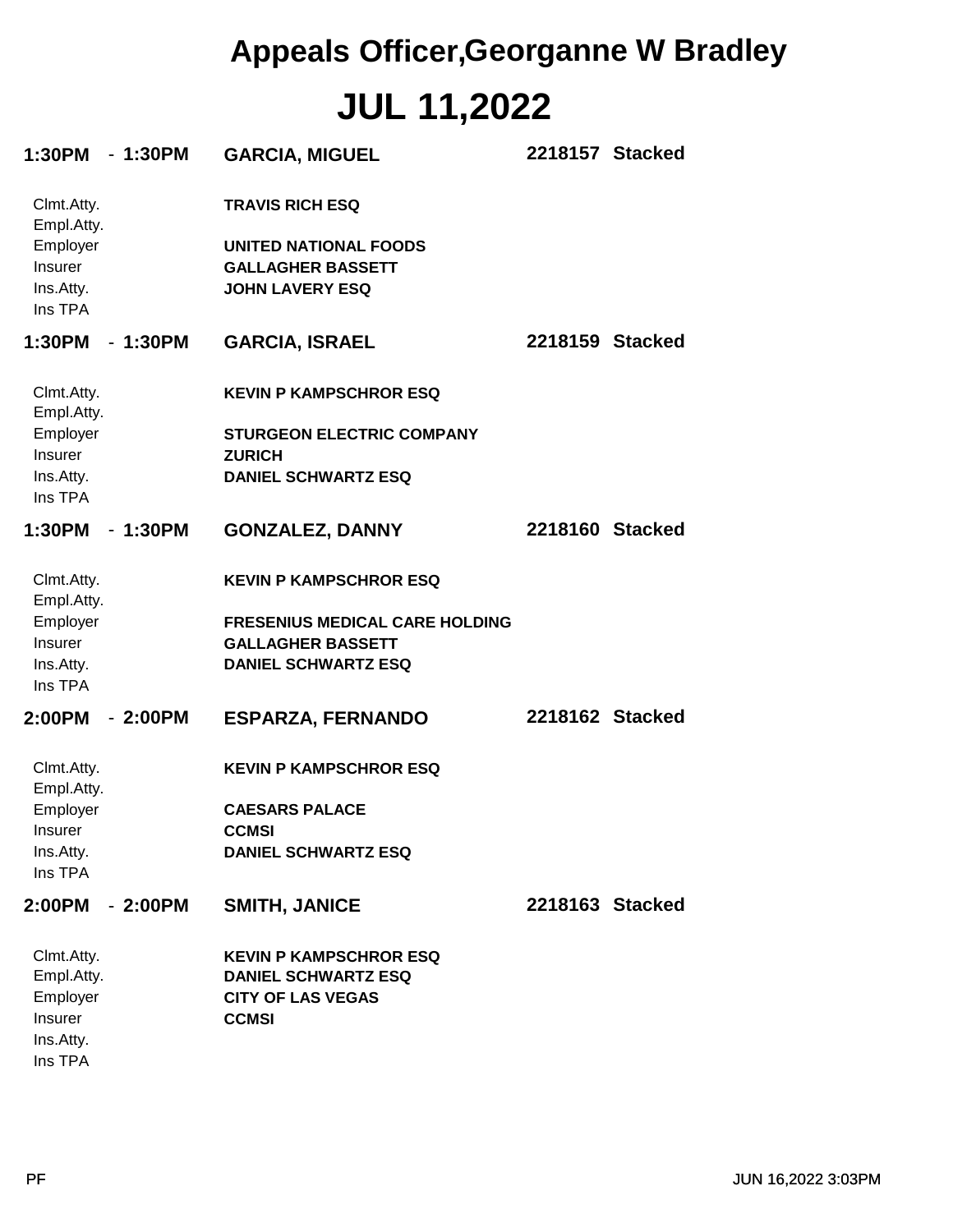| 2:00PM - 2:00PM                                                         |           | <b>GONZALEZ, TERESA</b>                                                                                               | 2218084 Stacked          |
|-------------------------------------------------------------------------|-----------|-----------------------------------------------------------------------------------------------------------------------|--------------------------|
| Clmt.Atty.<br>Empl.Atty.<br>Employer<br>Insurer<br>Ins.Atty.<br>Ins TPA |           | <b>KEVIN P KAMPSCHROR ESQ</b><br><b>BUDGET SUITES</b><br><b>NORTH AMERICAN RISK SVCS INC</b><br><b>SHAUN MENG ESQ</b> |                          |
| 2:00PM                                                                  | - 2:00PM  | <b>MERCADO, SHELLEY</b>                                                                                               | 2218161 Stacked          |
| Clmt.Atty.<br>Empl.Atty.                                                |           | <b>KEVIN P KAMPSCHROR ESQ</b>                                                                                         |                          |
| Employer                                                                |           | <b>ALBERTSONS HQ</b>                                                                                                  |                          |
| <b>Insurer</b>                                                          |           | <b>SEDGWICK CMS INC</b>                                                                                               |                          |
| Ins.Atty.<br>Ins TPA                                                    |           | <b>DANIEL SCHWARTZ ESQ</b>                                                                                            |                          |
| 2:30PM                                                                  | $-2:30PM$ | <b>HANNAH, GREGORY</b>                                                                                                | 2218164 Stacked          |
| Clmt.Atty.<br>Empl.Atty.                                                |           | <b>KEVIN P KAMPSCHROR ESQ</b>                                                                                         |                          |
| Employer                                                                |           | <b>ANDRUS TRANSPORTATION</b>                                                                                          |                          |
| Insurer                                                                 |           | <b>GALLAGHER BASSETT</b>                                                                                              |                          |
| Ins.Atty.<br>Ins TPA                                                    |           | <b>DANIEL SCHWARTZ ESQ</b>                                                                                            |                          |
| 2:30PM                                                                  | $-2:30PM$ | <b>LOPEZ, MANUEL</b>                                                                                                  | 2218165 Stacked          |
| Clmt.Atty.<br>Empl.Atty.                                                |           | <b>KEVIN P KAMPSCHROR ESQ</b>                                                                                         |                          |
| Employer                                                                |           | <b>CORE-MARK INTERNATIONAL</b>                                                                                        |                          |
| <b>Insurer</b>                                                          |           | <b>LIBERTY MUTUAL</b>                                                                                                 |                          |
| Ins.Atty.<br>Ins TPA                                                    |           | <b>DANIEL SCHWARTZ ESQ</b>                                                                                            |                          |
| 3:00PM                                                                  | $-4:00PM$ | <b>CASSOUS, SOLANGEL</b>                                                                                              | 2206877 1 Hr. Hrg.       |
|                                                                         |           | ******* SPANISH INTERPRETER ****** BY 2212410-GB, 2213639-GB                                                          |                          |
| Clmt.Atty.                                                              |           | <b>ERICA TOSH ESQ</b>                                                                                                 |                          |
| Empl.Atty.                                                              |           |                                                                                                                       | <b>IN PERSON HEARING</b> |
| Employer                                                                |           | AAA HOME CARE LLC                                                                                                     |                          |
| Insurer                                                                 |           | <b>MARKEL SERVICE INCORPORATED</b>                                                                                    |                          |
| Ins.Atty.                                                               |           | <b>MATTHEW SMITH ESQ</b>                                                                                              |                          |
| Ins TPA                                                                 |           |                                                                                                                       |                          |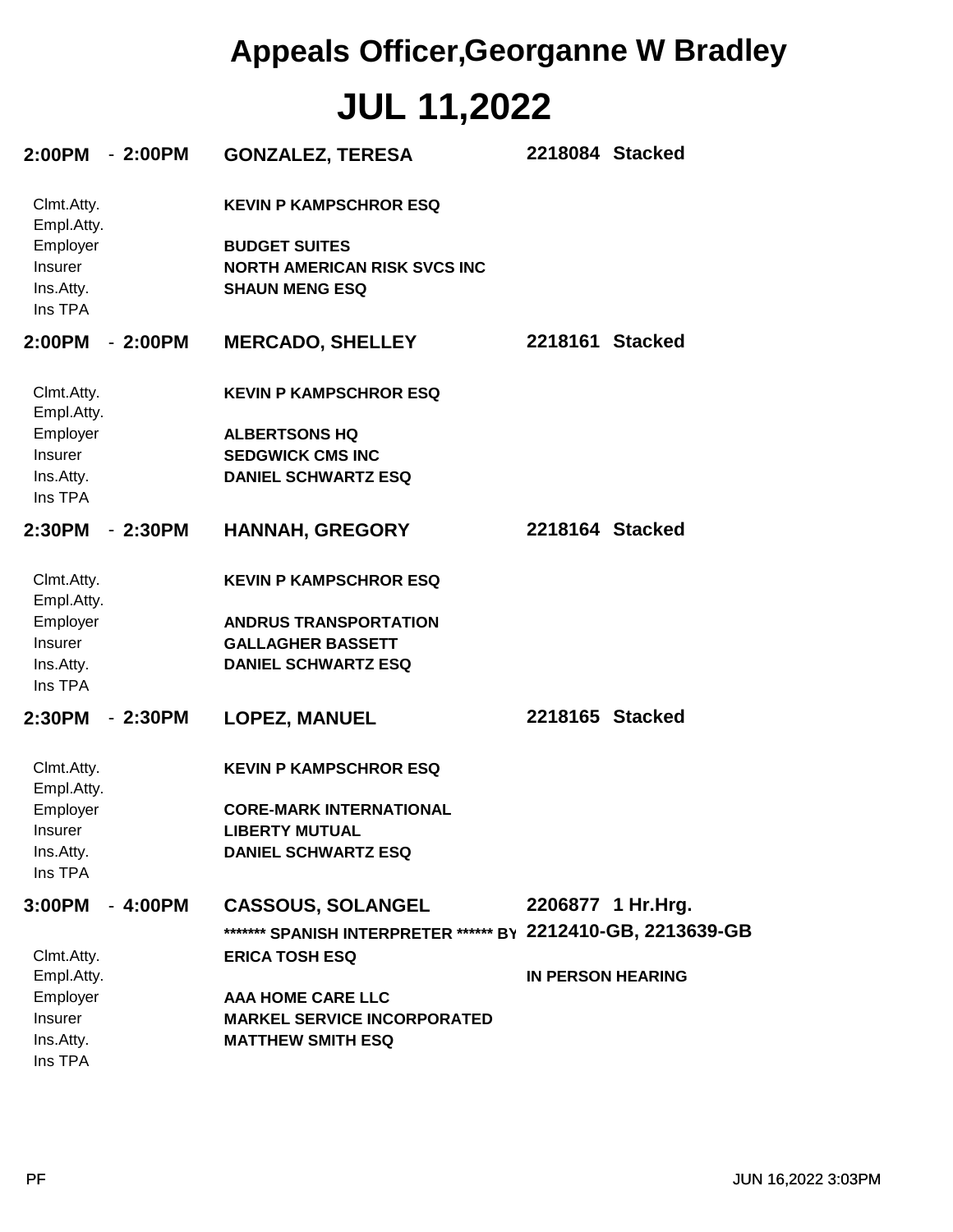**4:00PM** - **5:00PM KARTCHNER, KOLBY B 2209096**

**1 Hr.Hrg.**

Ins TPA Ins.Atty. Insurer Employer Empl.Atty. Clmt.Atty. **CCMSI LVMPD - HEALTH DETAIL DANIEL SCHWARTZ ESQ BILLIE-MARIE MORRISON ESQ**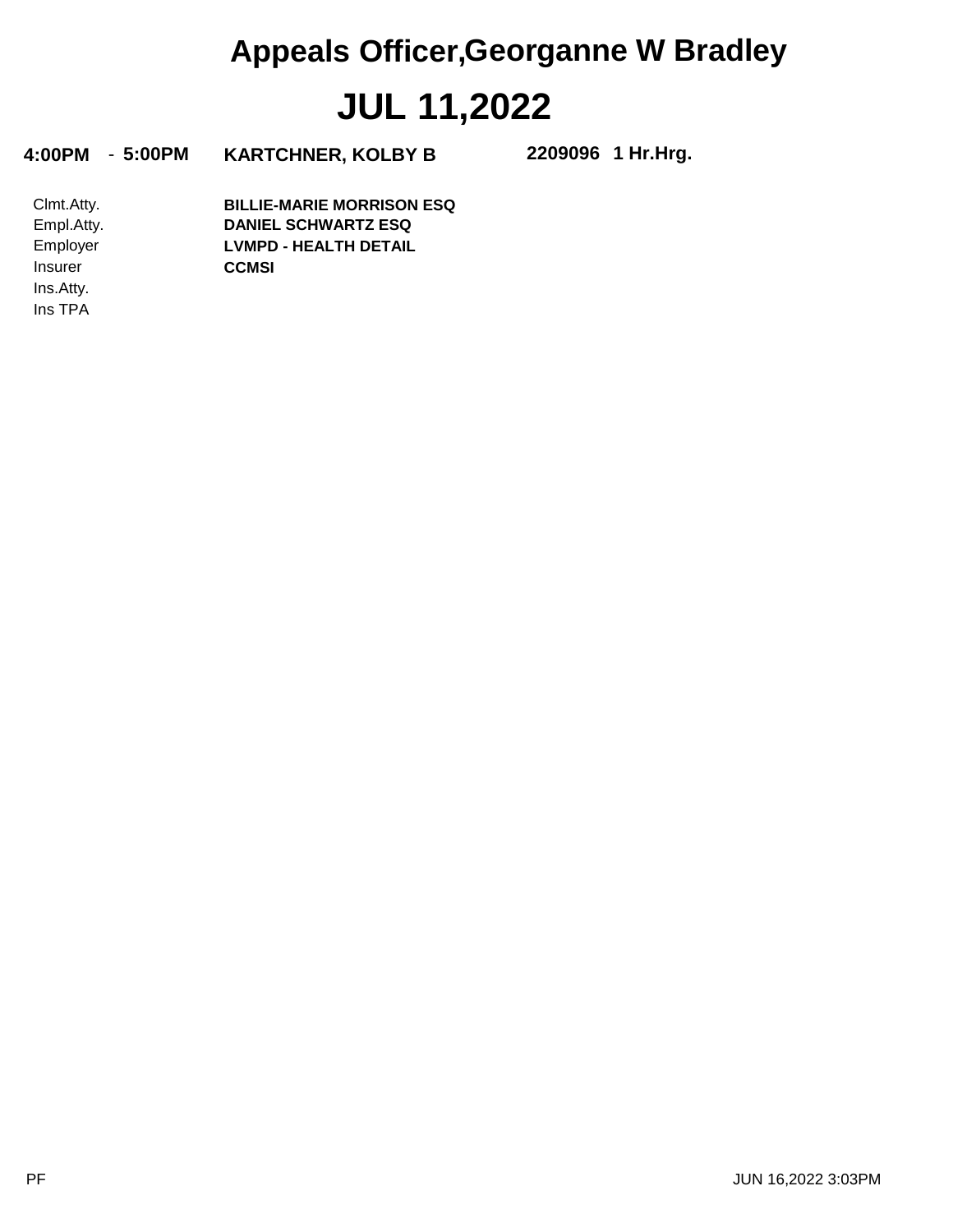| 8:00AM - 8:00AM                                                                |                   | <b>RUDER, JOEL</b>                                                                                               | 1807056 Email Status Check<br>1807057-GB, 1912861-GB, 2002078-GB, 2 |
|--------------------------------------------------------------------------------|-------------------|------------------------------------------------------------------------------------------------------------------|---------------------------------------------------------------------|
| Clmt.Atty.<br>Empl.Atty.<br>Employer<br>Insurer<br>Ins.Atty.<br>Ins TPA        |                   | <b>JULIE A SPERAW ESQ</b><br><b>DANIEL SCHWARTZ ESQ</b><br><b>CIRCUS CIRCUS</b>                                  |                                                                     |
|                                                                                | 10:00AM - 11:00AM | <b>DAVID, ROSBE</b>                                                                                              | 2207380 1 Hr.Hrg.                                                   |
| Clmt.Atty.<br>Empl.Atty.<br>Employer<br>Insurer<br>Ins.Atty.<br>Ins TPA        |                   | <b>TRAVIS RICH ESQ</b><br><b>MV TRANSPORTATION</b><br><b>BROADSPIRE SERVICES</b><br><b>ALEXANDER M BROWN ESQ</b> |                                                                     |
| 1:00PM                                                                         | $-2:00PM$         | <b>HERNANDEZ, SANTOS</b>                                                                                         | 2214879 1 Hr.Hrg.                                                   |
| Clmt.Atty.<br>Empl.Atty.<br>Employer<br><b>Insurer</b><br>Ins.Atty.<br>Ins TPA |                   | <b>GGRM LAW FIRM</b><br><b>HOOKS MENG CLEMENT, PLLC</b><br><b>MGM GRAND HOTEL/CASINO</b>                         |                                                                     |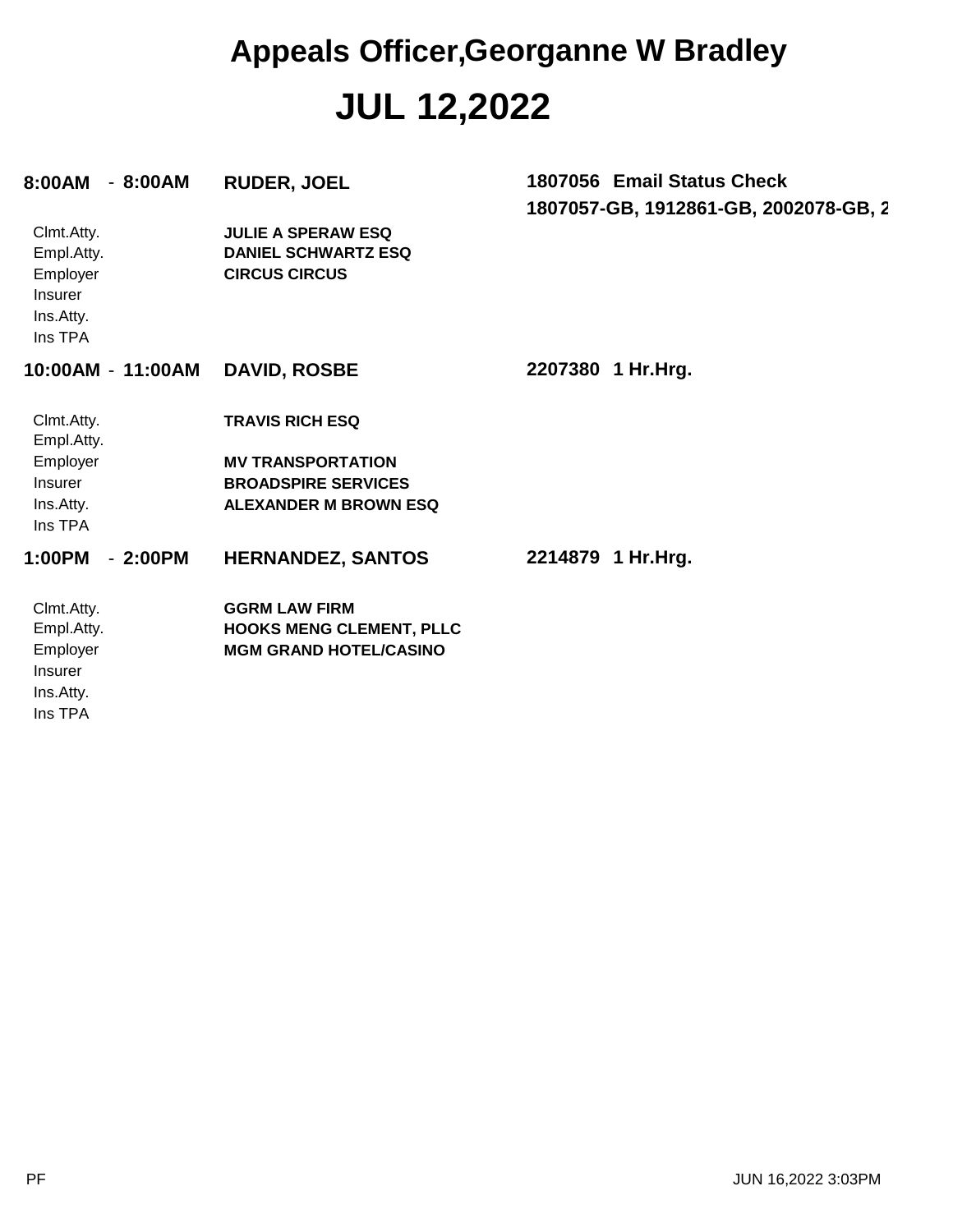| - 8:45AM<br>8:45AM                                                      | PENA, EDDIE                                                                                                      | 1807575 Tel.Conf. S/C                 |
|-------------------------------------------------------------------------|------------------------------------------------------------------------------------------------------------------|---------------------------------------|
|                                                                         |                                                                                                                  | 1912388-GB, 2001608-GB, 2018402-GB, 2 |
| Clmt.Atty.<br>Empl.Atty.<br>Employer<br>Insurer<br>Ins.Atty.<br>Ins TPA | <b>JULIE A SPERAW ESQ</b><br><b>JOHN D HOOKS ESQ</b><br><b>LOWES</b><br><b>SEDGWICK CMS INC</b>                  |                                       |
| 2:00PM<br>$-3:00PM$                                                     | IXTA, ARNOLDO                                                                                                    | 2112747 1 Hr.Hrg.<br>2112748-GB       |
| Clmt.Atty.<br>Empl.Atty.<br>Employer<br>Insurer<br>Ins.Atty.<br>Ins TPA | <b>KATIA SPATARO ESQ</b><br><b>DANIEL SCHWARTZ ESQ</b><br><b>VENETIAN RESORT</b><br>SIERRA NEVADA ADMINISTRATORS |                                       |
| 4:00PM<br>$-5:00PM$                                                     | <b>VIRAY, PAUL M.</b>                                                                                            | 2203716 1 Hr.Hrg.                     |
| Clmt.Atty.<br>Empl.Atty.<br>Employer<br>Insurer<br>Ins.Atty.<br>Ins TPA | <b>ERIK TONDEVOLD ESQ</b><br><b>DANIEL SCHWARTZ ESQ</b><br><b>LVMPD - HEALTH DETAIL</b><br><b>CCMSI</b>          |                                       |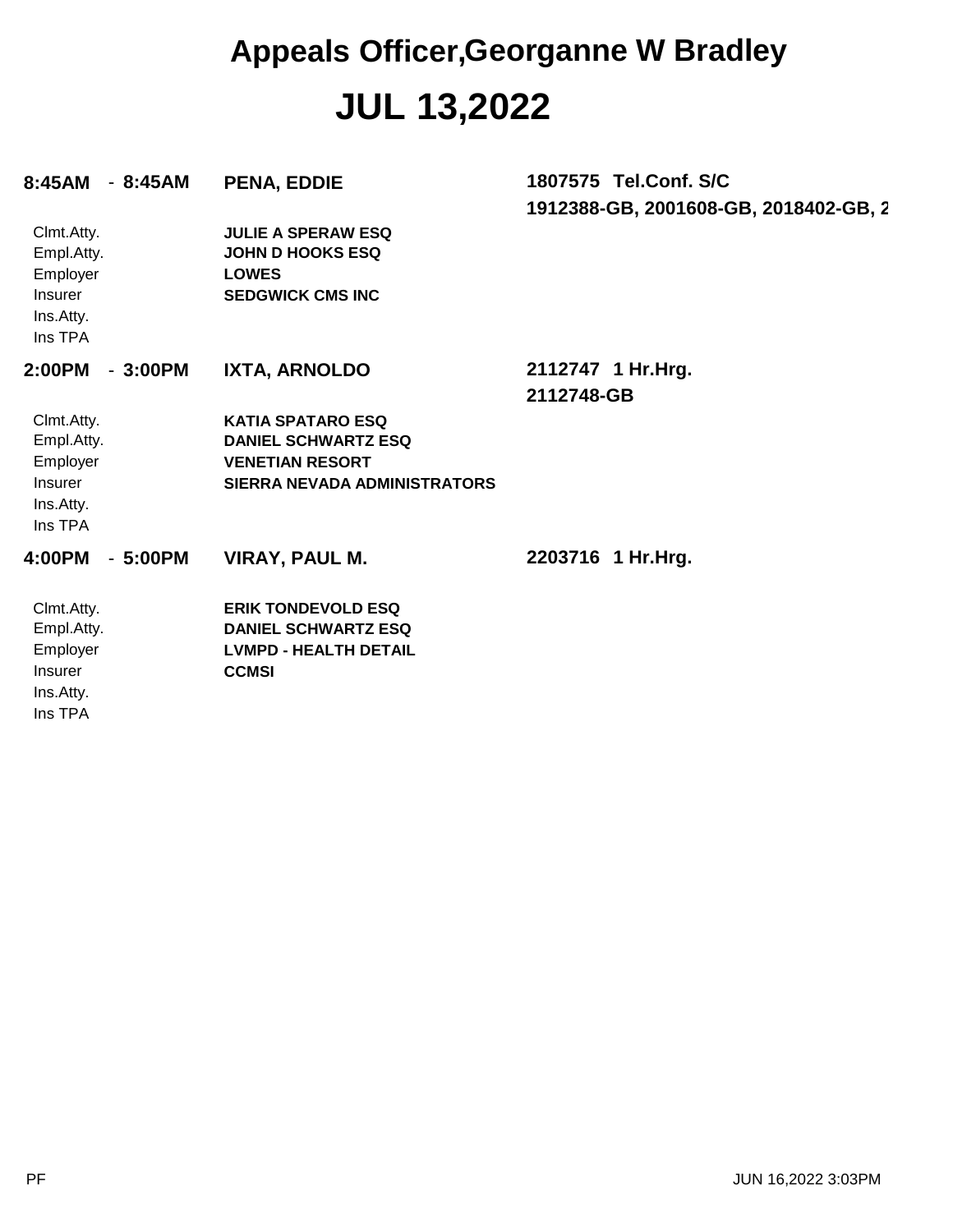#### **2:00PM** - **3:00PM AYALA, ELIDIA 2219917**

**1 Hr. Hearing**

Employer Ins Atty Ins TPA Insurer AgenRep Clmnt Atty **MEDICAID GABRIEL LITHER CASEY ANGRES**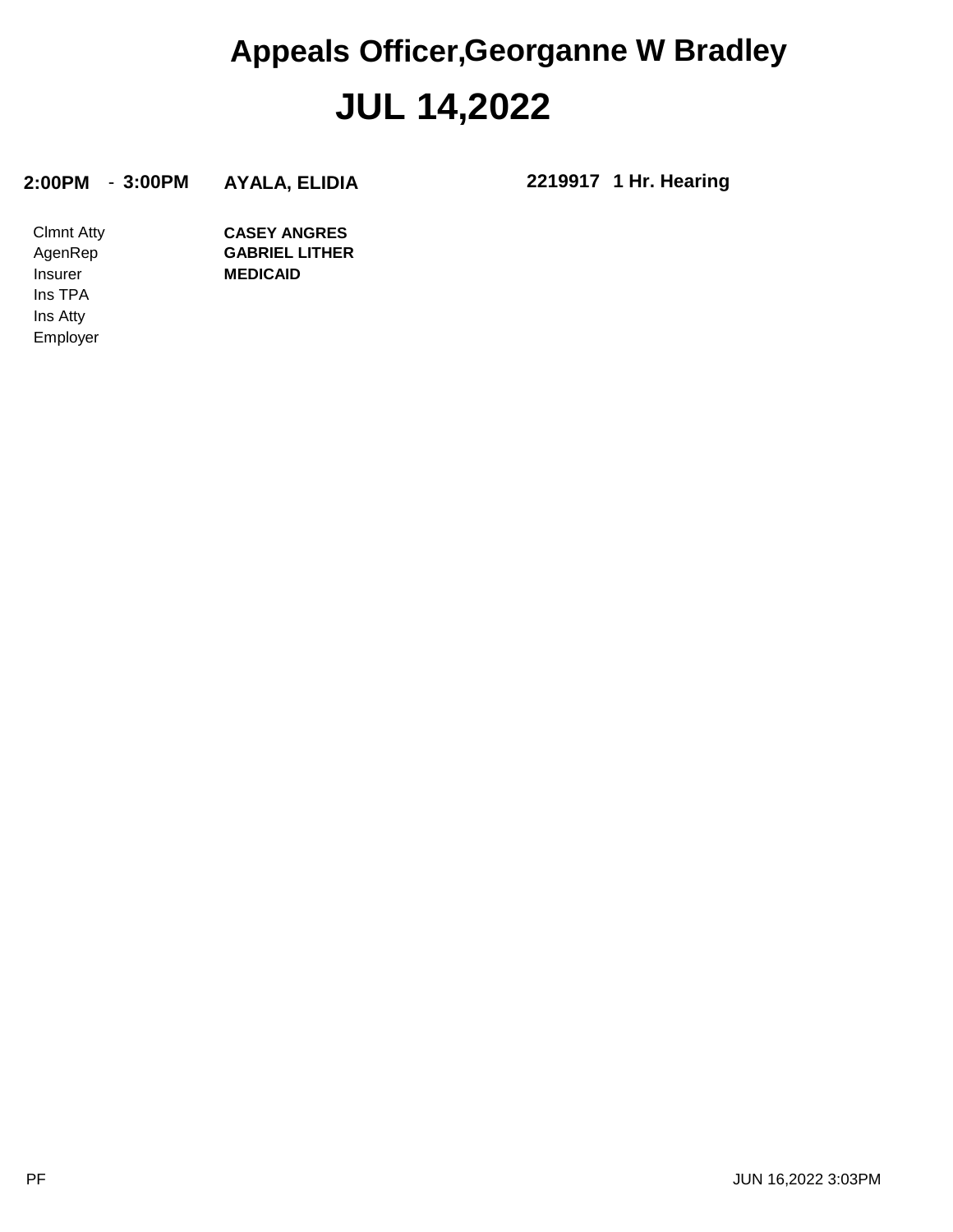#### **JUL 11,2022 Appeals Officer,Gary A Pulliam**

| $9:00AM - 9:00AM$                                                       |           | <b>RANGEL, CARLOS</b>                                                                                    | 2218145 Stacked |  |
|-------------------------------------------------------------------------|-----------|----------------------------------------------------------------------------------------------------------|-----------------|--|
| Clmt.Atty.<br>Empl.Atty.<br>Employer<br>Insurer<br>Ins.Atty.<br>Ins TPA |           | <b>LISA M ANDERSON ESQ</b><br><b>DANIEL SCHWARTZ ESQ</b><br><b>LVMPD - HEALTH DETAIL</b><br><b>CCMSI</b> |                 |  |
| $9:00AM - 9:00AM$                                                       |           | <b>CUSTER, PARMORN</b>                                                                                   | 2218146 Stacked |  |
| Clmt.Atty.<br>Empl.Atty.                                                |           | <b>LISA M ANDERSON ESQ</b>                                                                               |                 |  |
| Employer                                                                |           | <b>LORO PIANA AT THE CRYSTAL SHOPS</b>                                                                   |                 |  |
| Insurer                                                                 |           | <b>SEDGWICK CMS INC</b>                                                                                  |                 |  |
| Ins.Atty.<br>Ins TPA                                                    |           | <b>DANIEL SCHWARTZ ESQ</b>                                                                               |                 |  |
| 9:00AM - 9:00AM                                                         |           | <b>ROEBUCK, GLENN C.</b>                                                                                 | 2218147 Stacked |  |
| Clmt.Atty.<br>Empl.Atty.                                                |           | <b>LISA M ANDERSON ESQ</b>                                                                               |                 |  |
| Employer                                                                |           | UNIVERSITY OF NEVADA LAS VEGAS (                                                                         |                 |  |
| Insurer                                                                 |           | <b>CORVEL CORPORATION</b>                                                                                |                 |  |
| Ins.Atty.<br>Ins TPA                                                    |           | <b>DANIEL SCHWARTZ ESQ</b>                                                                               |                 |  |
| $9:00AM - 9:00AM$                                                       |           | <b>CUSTER, PARMORN</b>                                                                                   | 2217821 Stacked |  |
| Clmt.Atty.<br>Empl.Atty.                                                |           | <b>LISA M ANDERSON ESQ</b>                                                                               |                 |  |
| Employer                                                                |           | <b>LORO PIANA AT THE CRYSTAL SHOPS</b>                                                                   |                 |  |
| Insurer                                                                 |           | <b>SEDGWICK CMS INC</b>                                                                                  |                 |  |
| Ins.Atty.<br>Ins TPA                                                    |           | <b>DANIEL SCHWARTZ ESQ</b>                                                                               |                 |  |
| 9:00AM                                                                  | $-9:30AM$ | <b>PULA, KAREN</b>                                                                                       | 2218144 Stacked |  |
| Clmt.Atty.<br>Empl.Atty.                                                |           | <b>LISA M ANDERSON ESQ</b>                                                                               |                 |  |
| Employer                                                                |           | <b>ALTIUS TEST PREP</b>                                                                                  |                 |  |
| Insurer                                                                 |           | <b>THE HARTFORD</b>                                                                                      |                 |  |
| Ins.Atty.<br>Ins TPA                                                    |           | <b>SHILO N BORJA ESQ</b>                                                                                 |                 |  |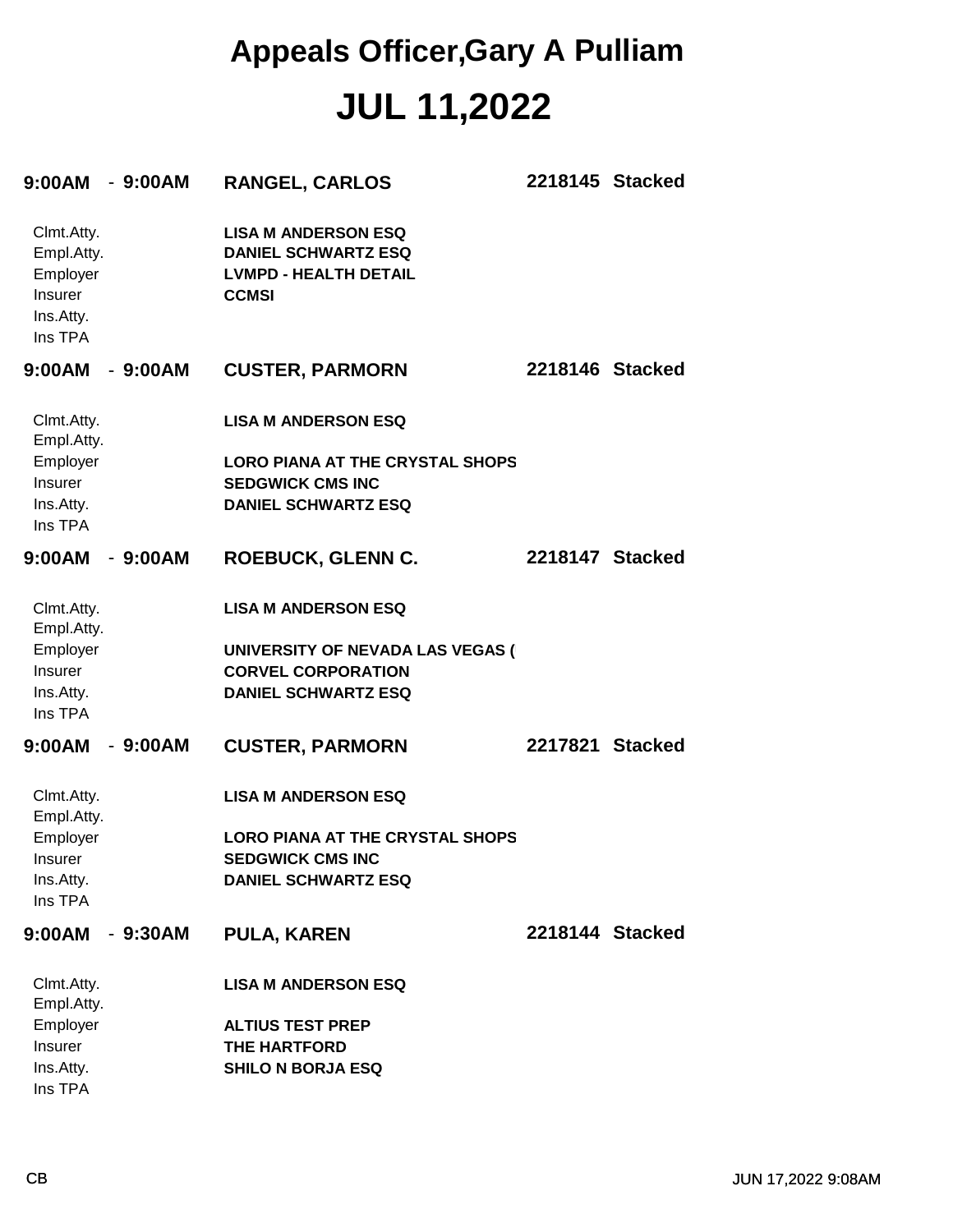### **JUL 11,2022 Appeals Officer,Gary A Pulliam**

| 10:00AM - 10:00AM                                                       | <b>ROMANO, CHARLES R.</b>                                                                                                | 2218148 Stacked            |
|-------------------------------------------------------------------------|--------------------------------------------------------------------------------------------------------------------------|----------------------------|
| Clmt.Atty.<br>Empl.Atty.<br>Employer<br>Insurer<br>Ins.Atty.<br>Ins TPA | <b>IDA M YBARRA ESQ</b><br><b>DANIEL SCHWARTZ ESQ</b><br><b>BELLAGIO</b>                                                 |                            |
| 10:00AM - 10:00AM                                                       | <b>BENTAJADO, FRANK</b>                                                                                                  | 2218149 Stacked            |
| Clmt.Atty.<br>Empl.Atty.<br>Employer<br>Insurer<br>Ins.Atty.<br>Ins TPA | <b>IDA M YBARRA ESQ</b><br><b>DANIEL SCHWARTZ ESQ</b><br>UNITED CONTINENTAL HOLDINGS<br><b>SEDGWICK CMS INC</b>          |                            |
| 10:00AM - 10:00AM                                                       | <b>FULTON, MERLINDA</b>                                                                                                  | 2217827 Stacked            |
| Clmt.Atty.<br>Empl.Atty.<br>Employer<br>Insurer<br>Ins.Atty.<br>Ins TPA | <b>ADAM MUSLUSKY ESQ</b><br><b>VENETIAN RESORT</b><br><b>SIERRA NEVADA ADMINISTRATORS</b>                                |                            |
| 10:00AM - 10:00AM                                                       | <b>FUTCH, PHILIP</b>                                                                                                     | 2217823 Stacked            |
| Clmt.Atty.<br>Empl.Atty.<br>Employer<br>Insurer<br>Ins.Atty.<br>Ins TPA | <b>ADAM MUSLUSKY ESQ</b><br><b>MAK COMMERCIAL GLAZING</b><br>ASSOCIATED RISK MGMT INC<br><b>RICHARD STAUB ESQ</b>        | <b>CONSOLIDATED TO GWB</b> |
| 10:00AM - 10:00AM                                                       | FUTCH, PHILIP                                                                                                            | 2218150 Stacked            |
| Clmt.Atty.<br>Empl.Atty.<br>Employer<br>Insurer<br>Ins.Atty.<br>Ins TPA | <b>ADAM MUSLUSKY ESQ</b><br><b>MAK COMMERCIAL GLAZING</b><br><b>ASSOCIATED RISK MGMT INC</b><br><b>RICHARD STAUB ESQ</b> | <b>CONSOLIDATED TO GWB</b> |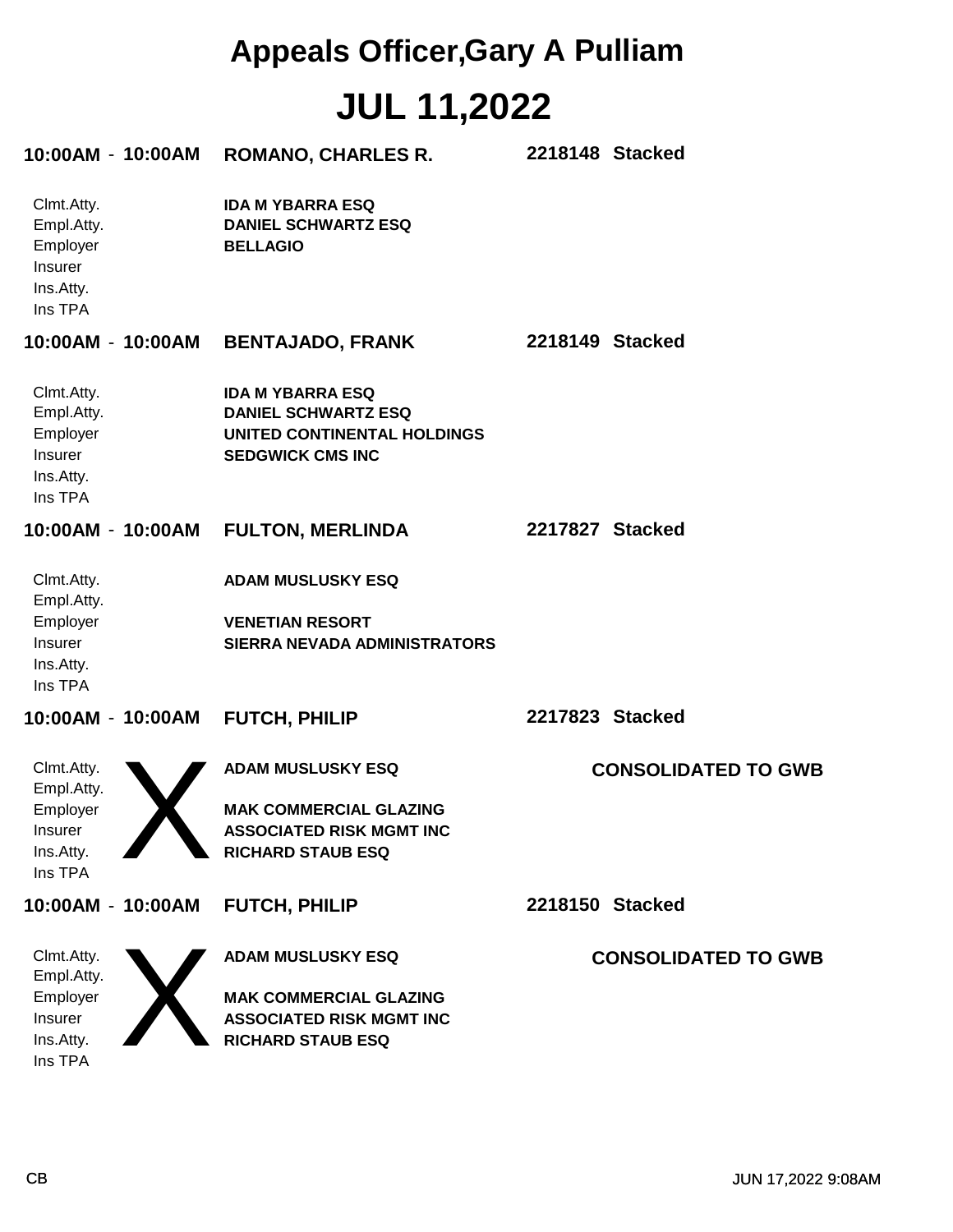## **JUL 11,2022 Appeals Officer,Gary A Pulliam**

| 11:00AM-11:00AM                                                                | <b>MARQUEZ, PEDRO</b>                                                                                                      | 2218151 Stacked   |
|--------------------------------------------------------------------------------|----------------------------------------------------------------------------------------------------------------------------|-------------------|
| Clmt.Atty.<br>Empl.Atty.<br>Employer<br>Insurer<br>Ins.Atty.<br>Ins TPA        | <b>ADAM MUSLUSKY ESQ</b><br><b>GREENCARE DESIGNS LLC</b><br><b>MARKEL SERVICE INCORPORATED</b><br><b>MATTHEW SMITH ESQ</b> |                   |
| 11:00AM - 11:00AM                                                              | <b>MIKE, PHILIP</b>                                                                                                        | 2218152 Stacked   |
| Clmt.Atty.<br>Empl.Atty.<br>Employer<br><b>Insurer</b><br>Ins.Atty.<br>Ins TPA | <b>ADAM MUSLUSKY ESQ</b><br><b>DANIEL SCHWARTZ ESQ</b><br><b>GREYHOUND</b><br><b>GALLAGHER BASSETT</b>                     |                   |
|                                                                                | 11:00AM - 11:00AM LOZANO-MORALES, MARTA L 2218153 Stacked                                                                  |                   |
| Clmt.Atty.<br>Empl.Atty.<br>Employer<br>Insurer<br>Ins.Atty.<br>Ins TPA        | <b>ADAM MUSLUSKY ESQ</b><br><b>CLARK COUNTY SCHOOL DISTRICT</b><br>SIERRA NEVADA ADMINISTRATORS                            |                   |
| 11:00AM - 11:00AM                                                              | <b>SADOWITZ, RONA</b>                                                                                                      | 2218154 Stacked   |
| Clmt.Atty.<br>Empl.Atty.<br>Employer<br>Insurer<br>Ins.Atty.<br>Ins TPA        | <b>ADAM MUSLUSKY ESQ</b><br><b>CLARK COUNTY SCHOOL DISTRICT</b><br>SIERRA NEVADA ADMINISTRATORS                            |                   |
| 12:00PM - 1:00PM                                                               | <b>ZAPIEN, MIGUEL</b>                                                                                                      | 2112201 1 Hr.Hrg. |
| Clmt.Atty.<br>Empl.Atty.<br>Employer<br>Insurer<br>Ins.Atty.<br>Ins TPA        | <b>TRAVIS RICH ESQ</b><br><b>DCI CONSTRUCTION INC</b><br><b>SEDGWICK CMS INC</b><br><b>DANIEL SCHWARTZ ESQ</b>             |                   |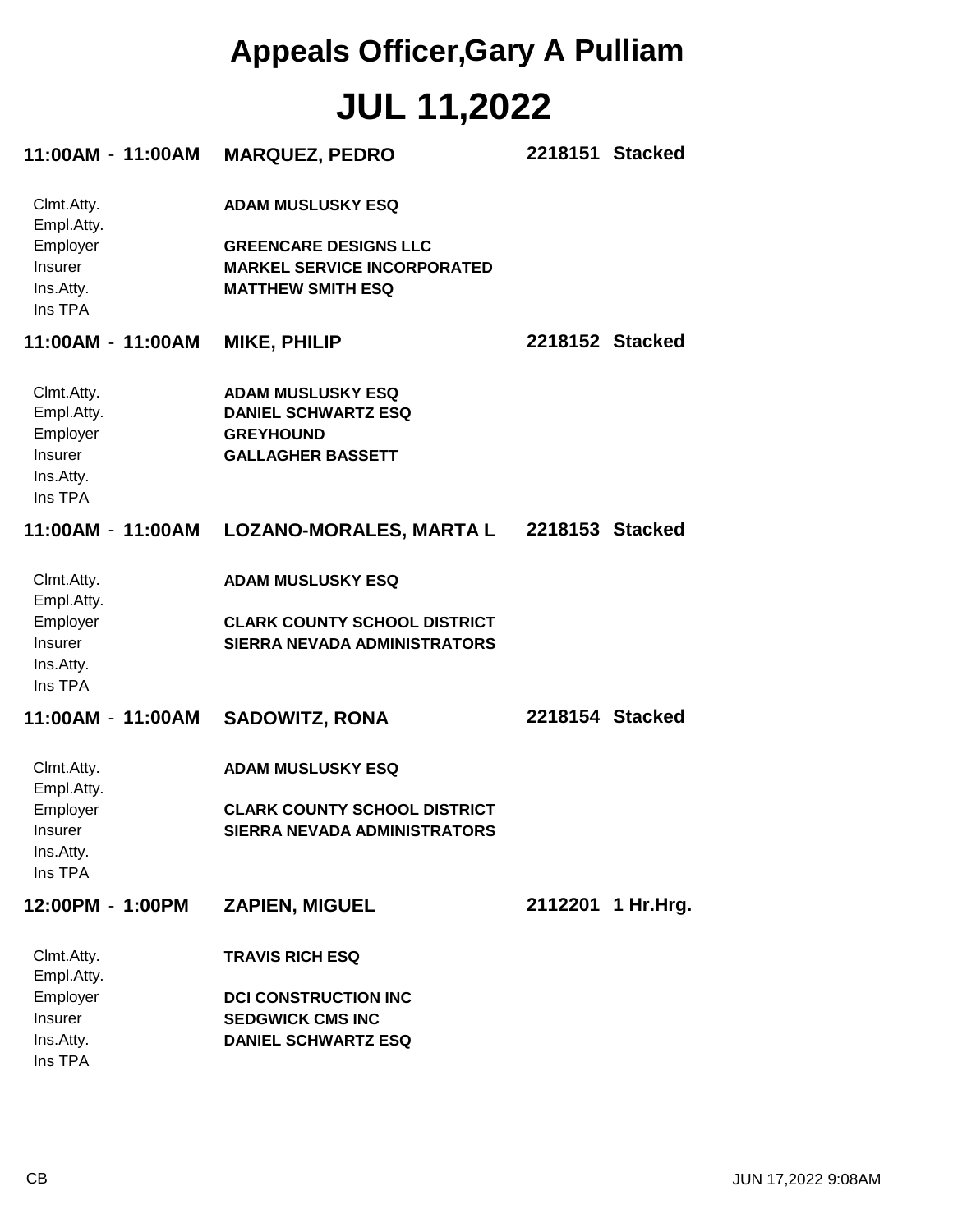#### **JUL 12,2022 Appeals Officer,Gary A Pulliam**

| 2:00PM<br>$-3:00PM$ | <b>WELLS, SHAWNQUATAE</b>       | 1807799 1 Hr.Hrg. |
|---------------------|---------------------------------|-------------------|
| Clmt.Atty.          | <b>TARA-LYNN ADAMS ESQ</b>      |                   |
| Empl.Atty.          |                                 |                   |
| Employer            | <b>FAMILY DOLLAR STORES INC</b> |                   |
| Insurer             | <b>SEDGWICK CMS INC</b>         |                   |
| Ins.Atty.           | <b>DANIEL SCHWARTZ ESQ</b>      |                   |

Ins TPA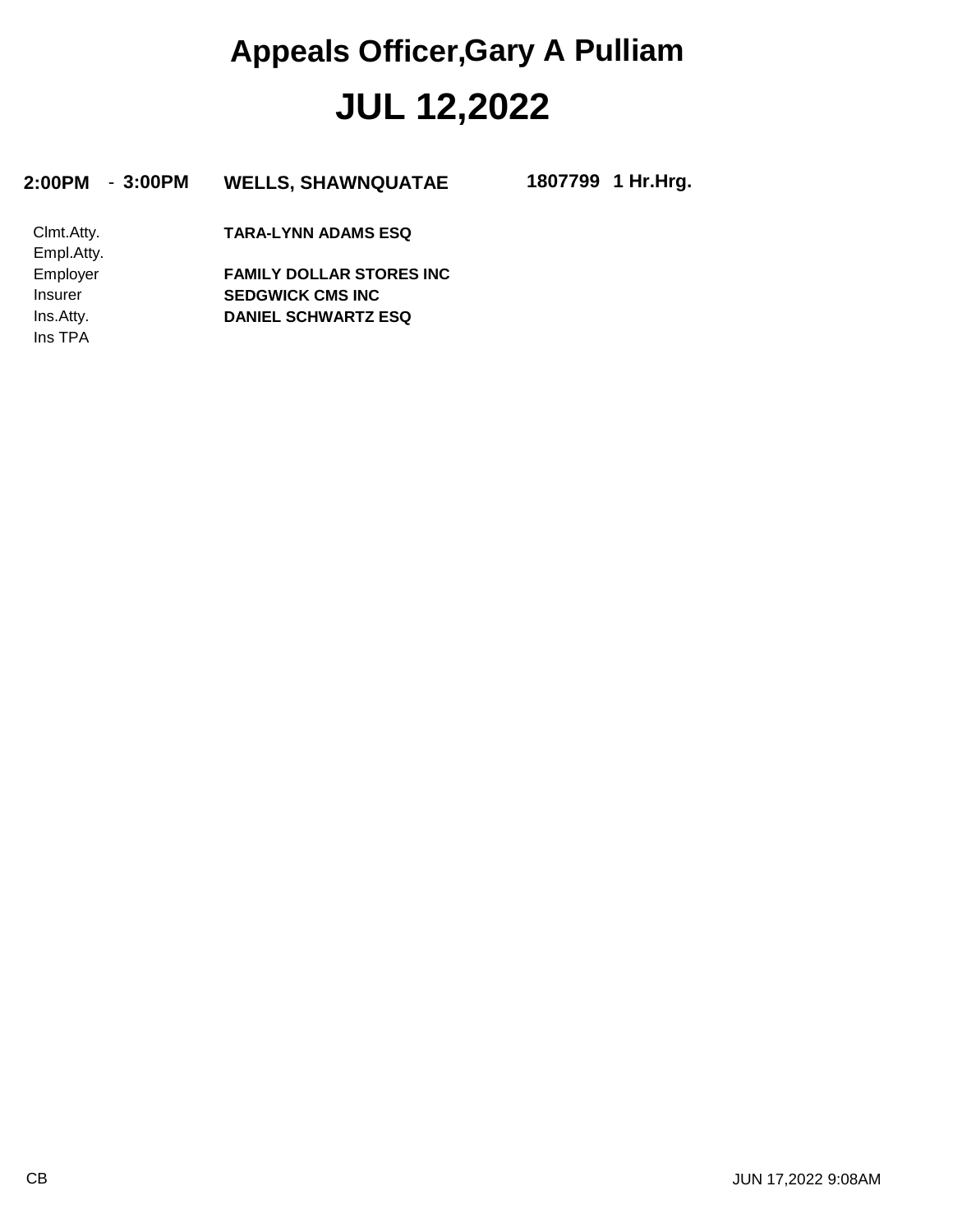#### **JUL 13,2022 Appeals Officer,Gary A Pulliam**

| 11:00AM-12:00PM                                                         | <b>LANDERMAN, AARON</b>                                                                                            | 2006133 1 Hr.Hrg.<br>2203966-GP |
|-------------------------------------------------------------------------|--------------------------------------------------------------------------------------------------------------------|---------------------------------|
| Clmt.Atty.<br>Empl.Atty.<br>Employer<br>Insurer<br>Ins.Atty.<br>Ins TPA | <b>DAVID ROTHENBERG ESQ</b><br><b>DANIEL SCHWARTZ ESQ</b><br><b>BOMBARD MECHANICAL</b><br><b>GALLAGHER BASSETT</b> |                                 |
| 12:00PM - 1:00PM                                                        | POUYAN, KOOSHA                                                                                                     | 2211508 1 Hr.Hrg.               |
| Clmt.Atty.<br>Empl.Atty.                                                | <b>MICHAEL GASKILL ESQ</b>                                                                                         |                                 |
| Employer                                                                | <b>DESERT LABOR SERVICES LLC</b>                                                                                   |                                 |
| <b>Insurer</b>                                                          | <b>CCMSI</b>                                                                                                       |                                 |
| Ins.Atty.<br>Ins TPA                                                    | <b>DANIEL SCHWARTZ ESQ</b>                                                                                         |                                 |
| 1:00PM<br>$-2:00PM$                                                     | <b>MARTINEZ, RICARDO</b>                                                                                           | 2215271 1 Hr.Hrg.               |
| Clmt.Atty.                                                              | <b>KEVIN P KAMPSCHROR ESQ</b>                                                                                      |                                 |
| Empl.Atty.<br>Employer                                                  | <b>JOHN LAVERY ESQ</b><br><b>SUNRISE MECHANICAL</b>                                                                |                                 |
| Insurer                                                                 | <b>BERKLEY ASSIGNED RISK SVCS</b>                                                                                  |                                 |
| Ins.Atty.                                                               |                                                                                                                    |                                 |
| Ins TPA                                                                 |                                                                                                                    |                                 |
| 2:00PM<br>$-3:00PM$                                                     | <b>VELAZCO, MARIA</b>                                                                                              | 2106501<br>1 Hr.Hrg.            |
| Clmt.Atty.<br>Empl.Atty.                                                | <b>MARIA C ATKINSON ESQ</b>                                                                                        |                                 |
| Employer                                                                | <b>GET FRESH</b>                                                                                                   |                                 |
| <b>Insurer</b>                                                          | <b>TRAVELERS</b>                                                                                                   |                                 |
| Ins.Atty.<br>Ins TPA                                                    | <b>JOETTA L FRANK ESQ</b>                                                                                          |                                 |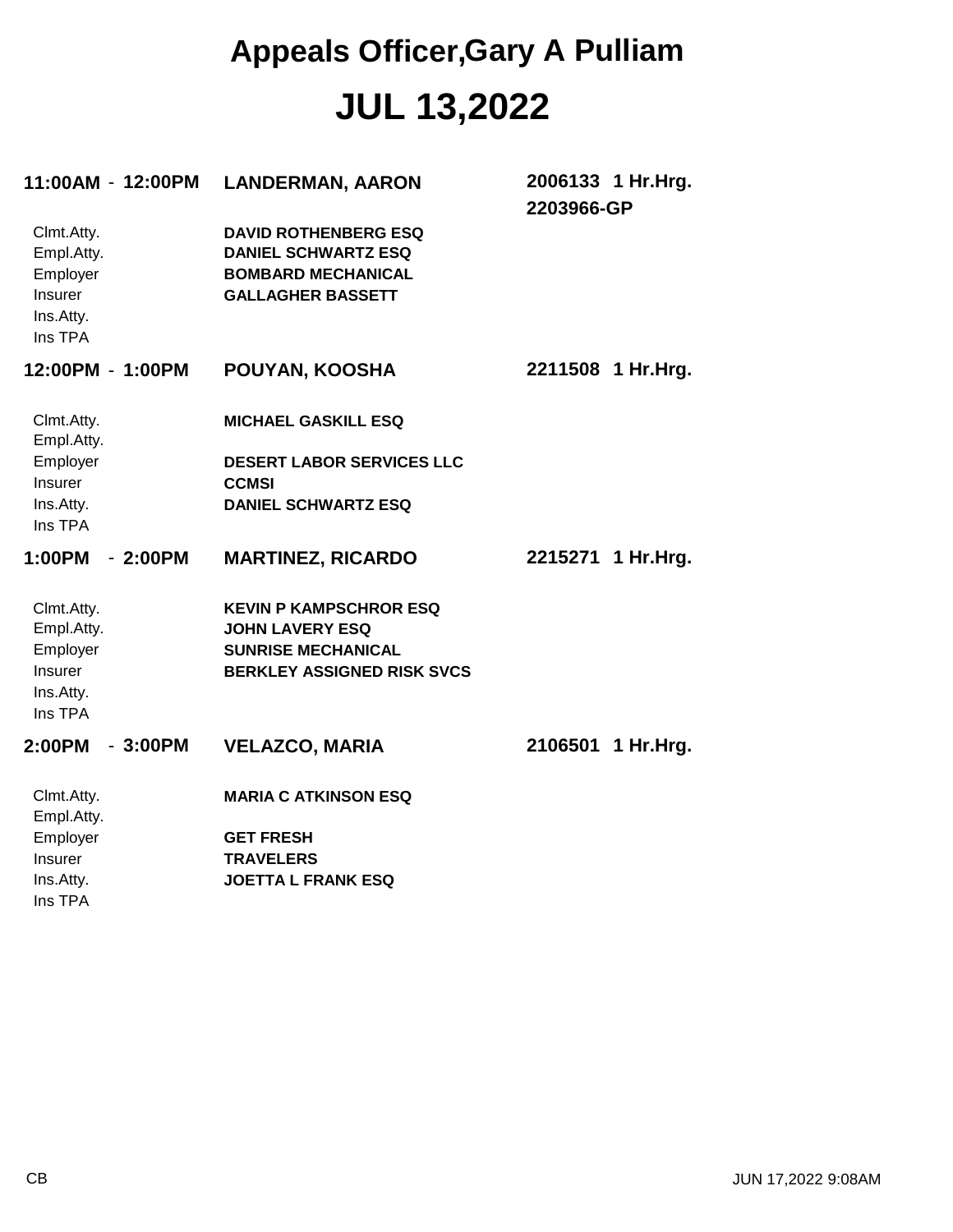#### **JUL 14,2022 Appeals Officer,Gary A Pulliam**

#### **9:00AM** - **12:00PM HOGUE, MARY H 2203655**

**1 Hr.Hrg.**

Ins Atty Ins TPA Insurer AgenRep Clmnt Atty **MEDICAID CASEY ANGRES LYN E BEGGS ESQ**

Employer **GABRIEL LITHER ESQ**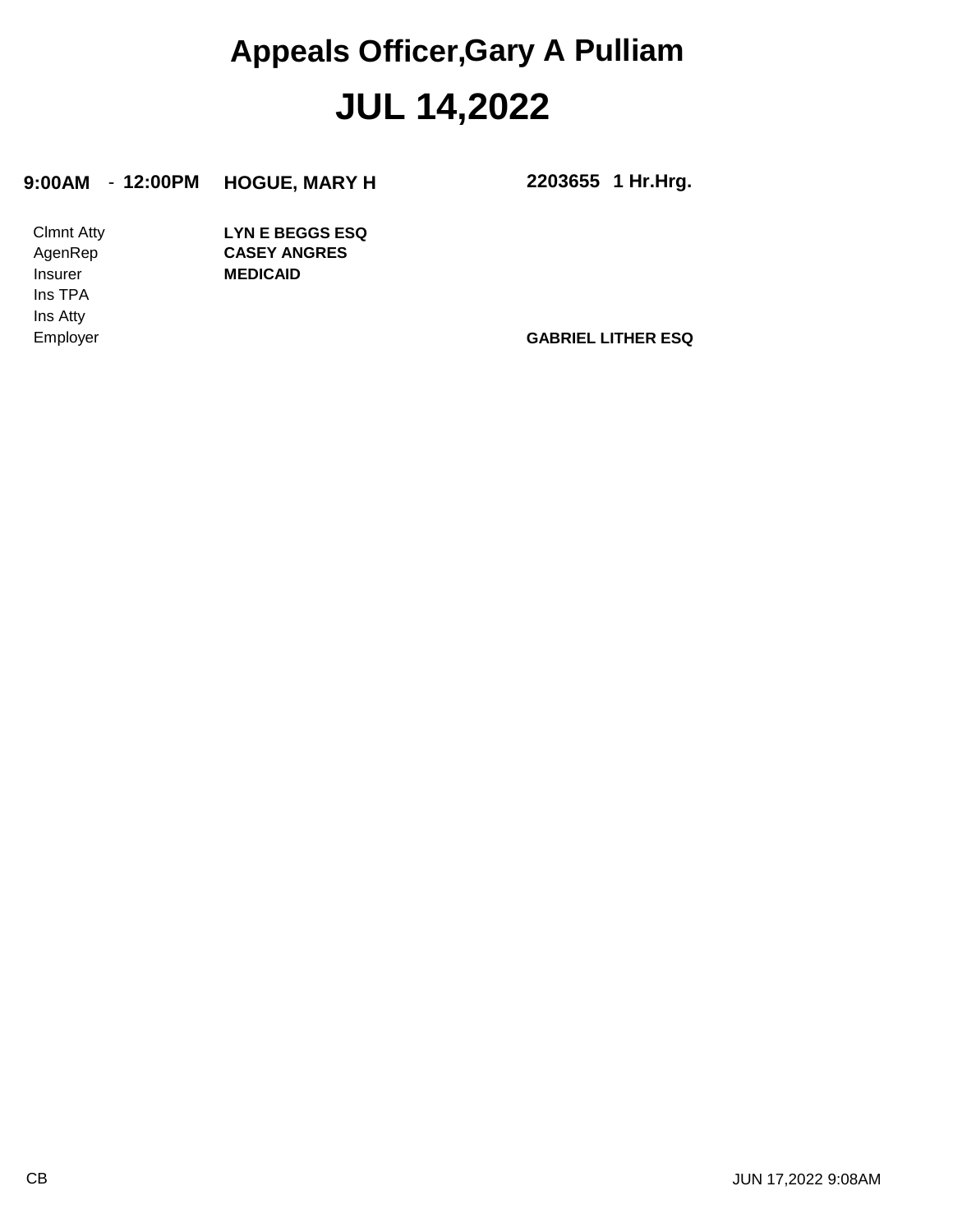#### **JUL 15,2022 Appeals Officer,Gary A Pulliam**

#### **8:30AM** - **8:45AM DELEON, MARIA 2008041**

**Email Status Check**

Ins.Atty. Insurer Employer Empl.Atty. Clmt.Atty. **ARIA HOTEL & CASINO JOHN A CLEMENT ESQ ERICA TOSH ESQ**

Ins TPA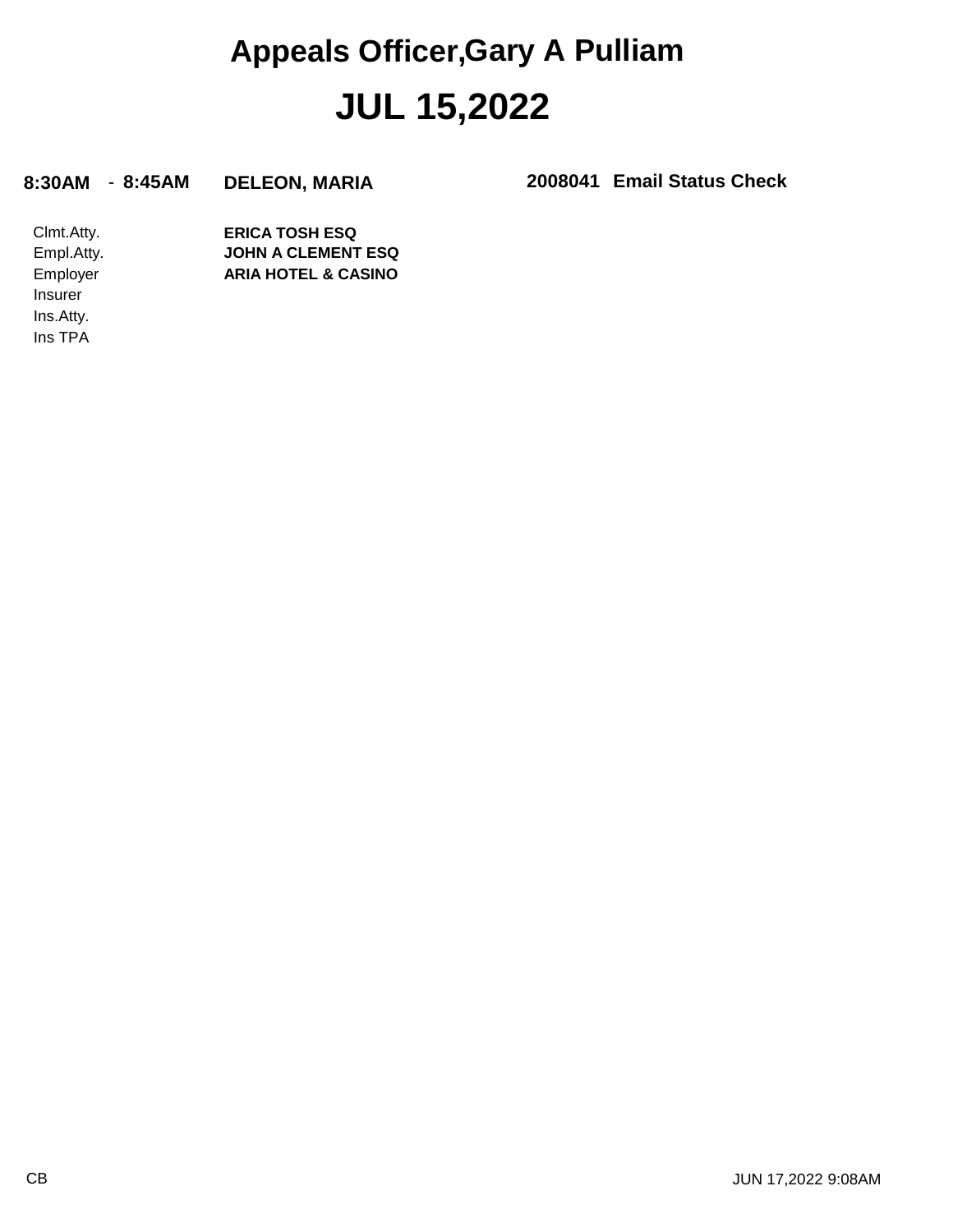#### **JUL 11,2022 Appeals Officer,John P Kelleher**

| 10:00AM - 11:00AM        |           | <b>COKER, RYAN</b>                                | 2211344 1 Hr. Hrg.<br>2218134-JPK |
|--------------------------|-----------|---------------------------------------------------|-----------------------------------|
| Clmt.Atty.<br>Empl.Atty. |           | <b>THOMAS ASKEROTH</b>                            |                                   |
| Employer<br>Insurer      |           | <b>LOWES</b><br><b>SEDGWICK CMS INC</b>           |                                   |
| Ins.Atty.<br>Ins TPA     |           | <b>JOHN D HOOKS ESQ</b>                           |                                   |
| 11:00AM - 12:00PM        |           | <b>OSBORNE, JAMES</b>                             | 2207978 1 Hr.Hrg.                 |
| Clmt.Atty.<br>Empl.Atty. |           | DRUE R SOLOMON ESQ                                |                                   |
| Employer                 |           | <b>SMITHS FOOD &amp; DRUG/THE KROGER (</b>        |                                   |
| Insurer                  |           | <b>SEDGWICK CMS INC</b>                           |                                   |
| Ins.Atty.<br>Ins TPA     |           | <b>DANIEL SCHWARTZ ESQ</b>                        |                                   |
| 1:00PM                   | $-2:00PM$ | <b>HALL, RICHARD</b>                              | 2207977 1 Hr. Hrg.                |
| Clmt.Atty.<br>Empl.Atty. |           | <b>NAIW</b>                                       |                                   |
| Employer                 |           | <b>DUTCH ROSE LLC</b>                             |                                   |
| Insurer                  |           | <b>SEDGWICK CMS INC</b>                           |                                   |
| Ins.Atty.<br>Ins TPA     |           | <b>DANIEL SCHWARTZ ESQ</b>                        |                                   |
| 2:00PM                   | $-3:00PM$ | <b>NAVARRO, KATHRYN</b>                           | 2207976 1 Hr. Hrg.                |
| Clmt.Atty.               |           | <b>ALIKA ANGERMAN ESQ</b>                         |                                   |
| Empl.Atty.<br>Employer   |           | <b>DANIEL SCHWARTZ ESQ</b><br><b>DENNY'S CORP</b> |                                   |
| Insurer                  |           | <b>GALLAGHER BASSETT</b>                          |                                   |
| Ins.Atty.                |           |                                                   |                                   |
| Ins TPA                  |           |                                                   |                                   |
| 3:00PM                   | $-4:00PM$ | <b>RODRIGUEZ, JOSE</b>                            | 2208083 1 Hr.Hrg.                 |
| Clmt.Atty.               |           | <b>ALIKA ANGERMAN ESQ</b>                         |                                   |
| Empl.Atty.               |           | <b>DANIEL SCHWARTZ ESQ</b>                        |                                   |
| Employer<br>Insurer      |           | <b>MIRAGE HOTEL &amp; CASINO</b>                  |                                   |
| Ins.Atty.                |           |                                                   |                                   |
| Ins TPA                  |           |                                                   |                                   |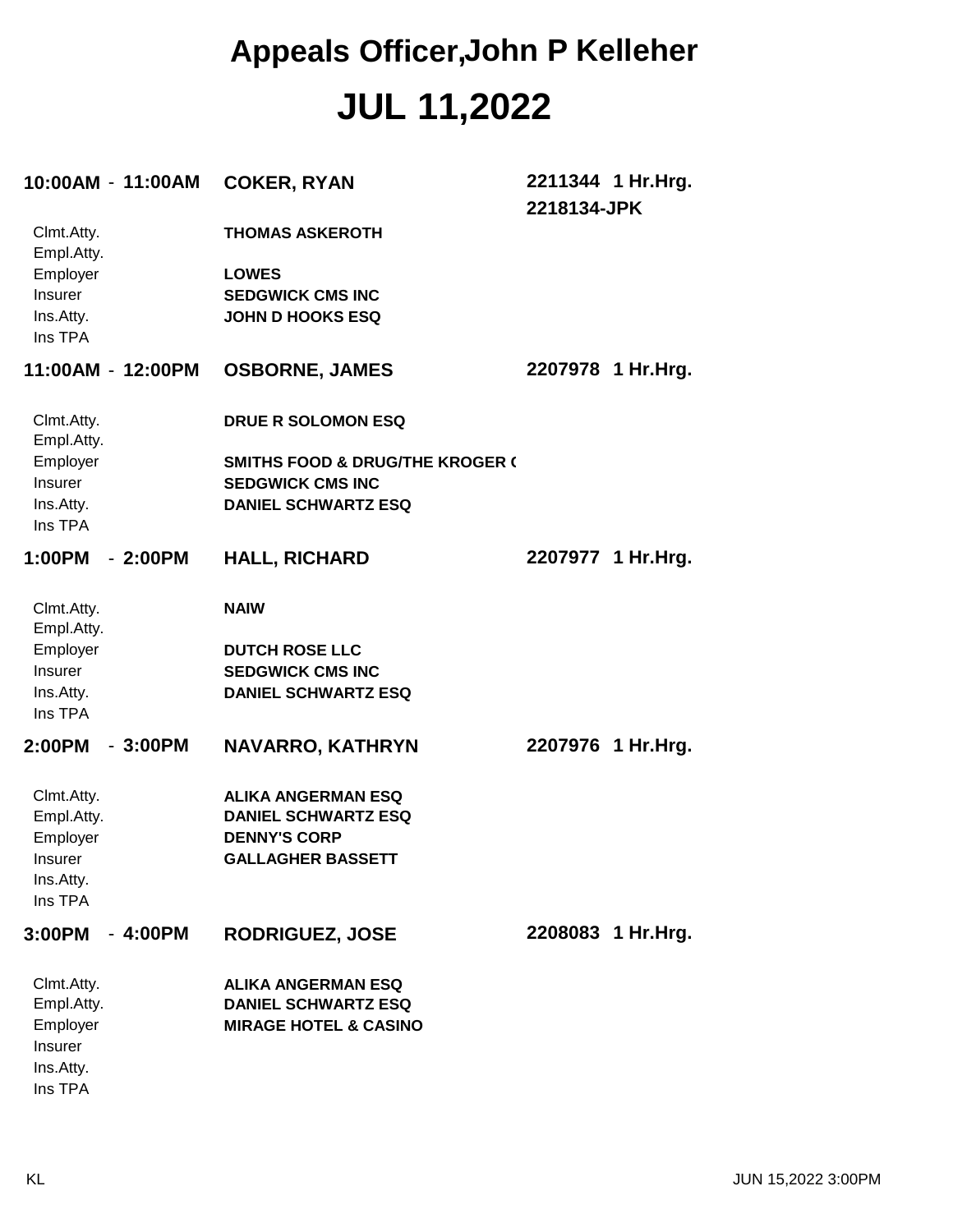### **JUL 12,2022 Appeals Officer,John P Kelleher**

| 10:00AM - 11:00AM                           |           | <b>NEILSON, JAMES</b>                                                                       | 2208221 1 Hr.Hrg.<br>2217775-JPK 2217776-JPK |
|---------------------------------------------|-----------|---------------------------------------------------------------------------------------------|----------------------------------------------|
| Clmt.Atty.<br>Empl.Atty.                    |           | <b>JULIE SMITH ESQ</b>                                                                      |                                              |
| Employer<br>Insurer<br>Ins.Atty.<br>Ins TPA |           | <b>KP OASIS MANAGEMENT INC</b><br><b>EMPLOYERS INS CO OF NV</b><br><b>MATTHEW SMITH ESQ</b> |                                              |
| 11:00AM - 12:00PM                           |           | RAMIREZ-ROSALES, SALOMAN 2210191 1 Hr.Hrg.                                                  |                                              |
| Clmt.Atty.<br>Empl.Atty.                    |           | <b>JULIE SMITH ESQ</b>                                                                      |                                              |
| Employer                                    |           | <b>ORCHID GARDEN</b>                                                                        |                                              |
| Insurer                                     |           | <b>SEDGWICK CMS INC</b>                                                                     |                                              |
| Ins.Atty.                                   |           | <b>ALEXANDER M BROWN ESQ</b>                                                                |                                              |
| Ins TPA                                     |           |                                                                                             |                                              |
| 1:00PM                                      | $-2:00PM$ |                                                                                             |                                              |
|                                             |           | <b>AMADOR, ANDREAS</b>                                                                      | 2212629 1 Hr.Hrg.<br>2214114-JPK 2215080-JPK |
| Clmt.Atty.<br>Empl.Atty.                    |           | <b>ADAM MUSLUSKY ESQ</b>                                                                    |                                              |
| Employer                                    |           | <b>CAPRIOTTI'S</b>                                                                          |                                              |
| Insurer                                     |           | <b>THE HARTFORD</b>                                                                         |                                              |
| Ins.Atty.<br>Ins TPA                        |           | <b>ANGELA R NOLAN ESQ</b>                                                                   |                                              |
| 2:00PM                                      | $-3:00PM$ | <b>CHOY, ELLA</b>                                                                           | 2210171 1 Hr. Hrg.                           |
| Clmt.Atty.<br>Empl.Atty.                    |           | <b>MICHAEL GASKILL ESQ</b>                                                                  |                                              |
| Employer                                    |           | <b>VENETIAN RESORT</b>                                                                      |                                              |
| <b>Insurer</b>                              |           | <b>SIERRA NEVADA ADMINISTRATORS</b>                                                         |                                              |
| Ins.Atty.                                   |           | <b>DANIEL SCHWARTZ ESQ</b>                                                                  |                                              |
| Ins TPA                                     |           |                                                                                             |                                              |
| 3:00PM                                      | $-4:00PM$ | <b>GUIMBALENA, CARLEEN</b>                                                                  | 2212648 1 Hr.Hrg.                            |
| Clmt.Atty.<br>Empl.Atty.                    |           | <b>HAYLEY N PRICE ESQ</b>                                                                   |                                              |
| Employer                                    |           | <b>LORIAN HOME SYSTEMS INC</b>                                                              |                                              |
| Insurer                                     |           | <b>EMPLOYERS INS CO OF NV</b>                                                               |                                              |
| Ins.Atty.                                   |           | <b>MATTHEW SMITH ESQ</b>                                                                    |                                              |
| Ins TPA                                     |           |                                                                                             |                                              |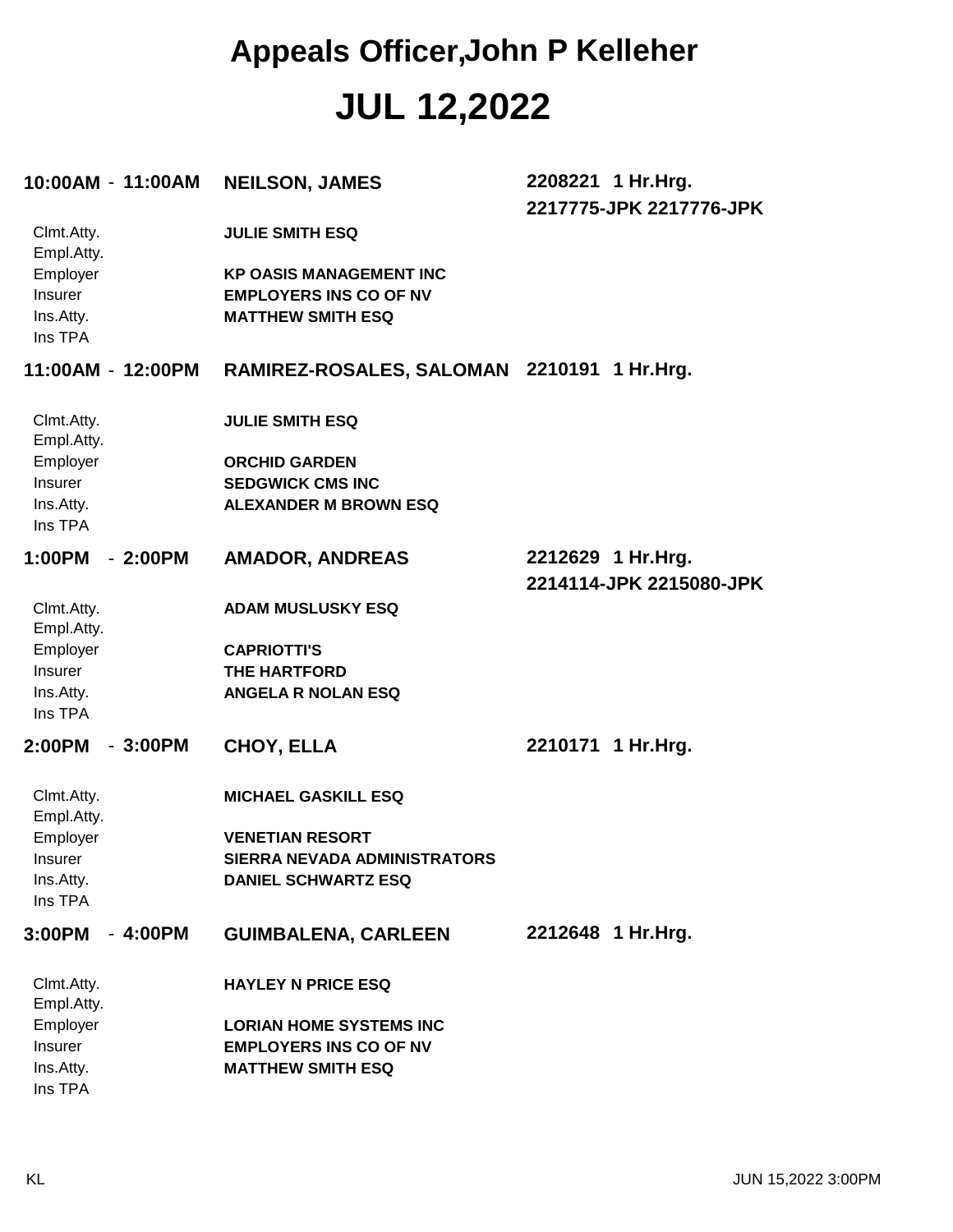#### **JUL 13,2022 Appeals Officer,John P Kelleher**

| 8:00AM - 8:15AM                                                                |           | YAZZIE, BRYAN                                                                                                                                            | 2106440 Tel. S/C<br>2106441-JPK                         |
|--------------------------------------------------------------------------------|-----------|----------------------------------------------------------------------------------------------------------------------------------------------------------|---------------------------------------------------------|
| Clmt.Atty.<br>Empl.Atty.<br>Employer<br>Insurer<br>Ins.Atty.<br>Ins TPA        |           | <b>LICEU S PEREIRA ESQ</b><br><b>JILL LYNNE ESQ</b><br><b>URIBE AUTO TECH LLC</b><br><b>NEVADA ALTERNATIVE SOLUTIONS</b><br><b>JENNIFER LEONESCU ESQ</b> |                                                         |
| 8:00AM                                                                         | $-8:15AM$ | <b>MATHIS, AARON</b>                                                                                                                                     | 2101275 Tel. S/C<br>2106716-JPK 2110934-JPK 2111412-JPK |
| Clmt.Atty.<br>Empl.Atty.<br>Employer<br>Insurer<br>Ins.Atty.<br>Ins TPA        |           | <b>JASON MILLS ESQ</b><br><b>DANIEL SCHWARTZ ESQ</b><br><b>LAFARGE HOLCIM</b><br><b>SEDGWICK CMS INC</b>                                                 |                                                         |
| 8:00AM                                                                         | $-8:15AM$ | <b>MOSER, JERRI L</b>                                                                                                                                    | 2207054 Tel. S/C                                        |
| Clmt.Atty.<br>Empl.Atty.<br>Employer<br>Insurer<br>Ins.Atty.<br>Ins TPA        |           | <b>NAIW</b><br><b>INSTITUTE OF ORTHOPAEDIC SURGEF</b><br><b>MARKEL CORPORATION</b><br><b>MATTHEW SMITH ESQ</b>                                           |                                                         |
| 8:15AM                                                                         | $-8:30AM$ | <b>STARR, TROY</b>                                                                                                                                       | 2202056 Tel. S/C<br>2203135-JPK 2205907-JPK             |
| Clmt.Atty.<br>Empl.Atty.<br>Employer<br><b>Insurer</b><br>Ins.Atty.<br>Ins TPA |           | <b>JOSHUA DAVIDSON ESQ</b><br><b>DANIEL SCHWARTZ ESQ</b><br><b>CITY OF HENDERSON</b><br><b>CCMSI</b>                                                     |                                                         |
| 8:15AM                                                                         | $-8:30AM$ | <b>GILLIS, MICHAEL</b>                                                                                                                                   | 1912736 Tel. S/C                                        |
| Clmt.Atty.<br>Empl.Atty.<br>Employer<br>Insurer<br>Ins.Atty.<br>Ins TPA        |           | <b>DAVID ROTHENBERG ESQ</b><br><b>DANIEL SCHWARTZ ESQ</b><br><b>CITY OF HENDERSON</b><br><b>CCMSI</b>                                                    |                                                         |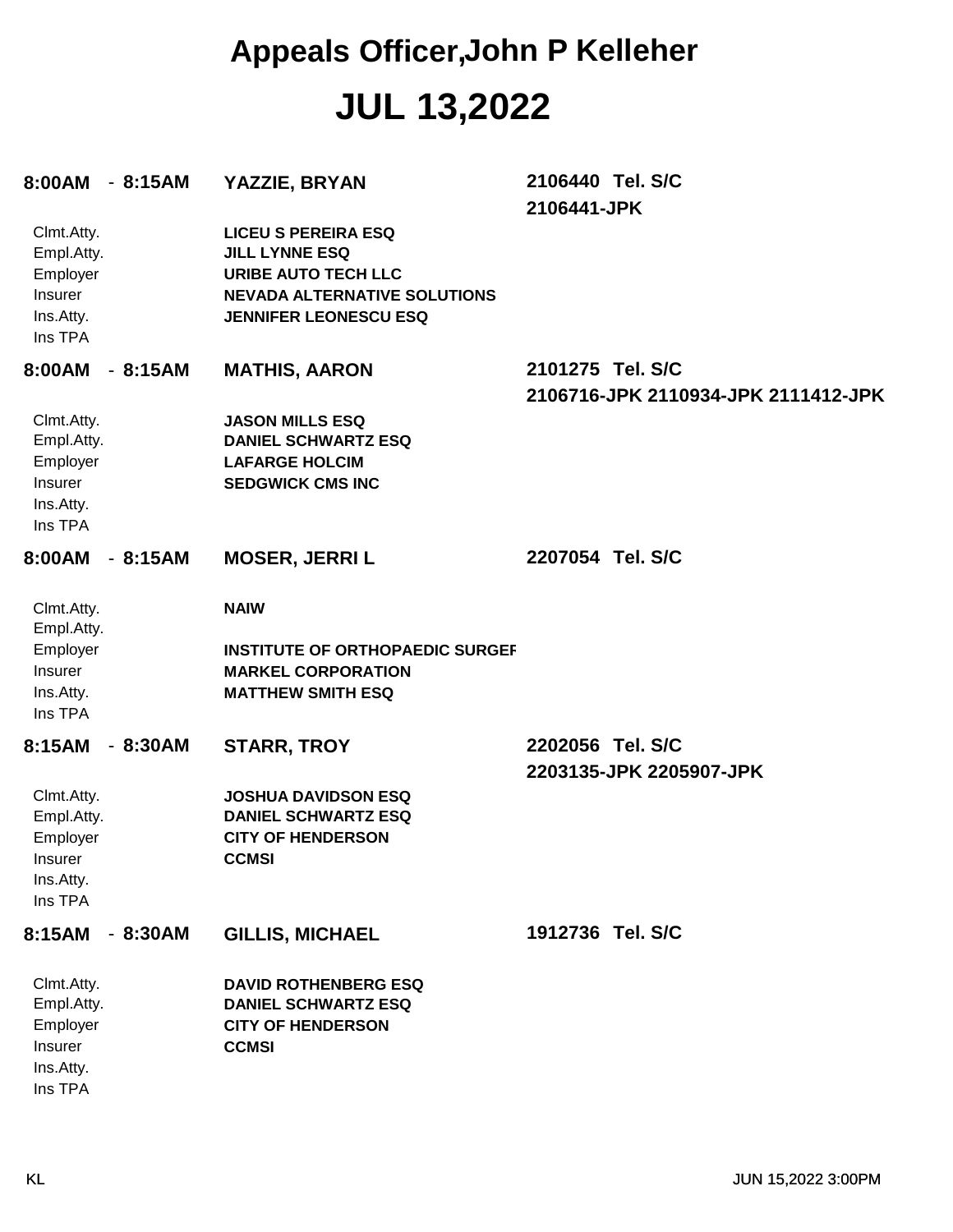# **JUL 13,2022 Appeals Officer,John P Kelleher**

| 8:30AM                                                                  | $-8:45AM$ | PINEDA, MARTHA                                                                                                      | 2113256 Email Status Check                                        |
|-------------------------------------------------------------------------|-----------|---------------------------------------------------------------------------------------------------------------------|-------------------------------------------------------------------|
| Clmt.Atty.<br>Empl.Atty.<br>Employer<br>Insurer<br>Ins.Atty.<br>Ins TPA |           | <b>DAVID ROTHENBERG ESQ</b><br><b>DANIEL SCHWARTZ ESQ</b><br><b>LUXOR HOTEL</b>                                     |                                                                   |
| 8:30AM                                                                  | $-8:45AM$ | <b>WRIGHT, RENEE M.</b>                                                                                             | 2016494 Email Status Check<br>2108311-JPK 2205297-JPK 2216467-JPK |
| Clmt.Atty.<br>Empl.Atty.                                                |           | <b>KEVIN P KAMPSCHROR ESQ</b>                                                                                       |                                                                   |
| Employer<br>Insurer<br>Ins.Atty.<br>Ins TPA                             |           | <b>EASTER SEALS OF SOUTHERN NV</b><br><b>WCF INSURANCE</b><br><b>DANIEL SCHWARTZ ESQ</b>                            |                                                                   |
| 8:30AM                                                                  | $-8:45AM$ | <b>WOODS, TRAVIS</b>                                                                                                | 2011004 Email Status Check                                        |
| Clmt.Atty.<br>Empl.Atty.<br>Employer<br>Insurer<br>Ins.Atty.<br>Ins TPA |           | <b>LISA M ANDERSON ESQ</b><br><b>DANIEL SCHWARTZ ESQ</b><br><b>CITY OF HENDERSON</b><br><b>CCMSI</b>                |                                                                   |
| 8:30AM                                                                  | $-8:45AM$ | <b>PALACIOS, SANDRA</b>                                                                                             | 2118031 Email Status Check<br>2200621-JPK 2205369-JPK             |
| Clmt.Atty.<br>Empl.Atty.                                                |           | <b>JAVIER A ARGUELLO ESQ</b>                                                                                        |                                                                   |
| Employer<br>Insurer<br>Ins.Atty.<br>Ins TPA                             |           | <b>VCA ANIMAL HOSPITAL</b><br><b>SEDGWICK CMS INC</b><br><b>DANIEL SCHWARTZ ESQ</b>                                 |                                                                   |
| 8:30AM                                                                  | $-8:45AM$ | <b>MORALES-OTTE, KRISTINE</b>                                                                                       | 2003653 Email Status Check<br>2004534-JPK 2005500-JPK             |
| Clmt.Atty.<br>Empl.Atty.<br>Employer<br>Insurer<br>Ins.Atty.<br>Ins TPA |           | <b>KEVIN P KAMPSCHROR ESQ</b><br><b>DANIEL SCHWARTZ ESQ</b><br><b>PIER 1 IMPORTS INC</b><br><b>SEDGWICK CMS INC</b> |                                                                   |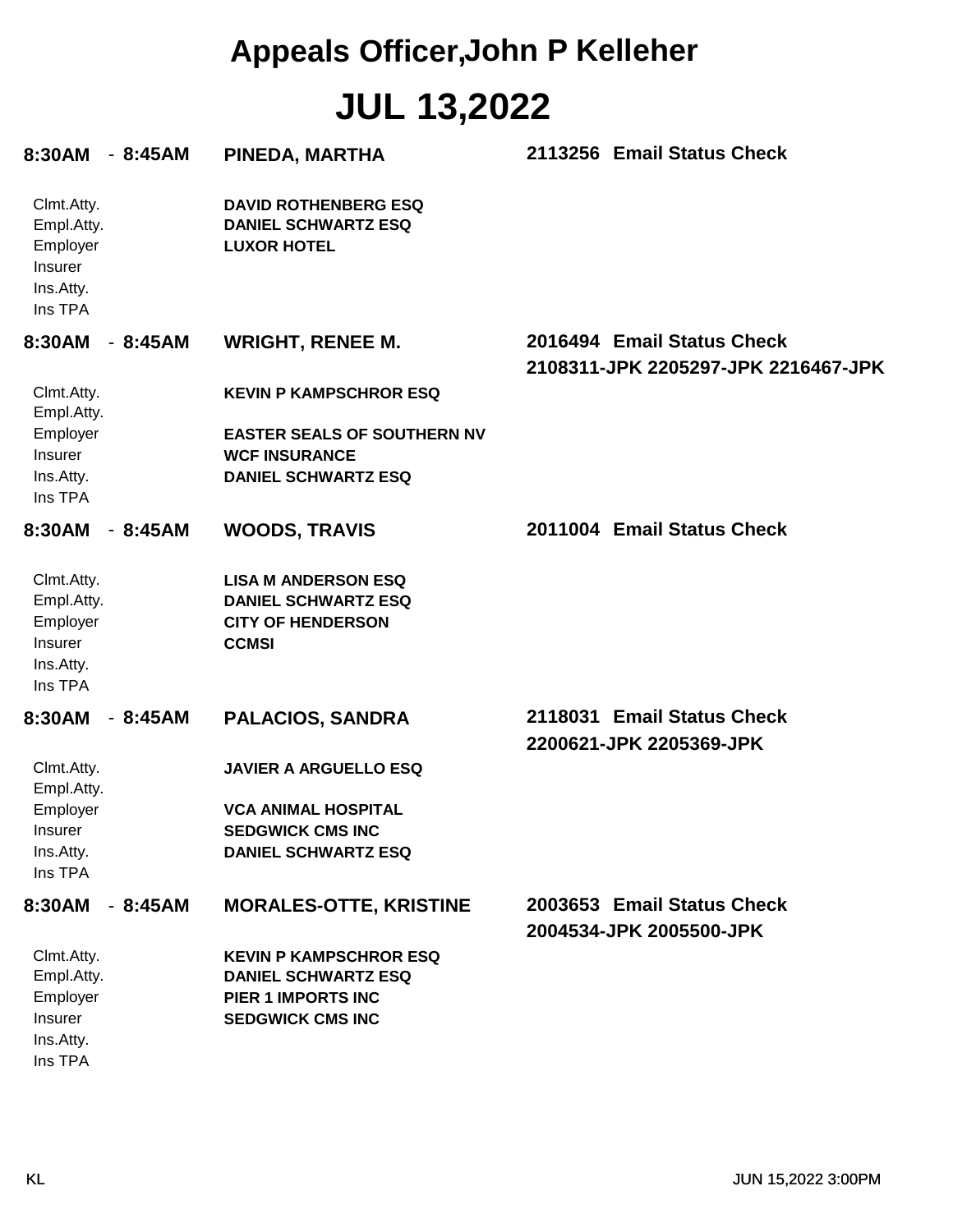## **JUL 13,2022 Appeals Officer,John P Kelleher**

| 9:00AM - 10:00AM         | <b>TAPIA, HUGO</b>                 | 2213649 1 Hr. Hrg.                |
|--------------------------|------------------------------------|-----------------------------------|
| Clmt.Atty.<br>Empl.Atty. | <b>NAIW</b>                        |                                   |
| Employer                 | <b>SWITH</b>                       |                                   |
| Insurer                  | <b>THE HARTFORD</b>                |                                   |
| Ins.Atty.                | <b>ALYSSA M FISCHER ESQ</b>        |                                   |
| Ins TPA                  |                                    |                                   |
| 10:00AM - 11:00AM        | <b>SLAJER, CHRISTOPHER M</b>       | 2207337 1 Hr.Hrg.<br>2214645-JPK  |
| Clmt.Atty.<br>Empl.Atty. | <b>BILLIE-MARIE MORRISON ESQ</b>   |                                   |
| Employer                 | A & R ELITE SERVICES               |                                   |
| Insurer                  | <b>MARKEL CORPORATION</b>          |                                   |
| Ins.Atty.                | <b>MATTHEW SMITH ESQ</b>           |                                   |
| Ins TPA                  |                                    |                                   |
| 11:00AM - 12:00PM        | <b>DOWLING, JESSE D</b>            | 2207045 1 Hr. Hrg.<br>2207340-JPK |
| Clmt.Atty.<br>Empl.Atty. | <b>BILLIE-MARIE MORRISON ESQ</b>   |                                   |
| Employer                 | <b>SODEXO MARRIOT SERVICES INC</b> |                                   |
| Insurer                  | <b>GALLAGHER BASSETT</b>           |                                   |
| Ins.Atty.                | <b>MATTHEW SMITH ESQ</b>           |                                   |
| Ins TPA                  |                                    |                                   |
| 1:00PM<br>$-2:00PM$      | <b>MOORE, ANTONIO</b>              | 2106334 1 Hr.Hrg.                 |
| Clmt.Atty.               | <b>EVAN HALL ESQ</b>               |                                   |
| Empl.Atty.               |                                    |                                   |
| Employer                 | <b>CIRQUE DU SOLEIL NV INC</b>     |                                   |
| <b>Insurer</b>           |                                    |                                   |
| Ins.Atty.<br>Ins TPA     | <b>DANIEL SCHWARTZ ESQ</b>         |                                   |
|                          |                                    |                                   |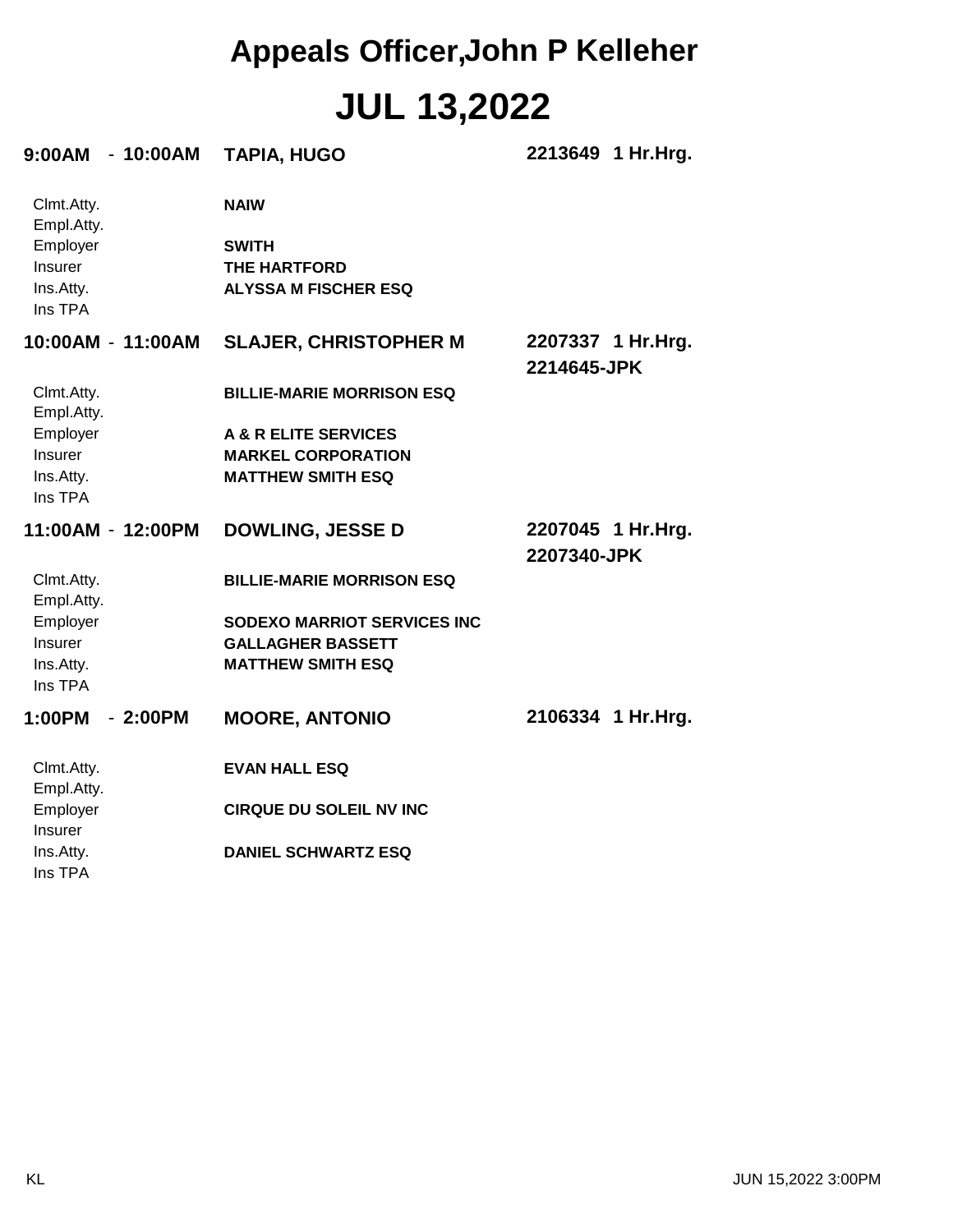#### **JUL 14,2022 Appeals Officer,John P Kelleher**

#### **9:00AM** - **10:00AM MCNAIR, SONDA 2115066**

**2201437-JPK 1 Hr.Hrg.**

| Clmt.Atty.     | <b>KEVIN P KAMPSCHROR ESQ</b> |
|----------------|-------------------------------|
| Empl.Atty.     |                               |
| Employer       | <b>WALMART CORP</b>           |
| <b>Insurer</b> | <b>SEDGWICK CMS INC</b>       |
| Ins.Atty.      | <b>DAVID BENAVIDEZ ESQ</b>    |
| Ins TPA        |                               |
|                |                               |

**1:00PM** - **5:00PM No Hearings Today**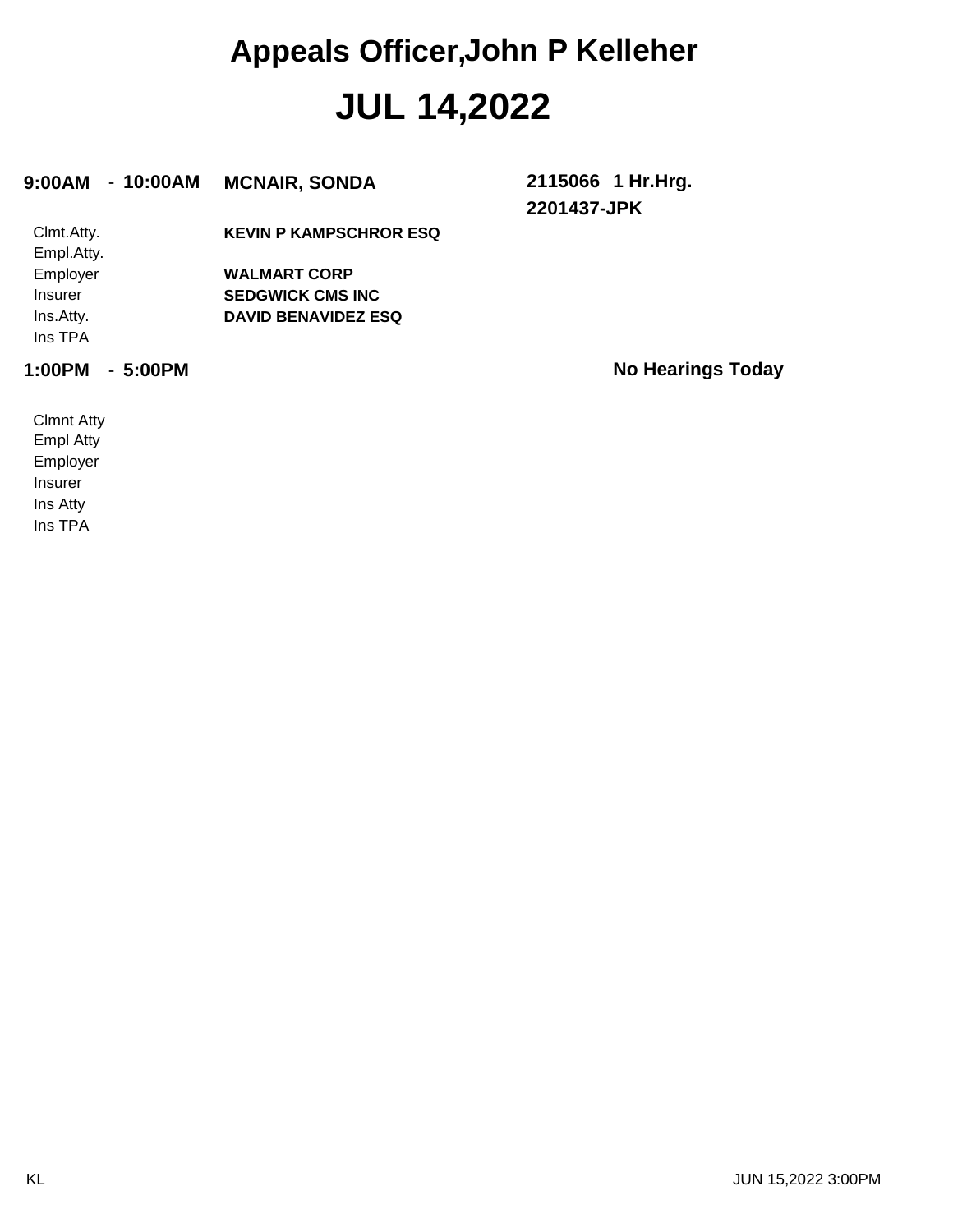#### **JUL 15,2022 Appeals Officer,John P Kelleher**

**8:00AM** - **5:00PM No Hearings Today**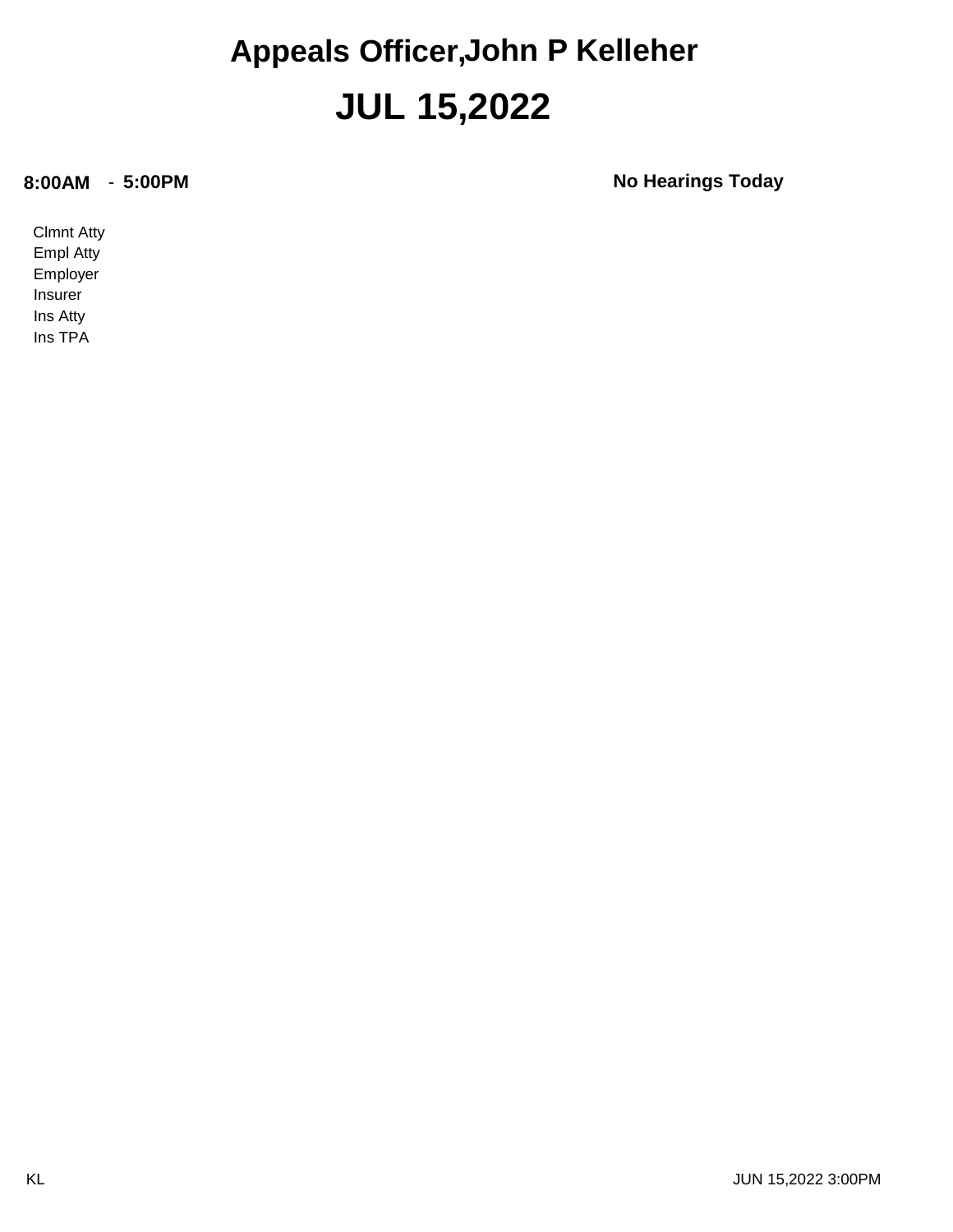#### **JUL 11,2022 Appeals Officer,Robin Chase**

| 8:00AM - 8:15AM                                                         |           | <b>DENARDO, FRANK T.</b>                                                                                                      | 1902583 Email Status Check                                         |
|-------------------------------------------------------------------------|-----------|-------------------------------------------------------------------------------------------------------------------------------|--------------------------------------------------------------------|
| Clmt.Atty.<br>Empl.Atty.<br>Employer<br>Insurer<br>Ins.Atty.<br>Ins TPA |           | <b>BILLIE-MARIE MORRISON ESQ</b><br><b>DALTON HOOKS JR ESQ</b><br><b>UPS RISK MGMT</b><br><b>HELMSMAN MANAGEMENT SERVICES</b> |                                                                    |
| 8:00AM                                                                  | 8:15AM    | <b>GOMEZ, TERRI</b>                                                                                                           | 1713410 Email Status Check<br>1803764-1807976-1809328-1810134-1810 |
| Clmt.Atty.<br>Empl.Atty.                                                |           | <b>JULIE SMITH ESQ</b>                                                                                                        |                                                                    |
| Employer<br>Insurer                                                     |           | <b>CLARK COUNTY SCHOOL DISTRICT</b>                                                                                           |                                                                    |
| Ins.Atty.<br>Ins TPA                                                    |           | <b>DANIEL SCHWARTZ ESQ</b><br>SIERRA NEVADA ADMINISTRATORS                                                                    |                                                                    |
| 8:00AM                                                                  | $-8:15AM$ | <b>JENKINS, JOHN</b>                                                                                                          | 1811728 Email Status Check                                         |
| Clmt.Atty.<br>Empl.Atty.<br>Employer<br>Insurer<br>Ins.Atty.<br>Ins TPA |           | <b>LISA M ANDERSON ESQ</b><br><b>DANIEL SCHWARTZ ESQ</b><br><b>LVMPD - HEALTH DETAIL</b><br><b>CCMSI</b>                      |                                                                    |
| 8:30AM<br>$\overline{\phantom{a}}$                                      | 8:45AM    | <b>MIRANDA, JULIAN</b>                                                                                                        | 2118243 Email Status Check                                         |
| Clmt.Atty.<br>Empl.Atty.                                                |           | <b>BILLIE-MARIE MORRISON ESQ</b>                                                                                              |                                                                    |
| Employer                                                                |           | <b>REBEL GAS STATION</b>                                                                                                      |                                                                    |
| Insurer                                                                 |           | <b>GALLAGHER BASSETT</b>                                                                                                      |                                                                    |
| Ins.Atty.<br>Ins TPA                                                    |           | <b>DANIEL SCHWARTZ ESQ</b>                                                                                                    |                                                                    |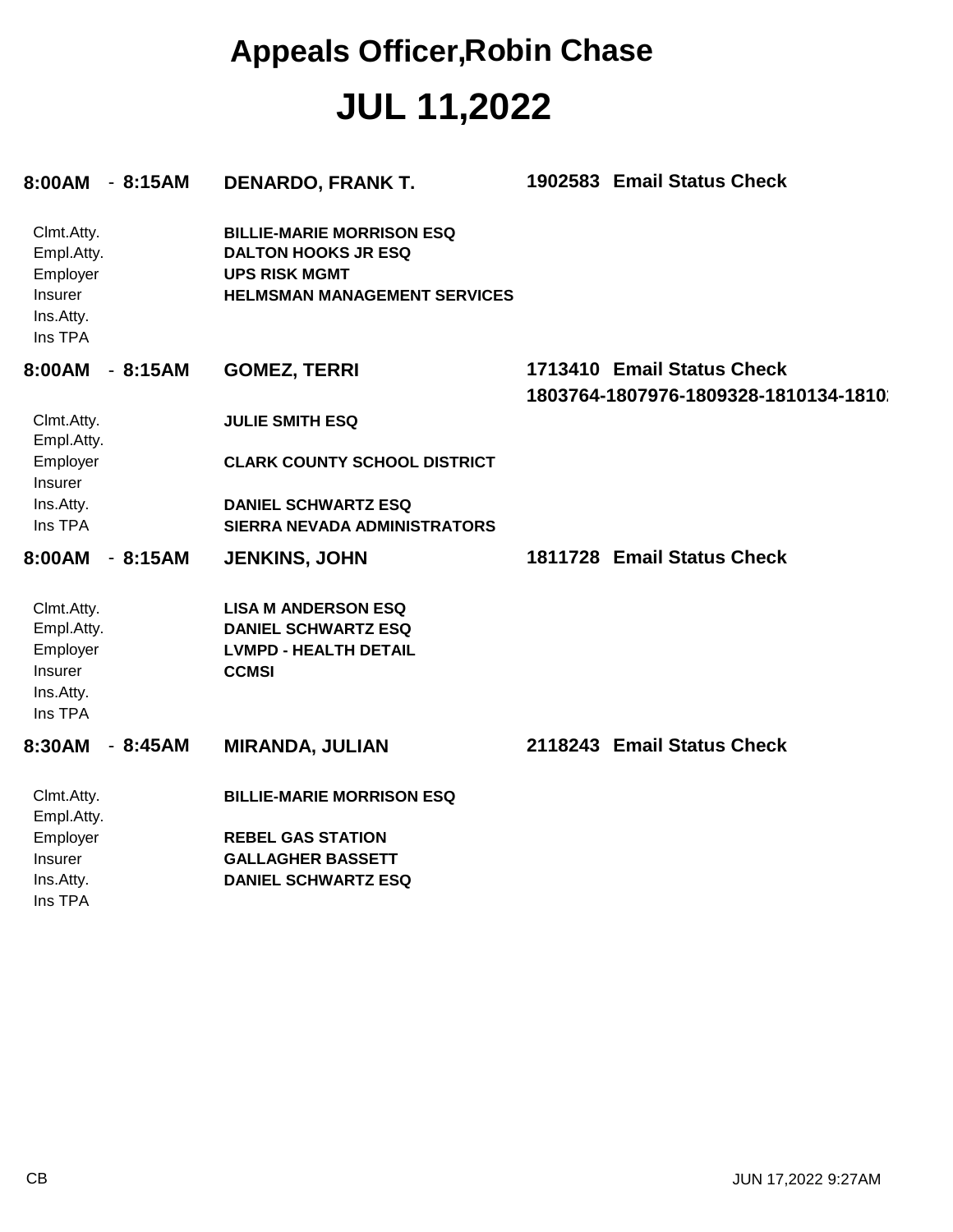**JUL 12,2022 Appeals Officer,Robin Chase**

| 8:00AM                                      | $-8:15AM$         | <b>HENDERSON, YOLANDA</b>                                                                       | 2010894 Tel. S/C<br>2109402-KWA                          |
|---------------------------------------------|-------------------|-------------------------------------------------------------------------------------------------|----------------------------------------------------------|
| Clmt.Atty.<br>Empl.Atty.                    |                   | <b>DAVID ROTHENBERG ESQ</b>                                                                     |                                                          |
| Employer<br>Insurer<br>Ins.Atty.<br>Ins TPA |                   | <b>CLARK COUNTY SCHOOL DISTRICT</b><br>SIERRA NEVADA ADMINISTRATORS<br><b>MATTHEW SMITH ESQ</b> |                                                          |
| 8:00AM                                      | $-8:15AM$         | <b>KELLY, ROBERT</b>                                                                            | 2112859 In Crt S/C<br>2200106-KWA 2200566-KWA 2217289-RC |
| Clmt.Atty.<br>Empl.Atty.                    |                   | <b>LISA M ANDERSON ESQ</b>                                                                      |                                                          |
| Employer                                    |                   | <b>DARK STAR WINE LLC</b>                                                                       |                                                          |
| Insurer                                     |                   | <b>THE HARTFORD</b>                                                                             |                                                          |
| Ins.Atty.<br>Ins TPA                        |                   | <b>SHILO N BORJA ESQ</b>                                                                        |                                                          |
|                                             | 11:00AM - 12:00PM | <b>EAKINS, DEAN</b>                                                                             | 2206118 1 Hr.Hrg.                                        |
| Clmt.Atty.<br>Empl.Atty.                    |                   | <b>AUSTIN SORRELS ESQ</b>                                                                       |                                                          |
| Employer                                    |                   | <b>FIRST FLEET</b>                                                                              |                                                          |
| Insurer                                     |                   | <b>AMERICAN CLAIMS MANAGEMENT INC</b>                                                           |                                                          |
| Ins.Atty.<br>Ins TPA                        |                   | <b>MATTHEW SMITH ESQ</b>                                                                        |                                                          |
| 1:00PM                                      | $-2:00PM$         | <b>HOPKINS, WILLIAM</b>                                                                         | 2206121 1 Hr.Hrg.<br>2207681-KWA 2207957-KWA             |
| Clmt.Atty.<br>Empl.Atty.                    |                   | <b>ANDREA D ORWOLL ESQ</b>                                                                      |                                                          |
| Employer                                    |                   | <b>AMERICAN AIRLINES INC</b>                                                                    |                                                          |
| Insurer                                     |                   | <b>SEDGWICK CMS INC</b>                                                                         |                                                          |
| Ins.Atty.                                   |                   | <b>DANIEL SCHWARTZ ESQ</b>                                                                      |                                                          |
| Ins TPA                                     |                   |                                                                                                 |                                                          |
| 4:00PM                                      | $-5:00PM$         | <b>MORRIS, ADAM C</b>                                                                           | 1918070 1 Hr.Hrg.<br>2012465-KWA                         |
| Clmt.Atty.                                  |                   | <b>LISA M ANDERSON ESQ</b>                                                                      |                                                          |
| Empl.Atty.                                  |                   | <b>DANIEL SCHWARTZ ESQ</b>                                                                      |                                                          |
| Employer                                    |                   | <b>CASHMAN EQUIPMENT CO</b>                                                                     |                                                          |
| Insurer                                     |                   | <b>SEDGWICK CMS INC</b>                                                                         |                                                          |
| Ins.Atty.<br>Ins TPA                        |                   |                                                                                                 |                                                          |
|                                             |                   |                                                                                                 |                                                          |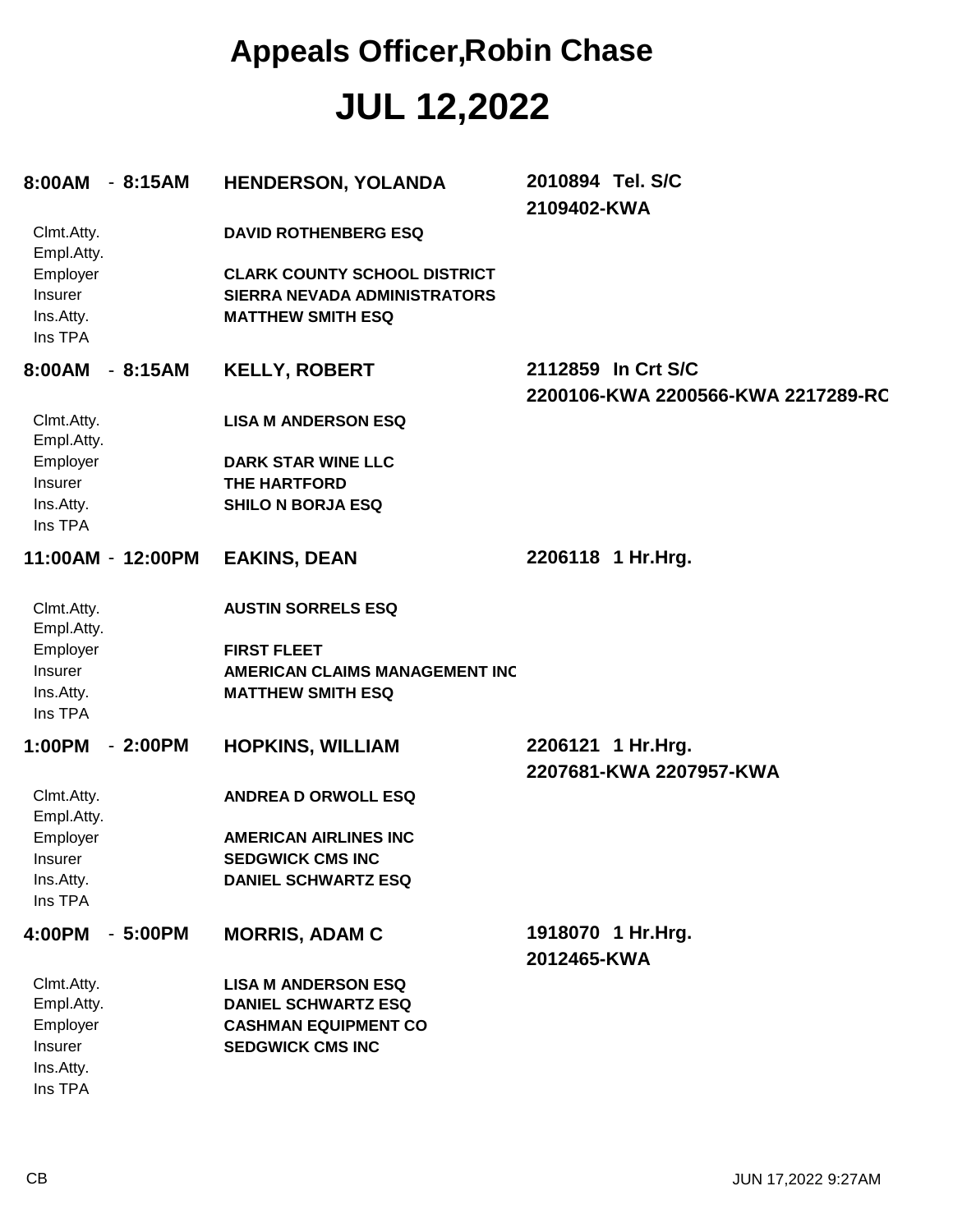### **JUL 13,2022 Appeals Officer,Robin Chase**

| $-2:00PM$<br>1:00PM                                                            | <b>IRVINE, ALEXI</b>                                                                                                    | 2013059 1 Hr.Hrg.<br>2013248-KWA2100140-KWA2016415-KW |
|--------------------------------------------------------------------------------|-------------------------------------------------------------------------------------------------------------------------|-------------------------------------------------------|
| Clmt.Atty.<br>Empl.Atty.<br>Employer<br><b>Insurer</b><br>Ins.Atty.<br>Ins TPA | <b>ADAM MUSLUSKY ESQ</b><br><b>SPI ENTERTAINMENT</b><br><b>SIERRA NEVADA ADMINISTRATORS</b><br><b>MATTHEW SMITH ESQ</b> |                                                       |
| $-4:00PM$<br>3:00PM                                                            | <b>SANDOVAL, JESSE</b>                                                                                                  | 2201408 1 Hr.Hrg.<br>2202779-KWA 2214651-KWA          |
| Clmt.Atty.<br>Empl.Atty.<br>Employer<br><b>Insurer</b><br>Ins.Atty.<br>Ins TPA | <b>LISA M ANDERSON ESQ</b><br><b>DANIEL SCHWARTZ ESQ</b><br><b>LVMPD - HEALTH DETAIL</b><br><b>CCMSI</b>                |                                                       |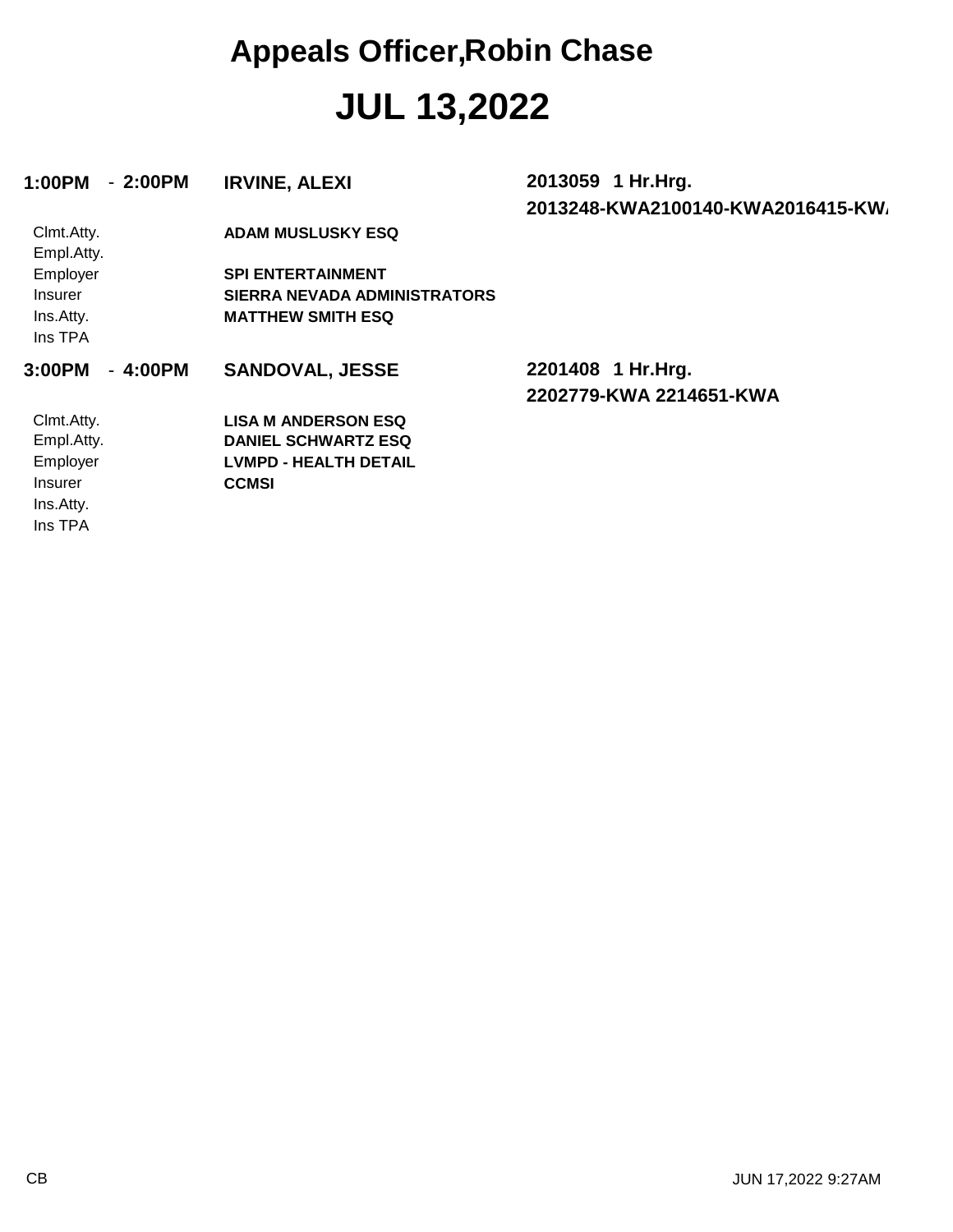### **JUL 14,2022 Appeals Officer,Robin Chase**

| 11:00AM - 12:00PM        | <b>CLIFFORD, CRAIG</b>       | 2013347 1 Hr. Hrg.<br>2100015-KWA 2100245-KWA 2100246-KV |
|--------------------------|------------------------------|----------------------------------------------------------|
| Clmt.Atty.<br>Empl.Atty. | <b>JOSHUA DAVIDSON ESQ</b>   |                                                          |
| Employer                 | <b>MAXUM ENTERPRISES</b>     |                                                          |
| <b>Insurer</b>           | <b>AIG</b>                   |                                                          |
| Ins.Atty.                | <b>ANNALISA N GRANT ESQ</b>  |                                                          |
| Ins TPA                  |                              |                                                          |
| $-4:00PM$<br>3:00PM      | <b>TOMAN, SEAN</b>           | 2114418 1 Hr.Hrg.                                        |
|                          |                              | 2204679-KWA 2205533-KWA                                  |
| Clmt.Atty.               | <b>LISA M ANDERSON ESQ</b>   |                                                          |
| Empl.Atty.               | <b>DANIEL SCHWARTZ ESQ</b>   |                                                          |
| Employer                 | <b>LVMPD - HEALTH DETAIL</b> |                                                          |
| <b>Insurer</b>           | <b>CCMSI</b>                 |                                                          |
| Ins.Atty.                |                              |                                                          |
| Ins TPA                  |                              |                                                          |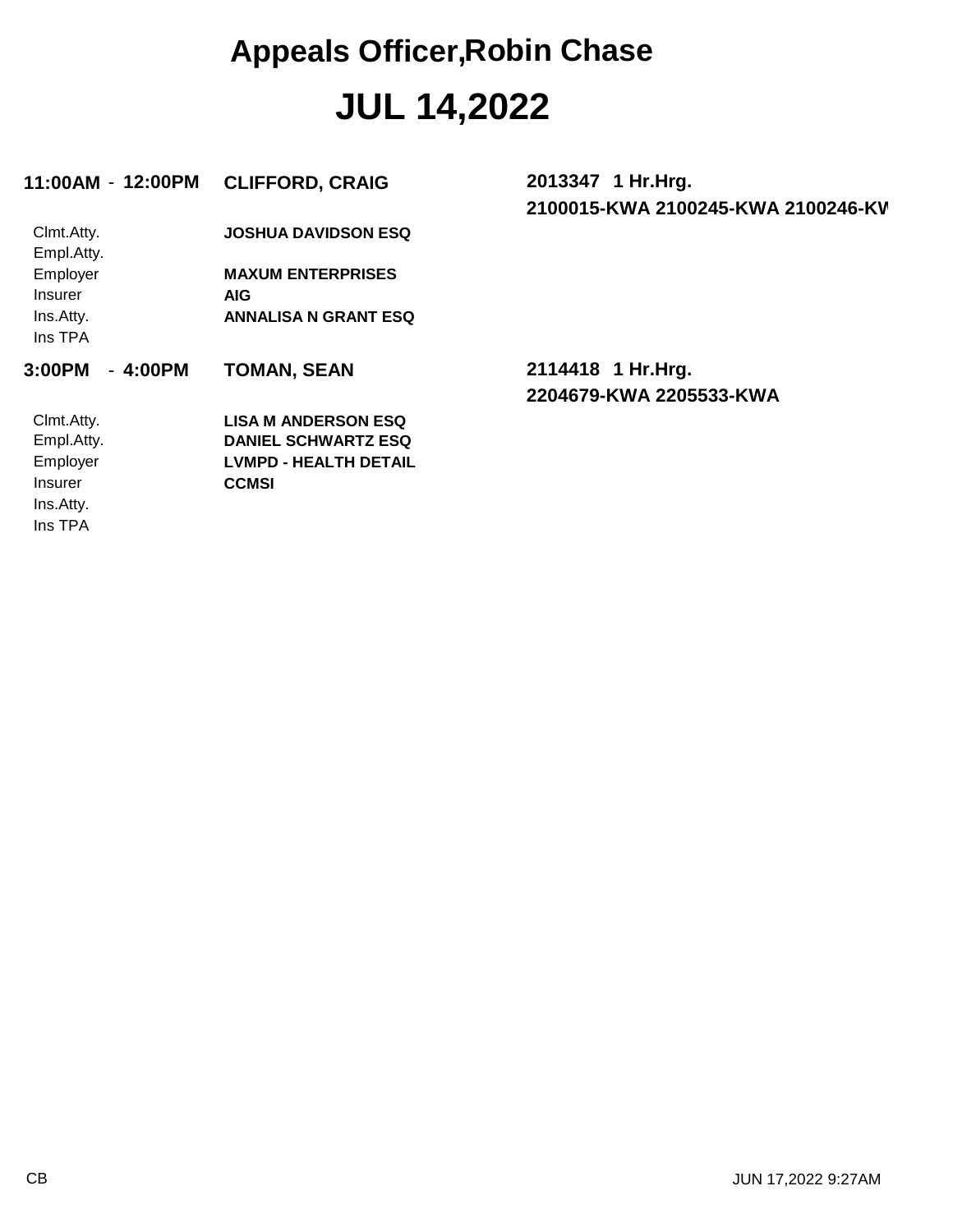#### **JUL 15,2022 Appeals Officer,Robin Chase**

| 8:00AM - 8:15AM                                                         |           | <b>CALHOUN, KENYA</b>                                                                                               | 2008491 Email Status Check<br>2012976-KWA 2009313-KWA            |
|-------------------------------------------------------------------------|-----------|---------------------------------------------------------------------------------------------------------------------|------------------------------------------------------------------|
| Clmt.Atty.<br>Empl.Atty.<br>Employer<br>Insurer<br>Ins.Atty.<br>Ins TPA |           | <b>JULIE SMITH ESQ</b><br><b>JOHN LAVERY ESQ</b><br><b>KEOLIS TRANSIT AMERICA LLC</b><br><b>BROADSPIRE SERVICES</b> |                                                                  |
| 8:00AM                                                                  | $-8:15AM$ | <b>HIDALGO, HAYDEE</b>                                                                                              | 2108693 Email Status Check<br>2108695-KWA                        |
| Clmt.Atty.<br>Empl.Atty.                                                |           | <b>ADAM MUSLUSKY ESQ</b>                                                                                            |                                                                  |
| Employer                                                                |           | <b>SAFARI HOSPITALITY INC</b>                                                                                       |                                                                  |
| Insurer                                                                 |           | <b>WCF INSURANCE</b>                                                                                                |                                                                  |
| Ins.Atty.<br>Ins TPA                                                    |           | <b>DANIEL SCHWARTZ ESQ</b>                                                                                          |                                                                  |
| 8:00AM                                                                  | $-8:15AM$ | <b>COGGINS, AARON</b>                                                                                               | 2201723 Email Status Check                                       |
| Clmt.Atty.                                                              |           | <b>JULIE SMITH ESQ</b>                                                                                              |                                                                  |
| Empl.Atty.                                                              |           | <b>DANIEL SCHWARTZ ESQ</b>                                                                                          |                                                                  |
| Employer<br>Insurer                                                     |           | <b>TRU GREEN</b><br><b>GALLAGHER BASSETT</b>                                                                        |                                                                  |
| Ins.Atty.                                                               |           |                                                                                                                     |                                                                  |
| Ins TPA                                                                 |           |                                                                                                                     |                                                                  |
| 8:00AM                                                                  | $-8:15AM$ | <b>FELIX, SHEILA</b>                                                                                                | 2011077 Email Status Check<br>2011078-KWA 2014113-KWA 2017569-KV |
| Clmt.Atty.<br>Empl.Atty.                                                |           | <b>ERICA TOSH ESQ</b>                                                                                               |                                                                  |
| Employer                                                                |           | <b>CLARK COUNTY SCHOOL DISTRICT</b>                                                                                 |                                                                  |
| <b>Insurer</b>                                                          |           | SIERRA NEVADA ADMINISTRATORS                                                                                        |                                                                  |
| Ins.Atty.<br>Ins TPA                                                    |           | <b>JOHN LAVERY ESQ</b>                                                                                              |                                                                  |
| 8:00AM                                                                  | $-8:15AM$ | <b>CANNON, MICHAEL</b>                                                                                              | 1708879 Email Status Check                                       |
|                                                                         |           |                                                                                                                     | 1709281-KWA 1713566-KWA                                          |
| Clmt.Atty.<br>Empl.Atty.                                                |           | <b>QUMARS BEHZADI ESQ</b>                                                                                           |                                                                  |
| Employer                                                                |           | <b>TRANSDEV SERVICES INC (CORP)</b>                                                                                 |                                                                  |
| Insurer                                                                 |           | <b>SEDGWICK CMS INC</b>                                                                                             |                                                                  |
| Ins.Atty.<br>Ins TPA                                                    |           | <b>DANIEL SCHWARTZ ESQ</b>                                                                                          |                                                                  |